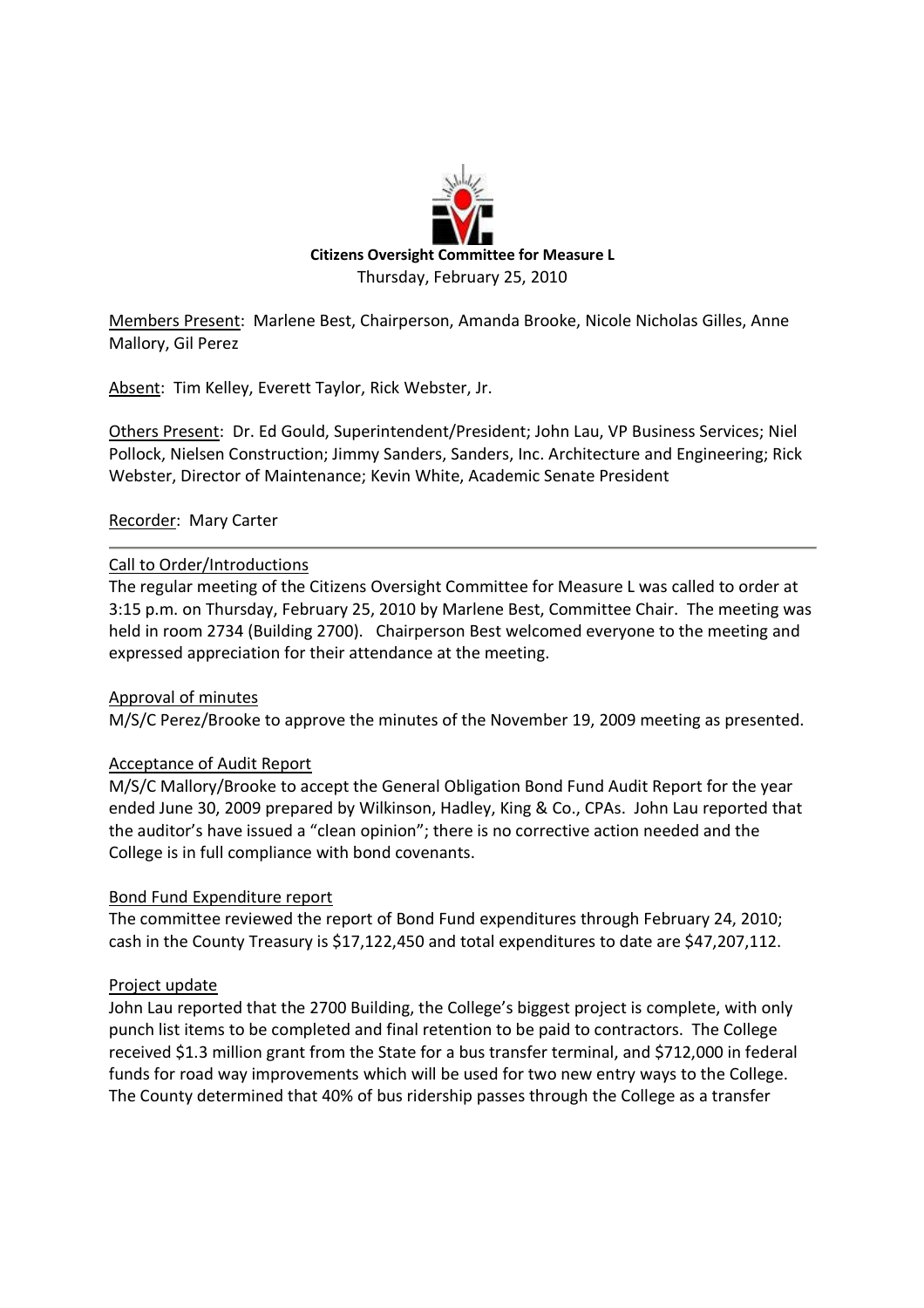point. Funds will be sued to create a separate passenger drop-off zone and improve safety and security.

Jimmy Sanders, architect, reported that projects that have been completed include the new North parking lot, reconstructed South lot with access roads, information booths at both entrances, relocated track and softball field, re-roofing of all buildings, and relocation of modular buildings. The pools decks have been replaced, utilities have been upgraded and the bus terminal is under construction.

Future planned construction includes modernization of the 400 Building (old Science Building), which has been approved for State funding, with permission to go to bid this summer. The Academic Building Modernization project (\$12 million project) has been approved but not funded. The construction of an Art Gallery will be accomplished using redevelopment and insurance money.

A para-transit drop-off area will be constructed on the south side of the gym for use by small buses (\$700,000 project).

Safety issues are being addressed by the installation of call boxes and cameras.

The Aten Road and Highway 11 entryway: the College is waiting for federal money to proceed, it is anticipated that the project will go to bid in April.

Remaining funds: approximately \$12 million. John Lau stated that the College will be flexible in its planning due to whether or not the modernization of the 200, 300 and 800 building is funded by the State.

All funds will be expended after the remodel of the Academic buildings. The Career Technical Building is a \$25 million project. If funded by the State, the College will need at least \$12.5 million in matching funds and other costs.

John Lau, VP for Business Services, reported that the College is looking into the feasibility of a future bond issue; the campus is 50 years old and needs to be upgraded. Community surveys have been done. One option that is being considered is to extend the current bond issue for another 10 years. The bond may be submitted for the November 2010 election. President Gould will be making a recommendation to the board. A new bond would not be a quick fix. Property values are down and it will take 2 to 3 years for property to regain value. There will be at least three years until any new construction could take place. The College would leverage its bond money with state funding. The College has four project submitted for State funding; two have been successful (400 building modernization and Academic Building modernization). and the Career Technical Building has a good chance of being funded. The Career Technical Building is a \$22 million project, and the possible state funding would be \$11 million.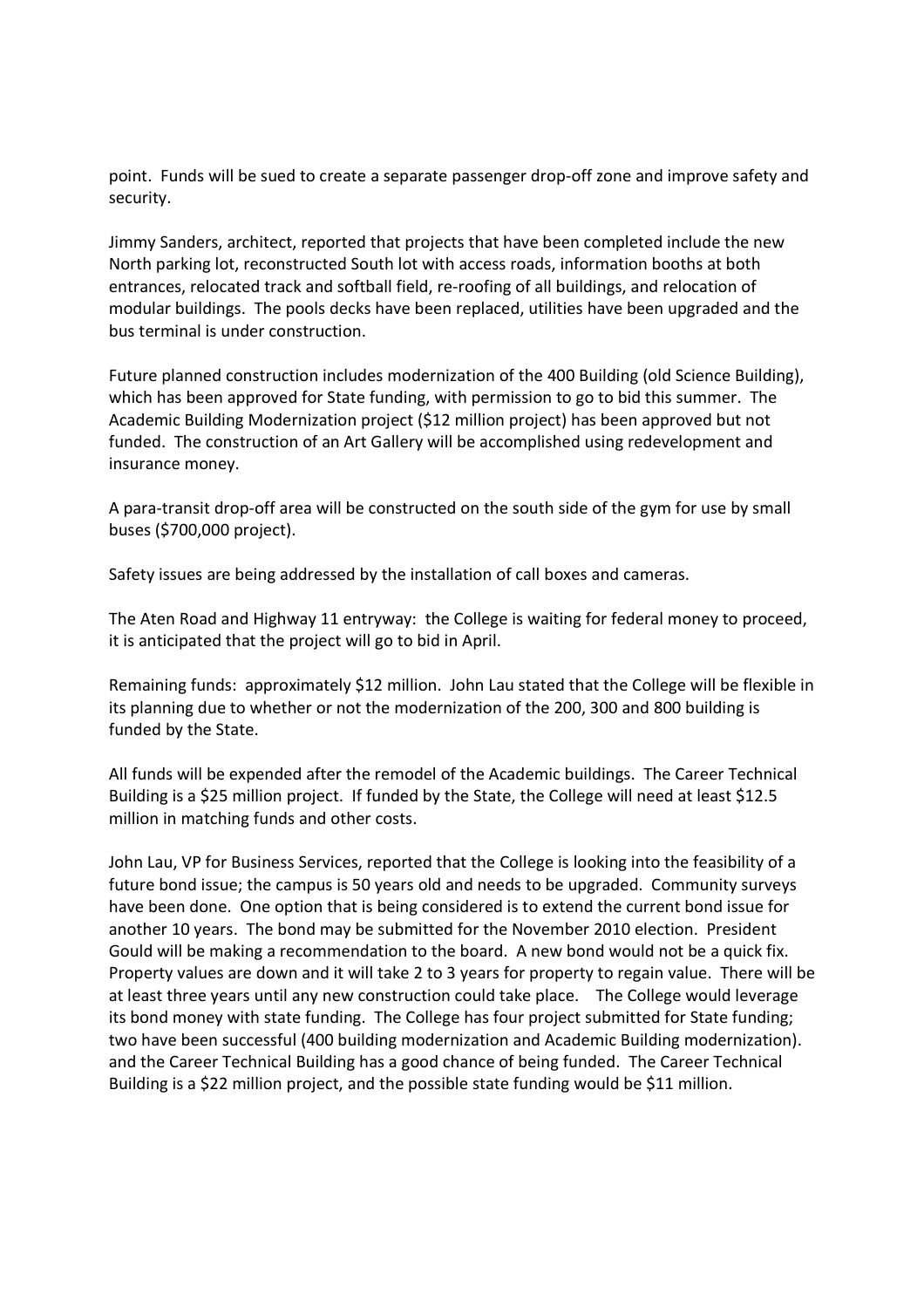The main project of the new bond would be the Career Technical Building. Dr. Gould reported that a preliminary community survey was done in December, and positive feedback was received. An in-depth survey of community members (likely voters) was done, with 455 completed surveys; 70% said IVC was on the right track and 55% said "yes" to a new bond. With no increase to the tax rate, but an extension of the current bond, 81% said "yes". Dr. Gould stated that the college needs to be able to handle the next 10 years of growth.

Jimmy Sanders stated that a funding proposal for a Technology Building /Library will be submitted, also the removal of the remaining modular buildings is proposed. Future plans call for a new student union and Student Services/Administration building. Another future project would be the modernization of the remaining core buildings, upgrading all classrooms to standardized smart classrooms. The College is also looking at possible solar project/training facility.

John Lau reported that the College is working with the City of Imperial to extend water and sewer lines to the campus.

### Date of next meeting

The next meeting was scheduled for Thursday, May 13, 2010 at 3:00 p.m.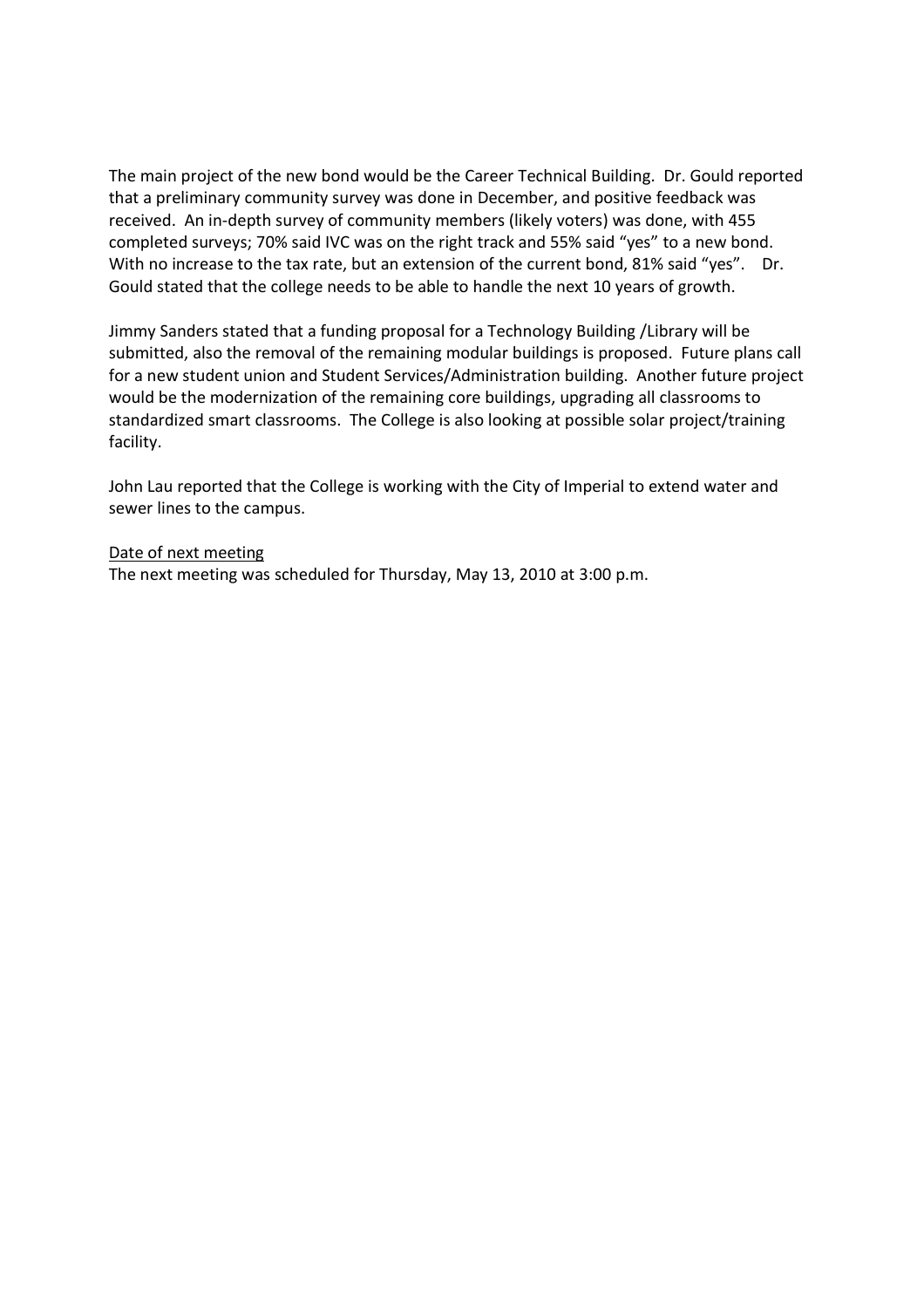### IMPERIAL VALLEY COLLEGE BOND FUND

|                                                 | 2004-05    | 2005-06               | 2006-07    | 2007-08    | 2008-09                  | 2009-10    | Total      |
|-------------------------------------------------|------------|-----------------------|------------|------------|--------------------------|------------|------------|
| <b>Beginning Balance</b>                        |            | 24,725,522            | 21,654,875 | 30,699,375 | 35,693,416               | 31,168,529 |            |
| <b>Income</b>                                   |            |                       |            |            |                          |            |            |
| <b>Bond Proceeds</b>                            | 25,235,000 |                       | 13,301,443 | 11,934,374 | 8,898,698                |            | 59,369,515 |
| Transfers (to Bond interest/redemption fund)    |            | (610, 368)            |            | (15, 970)  |                          |            | (626, 338) |
| Other Income                                    |            | 43,950                |            | 15,300     |                          | 1,116,755  | 1,176,006  |
| Interest                                        | 98,531     | 580,859               | 682,888    | 942,601    | 1,757,514                | 347,986    | 4,410,380  |
| <b>Total Income</b>                             | 25,333,531 | 14,441                | 13,984,331 | 12,876,305 | 10,656,212               | 1,464,742  | 64,329,562 |
| <b>Expense</b>                                  |            |                       |            |            |                          |            |            |
| <b>Purchase Orders</b>                          | 172,158    | 2,389,351             | 4,153,077  | 8,375,178  | 14,956,530               | 15,307,913 | 45,354,207 |
| Payroll <i>(two maintenance workers)</i>        |            | 91,838                | 102,018    | 108,014    | 112,125                  | 86,398     | 500,392    |
| Transfers (of expense to/from other Fund)       | 55,279     | (72, 218)             |            | (600, 928) | 112,444                  | 116,510    | (388, 913) |
| Cert. of Participation/Lease Revenue Bond pymts | 380,572    | 676,118               | 684,736    |            |                          |            | 1,741,426  |
| <b>Total Expense</b>                            | 608,009    | 3,085,088             | 4,939,831  | 7,882,264  | 15,181,098               | 15,510,821 | 47,207,112 |
| <b>Ending Balance</b>                           |            | 24,725,522 21,654,875 | 30,699,375 | 35,693,416 | 31,168,530               | 17,122,450 | 17,122,450 |
|                                                 |            |                       |            |            | Pending purchase orders: | 244,409.45 | 244,409.45 |
|                                                 |            |                       |            |            | Adjusted cash balance:   | 17,366,860 | 17,366,860 |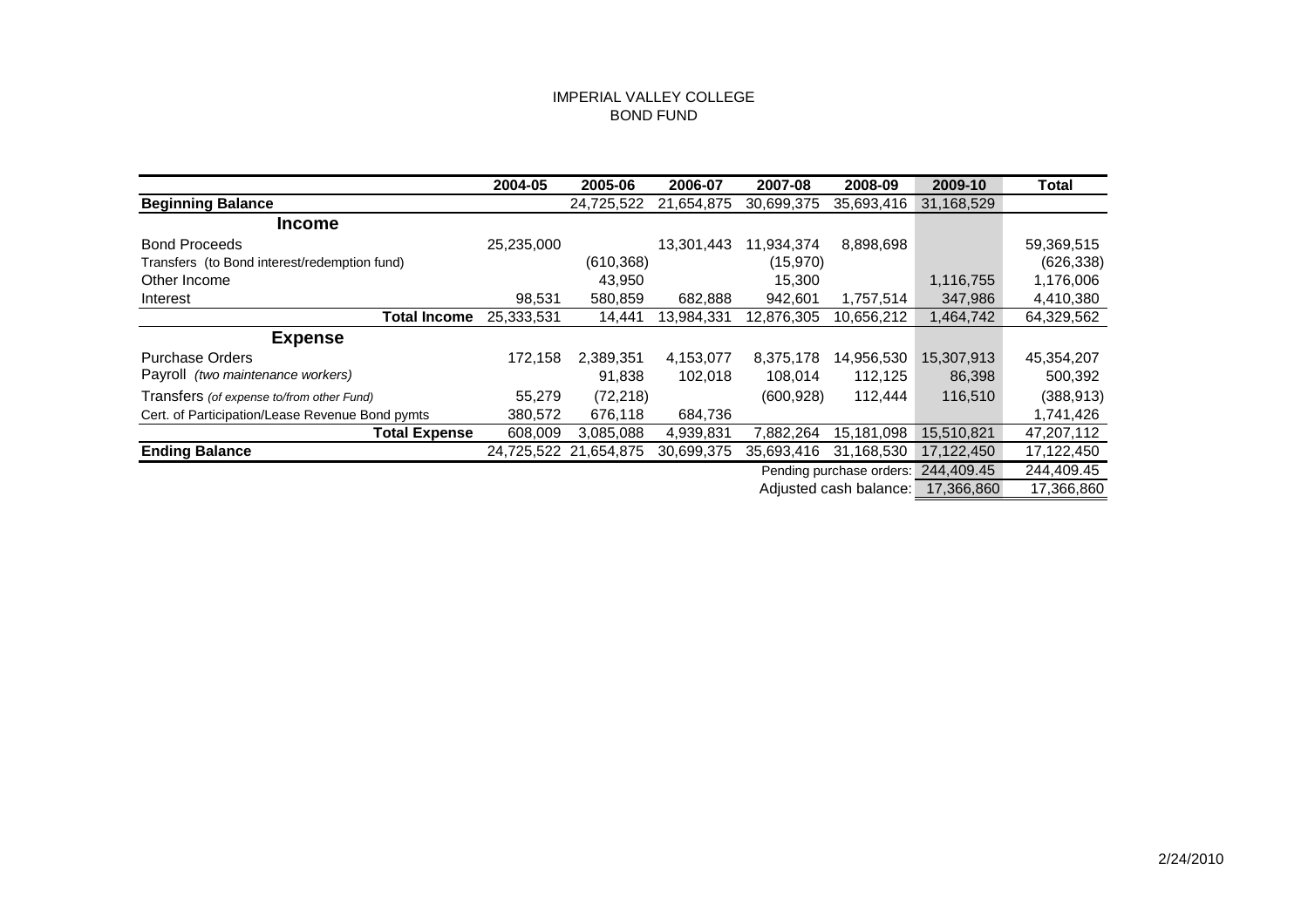### **Imperial Valley College Bond Fund**

 $\sim$ 

| <b>Completed projects</b>           | <b>Awarded to:</b>                                              |                       |           |                 |
|-------------------------------------|-----------------------------------------------------------------|-----------------------|-----------|-----------------|
| <b>Swimming Pool Renovations</b>    | <b>TSI Tenant Space</b>                                         | <b>Contract</b>       | Paid      | Complete        |
| <b>Roofing Project</b>              | <b>Best Roofing</b>                                             | 277,477               | 277,477   | 9/15/06         |
| Parking Lot, Phase I                | <b>Granite Construction</b>                                     | 1,281,873             | 1,281,873 | 10/1/06         |
| Lighting, North Parking Lot         | <b>Supreme Electric</b>                                         | 672,937               | 672,937   | 2/15/07         |
| Parking Lot, Phase II               | <b>Granite Construction</b>                                     | 143,500               | 143,500   | 10/1/07         |
| All Weather Track                   | Byrom-Davey, Inc.                                               | 3,234,820             | 3,234,820 | 10/8/07         |
| <b>Earthwork - Science Building</b> | Roadbuilders                                                    | 393,395               | 393,395   | 10/20/07        |
| Fire Alarm Improvements             | <b>Five Star Electric</b>                                       | 510,000               | 510,000   | 3/19/08         |
| <b>Primary Electrical Service</b>   |                                                                 | 117,000               | 117,000   | 12/10/08        |
| <b>Sewer Lift Station</b>           | Tom Watson Inc.                                                 | 269,483               | 269,483   | 5/20/09         |
|                                     | <b>Pyramid Construction</b>                                     | 412,000               | 412,000   | 7/15/09         |
|                                     |                                                                 | 7,312,485             | 7,312,485 |                 |
| <b>Science Building Contracts</b>   |                                                                 |                       |           |                 |
| <b>Sheet Metal &amp; Skylights</b>  |                                                                 | <b>Contract</b>       | Paid      | <b>Bal. Due</b> |
| <b>Ceramic &amp; Stone Tile</b>     | <b>Challenger Sheet Metal</b>                                   | 749,883               | 664,962   | 84,921          |
| <b>Building Concrete</b>            | <b>Continental Marble &amp; Tile</b><br><b>DEZ Construction</b> | 532,125               | 477,510   | 54,615          |
| <b>Site Concrete</b>                | <b>DEZ Construction</b>                                         | 1,590,000             | 1,431,000 | 159,000         |
| Landscape                           |                                                                 | 1,249,000             | 1,078,621 | 170,379         |
| Carpet and VCT Flooring             | <b>Executive Landscape</b><br><b>Gordon's Carpet One</b>        | 557,712               | 438,691   | 119,021         |
| Masonry                             | Haxton Masonry                                                  | 305,000               | 266,882   | 38,118          |
| Plumbing                            | Interpipe                                                       | 2,388,000             | 2,220,840 | 167,160         |
| Casework & Finish Carpentry         | <b>ISEC</b>                                                     | 1,672,970             | 1,505,673 | 167,297         |
| Lab Equipment                       | <b>ISEC</b>                                                     | 1,332,948             | 1,192,641 | 140,307         |
| Doors & Frames                      | Johnson Barnes Finch                                            | 177,864               | 141,534   | 36,330          |
| Site Earthwork                      | <b>Masters Construction</b>                                     | 423,000               | 380,700   | 42,300          |
| Electrical                          | <b>Neal Electric</b>                                            | 554,350               | 498,915   | 55,435          |
| <b>HVAC</b>                         | <b>R&amp;K Air Conditioning</b>                                 | 2,433,000             | 2,188,472 | 244,528         |
| <b>PVC Membrane Roofing</b>         | <b>Roof Construction</b>                                        | 2,621,007             | 2,358,906 | 262,101         |
| Misc. Specialties                   | <b>Shelburne Services</b>                                       | 313,500               | 261,900   | 51,600          |
| <b>Elevators</b>                    | <b>Shelburne Services</b>                                       | 557,477               | 484,223   | 73,254          |
| Final Clean-up                      | <b>Shelburne Services</b>                                       | 147,477               | 123,899   | 23,578          |
| Painting                            | Simmons & Wood, Inc.                                            | 84,477                | 49,029    | 35,448          |
| Planetarium                         | Spitz, Inc.                                                     | 133,547<br>418,863    | 116,866   | 16,681          |
| <b>Acoustical Ceilings</b>          | Standard Drywall, Inc.                                          |                       | 275,126   | 143,738         |
| Communications                      | Teldata                                                         | 771,000               | 690,143   | 80,857          |
| <b>Structural &amp; Misc Steel</b>  | <b>Trade Mark</b>                                               | 766,128<br>1,909,062  | 689,515   | 76,613          |
| Framing & Finishes                  | <b>Trade Mark</b>                                               |                       | 1,717,273 | 191,789         |
| <b>Fire Sprinklers</b>              | <b>United Automatic</b>                                         | 3,506,239<br>290,500  | 3,145,338 | 360,901         |
| <b>Storefronts &amp; Glazing</b>    | Whitehead, Roy                                                  | 450,000               | 230,428   | 60,072          |
|                                     |                                                                 | 25,935,129 23,034,087 | 405,000   | 45,000          |
|                                     |                                                                 |                       |           | 2,901,042       |

 $\mathcal{A}^{\mathcal{A}}$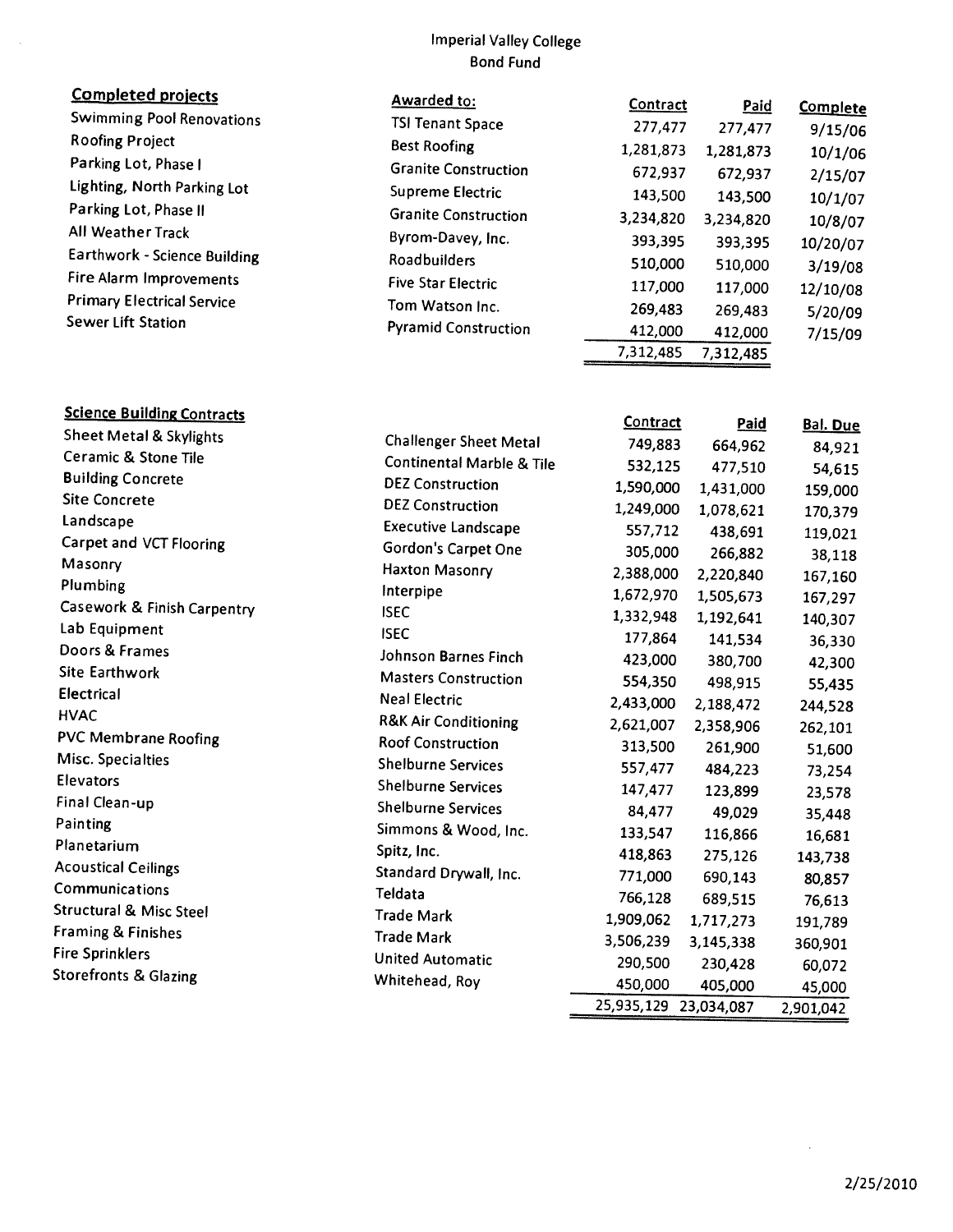### **Imperial Valley College Bond Fund**

| Parking Lot Improvements, Phase III           | bid opening 6/4/09             | Contract                   | Paid                  | <b>Bal. Due</b>    |
|-----------------------------------------------|--------------------------------|----------------------------|-----------------------|--------------------|
| Grading & Paving                              | R.E. Hazard Construction       | 2,732,000                  | 2,732,000             | 0                  |
| Electrical                                    | Neal Electric (change order)   | 383,514                    | 383,514               | 0                  |
|                                               | 81009-878-6130-6770            | 3,115,514                  | 3,115,514             | $\pmb{0}$          |
| Landscape, Signage, Info. Booths              | bid opening 11/5/09            |                            |                       |                    |
| Information Booths, Signage                   | <b>Team C Construction</b>     | <b>Contract</b><br>257,700 | <b>Paid</b><br>44,689 | <b>Bal. Due</b>    |
| Electrical                                    | Tom Watson Electrical          | 180,000                    | 39,375                | 213,011            |
| Landscape, Irrigation                         | <b>Executive Landscape</b>     | 388,753                    | 93,413                | 140,625            |
|                                               |                                | 826,453                    | 177,477               | 295,340<br>648,976 |
| <b>IVC Bus Transfer Terminal Improvements</b> | bid opening 7/2/09             | <b>Contract</b>            | Paid                  | <b>Bal. Due</b>    |
| Demo, Grading, Paving                         | <b>Pyramid Construction</b>    | 499,500                    | 361,496               | 138,004            |
| <b>Structural &amp; Site Concrete</b>         | <b>Team C Construction</b>     | 687,700                    | 327,112               | 360,588            |
| <b>Structural &amp; Misc. Steel</b>           | <b>Trade Mark Construction</b> | 197,477                    | 152,610               | 44,867             |
| Masonry, Framing, Roof, Finishes              | <b>DEZ Construction</b>        | 238,000                    | 149,467               | 88,533             |
| <b>Plumbing and Fixtures</b>                  | Jim O'Malley Plumbing          | 40,300                     | 4,140                 | 36,160             |
| <b>Electrical and Fixtures</b>                | <b>Supreme Electric</b>        | 254,930                    | 0                     | 254,930            |
| Landscape & Irrigation                        | <b>Executive Landscape</b>     | 421,532                    | 46,231                | 375,301            |
|                                               |                                | 2,339,439                  | 1,041,055             | 1,298,384          |
|                                               | <b>State Funds</b>             | $-1,317,579$               |                       |                    |
|                                               | To be paid from Bond           | 1,021,860                  |                       |                    |
|                                               | <b>Total to date</b>           | 39,529,020                 | 34,680,619            | 4,848,401          |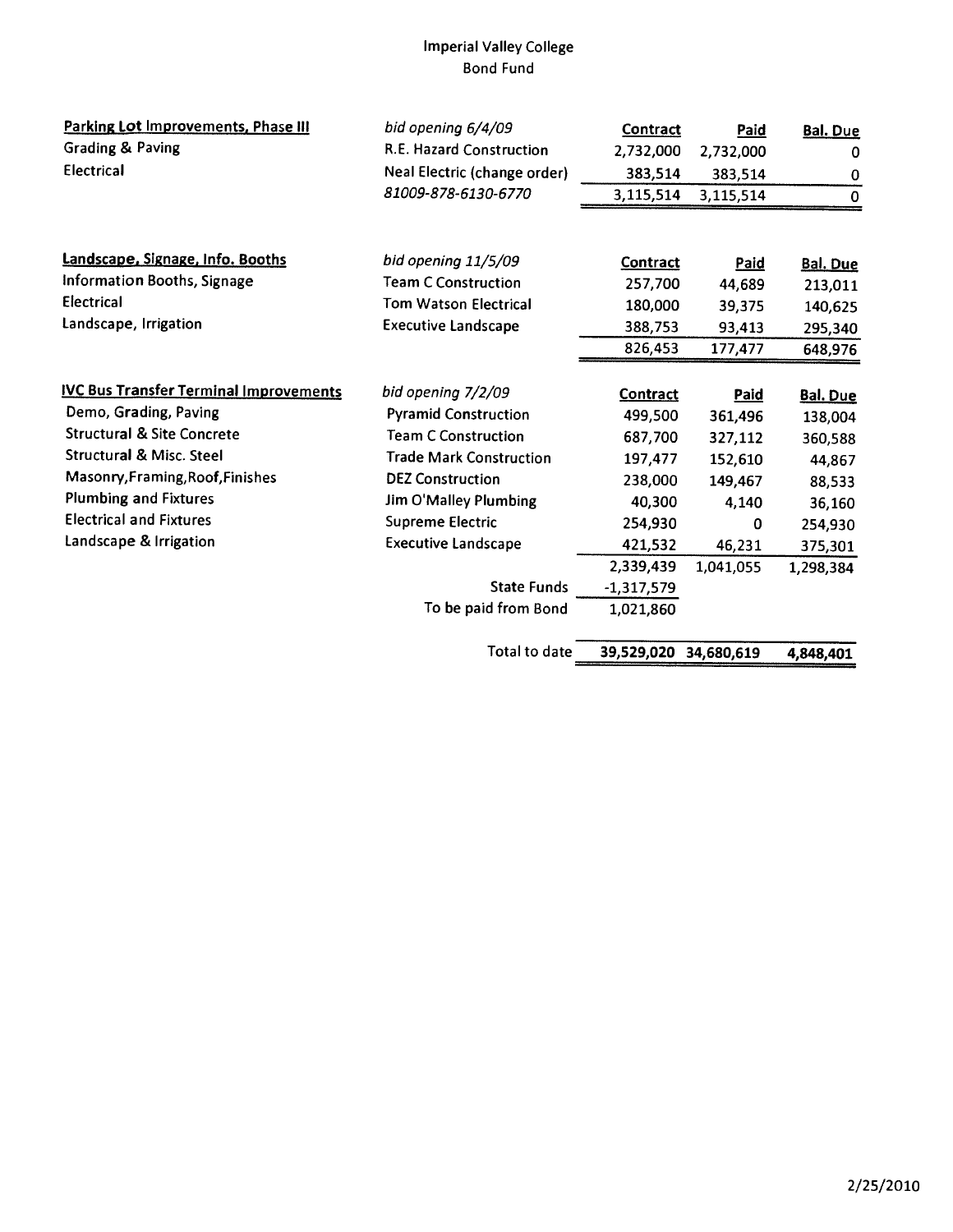| $\overline{a}$<br>٥<br>∶<br>É | ç<br>ī |
|-------------------------------|--------|
|                               | ۶<br>Ľ |
|                               | ì      |

# **CASH COUNTY TREASURY REPORT** Fiscal Year: 2010

2/24/2010 11:02AM

Page 13 of 15

### From 7/1/2009 through 2/28/2010 Dona /CO 080 - General Obligation

| ֖֖֖֖֖֖֖ׅ֪֪ׅ֖֧֪ׅ֖֧֚֚֚֚֚֚֚֚֚֚֚֚֚֚֚֚֚֚֚֚֬֝֝֝֝֝֝֝֝֝֬<br>֧ׅ֧֧֧ׅ֧֦֧֧ׅ֧֧ׅ֧֛֧֛֧֛֧֛֛֧֧֧֧֧֧֦֧֛֛֪֛֛֚֚֚֚֚֚֚֚֚֚֚֚֚֚֚֚֚֚֡֜֜֓֝֓֜֓֝֬֜֜֓֝֬֜֓֜֓֓֜֓֝֬֝֓֜ |  |
|---------------------------------------------------------------------------------------------------------------------------------------|--|
| ֧֖֖֖֖֖֧֚֚֚֚֚֚֚֚֚֚֚֡֝ <u>֚</u><br>j                                                                                                    |  |
| į                                                                                                                                     |  |
| i                                                                                                                                     |  |
| ֖֖֪ׅ֪ׅ֖֪ׅ֖֧ׅ֧֖֧֖֧֪֪֪֪֪֧֚֚֚֚֚֚֚֚֚֚֚֚֚֚֚֚֚֚֚֚֚֚֚֡֝֝֝֝֝֝֝֝֝֝֬֝֝֝֬֓֞֝֬֝֓֞֞֝֬֝֓֞֞֝֬֝֝                                                      |  |
| ֚֚֬                                                                                                                                   |  |
| ֧ׅׅ֧֧֧֧֧֧֧֧֧֧֧֧֧֧֧֧֧֧֧֛֪֧֚֚֚֚֚֚֚֚֚֚֚֚֚֚֚֚֚֚֚֚֚֚֚֚֚֚֡֘֝֡֡֓֡֬֓֓֝֓֓֓֓֓֓֓֓֓֓֓֝֬֝֓֝֬֝֬֝֬֝֬֝֬֝֬֝֬֝֬                                         |  |
| ֖֖֖֧֖֧֧֚֚֚֚֚֚֚֚֚֚֚֚֚֚֚֚֚֚֚֚֚֚֚֚֚֚֚֚֚֬֝֟֓֡֓֞֡֝֓֝                                                                                       |  |

| Date       | Reference        | Description      | Debit         | <b>Credit</b> | <b>Total Debits</b> |                      |               |
|------------|------------------|------------------|---------------|---------------|---------------------|----------------------|---------------|
| 07/01/09   |                  | Balance Forward  |               |               |                     | <b>Total Credits</b> | Balance       |
| 07 /09 /09 | TF-100028        | 100028           |               |               | 63,146,388.30       | 31,977,858.86        | 31,168,529.44 |
| 07/16/09   | TF-100040        | 100040           |               | 1,678,571.29  | 63,146,388.30       | 33,656,430.15        | 29,489,958.15 |
| 07/22/09   | TF-100037        | 100037           | 136,275.66    |               | 63,282,663.96       | 33,656,430.15        | 29,626,233.81 |
| 07/23/09   | <b>FF-100029</b> | 100029           | <b>850</b>    |               | 63,282,664.35       | 33,656,430.15        | 29,626,234.20 |
| 07 /30 /09 | TF-100054        | 100054           |               | 145,934.08    | 63,282,664.35       | 33,802,364.23        | 29,480,300.12 |
| 07/30/09   |                  | Payroll Activity |               | 49,143.44     | 63,282,664.35       | 33,851,507.67        | 29,431,156.68 |
| 08/06/09   | TF-100075        | 100075           |               | 8,531.98      | 63,282,664.35       | 33,860,039.65        | 29,422,624.70 |
| 08/20/09   | TF-100115        | 100115           |               | 2,023,928.40  | 63,282,664.35       | 35,883,968.05        | 27,398,696.30 |
| 08/27/09   | TF-100135        | 100135           |               | 238,777.72    | 63,282,664.35       | 36,122,745.77        | 27,159,918.58 |
| 08/31/09   |                  | Payroll Activity |               | 4,325.12      | 63,282,664.35       | 36,127,070.89        | 27,155,593.46 |
| 09/03/09   | TF-100156        | 100156           |               | 11,023.18     | 63,282,664.35       | 36,138,094.07        | 27,144,570.28 |
| 09/80/90   | TF-100161        | 100161           |               | 265,861.01    | 63,282,664.35       | 36,403,955.08        | 26,878,709.27 |
| 09/80/90   | TF-100164        | 100164           |               | 3,509,177.48  | 63,282,664.35       | 39,913,132.56        | 23,369,531.79 |
| 09/10/09   | TF-100165        | 100165           | 3,509,177.48  |               | 66,791,841.83       | 39,913,132.56        | 26,878,709.27 |
| 09/10/09   |                  | Payroll Activity |               | 3,509,177.48  | 66,791,841.83       | 43,422,310.04        | 23,369,531.79 |
| 09/17/09   | TF-100188        | 100188           |               | 638.65        | 66,791,841.83       | 43,422,948.69        | 23,368,893.14 |
| 09/24/09   | TF-100204        | 100204           |               | 18,225.00     | 66,791,841.83       | 43,441,173.69        | 23,350,668.14 |
| 09/25/09   | CR-100245        | 100245           |               | 67,435.00     | 66,791,841.83       | 43,508,608.69        | 23,283,233.14 |
| 09/29/09   | TF-100226        | 100226           | 110,483.39    |               | 66,902,325.22       | 43,508,608.69        | 23,393,716.53 |
| 09/30/09   |                  | Payroll Activity |               | 199,397.95    | 66,902,325.22       | 43,708,006.64        | 23,194,318.58 |
| 10/01/09   | TF-100254        | 100254           |               | 11,023.18     | 66,902,325.22       | 43,719,029.82        | 23,183,295.40 |
| 10/08/09   | IF-100257        | 100257           | $\pmb{\cdot}$ | 130,631.30    | 66,902,325.22       | 43,849,661.12        | 23,052,664.10 |
| 10/15/09   | TF-100306        | 100306           |               | 2,262,400.90  | 66,902,325.22       | 46,112,062.02        | 20,790,263.20 |
| 10/19/09   | <b>FF-100358</b> | 100358           |               | 580,682.45    | 66,902,325.22       | 46,692,744.47        | 20,209,580.75 |
| 10/22/09   | TF-100357        | 100357           | 120,512.10    |               | 67,022,837.32       | 46,692,744.47        | 20,330,092.85 |
| 10/22/09   | TF-100374        | 100374           | 0.33          |               | 67,022,837.65       | 46,692,744.47        | 20,330,093.18 |
| 10/29/09   | TF-100370        | 100370           | ı             | 75,221.18     | 67,022,837.65       | 46,767,965.65        | 20,254,872.00 |
| 10/30/09   | CR-100406        | 100406           |               | 5,650.60      | 67,022,837.65       | 46,773,616.25        | 20,249,221.40 |
| 10/30/09   |                  | Payroll Activity | 79,513.20     |               | 67,102,350.85       | 46,773,616.25        | 20,328,734.60 |
| 11/05/09   | TF-100433        | 100433           |               | 11,023.18     | 67,102,350.85       | 46,784,639.43        | 20,317,711.42 |
| 11/13/09   | TF-100468        | 100468           |               | 1,441,954.05  | 67,102,350.85       | 48,226,593.48        | 18,875,757.37 |
| 11/19/09   | TF-100499        | 100499           |               | 130,322.00    | 67,102,350.85       | 48,356,915.48        | 18,745,435.37 |
| 11/24/09   | TF-100511        | 100511           | $\pmb{\cdot}$ | 20,595.16     | 67,102,350.85       | 48,377,510.64        | 18,724,840.21 |
| 11/30/09   |                  | Payroll Activity |               | 14,181.00     | 67,102,350.85       | 48,391,691.64        | 18,710,659.21 |
| 11/30/09   |                  | Payroll Activity | 680.52        | 11,067.88     | 67,102,350.85       | 48,402,759.52        | 18,699,591.33 |
| 11/30/09   |                  | Payroll Activity |               |               | 67,103,031.37       | 48,402,759.52        | 18,700,271.85 |
| 12/03/09   | TF-100540        | 100540           |               | 700.80        | 67,103,031.37       | 48,403,460.32        | 18,699,571.05 |
| 12/10/09   | TF-100551        | 100551           |               | 150,697.19    | 67,103,031.37       | 48,554,157.51        | 18,548,873.86 |
| 12/17/09   | TF-100575        | 100575           |               | 1,406,365.45  | 67,103,031.37       | 49,960,522.96        | 17,142,508.41 |
| 12/17/09   | TF-100583        | 100583           | 3,375.00      | 291,105.11    | 67,103,031.37       | 50,251,628.07        | 16,851,403.30 |
|            |                  |                  |               |               | 67,106,406.37       | 50,251,628.07        | 16.854.778.30 |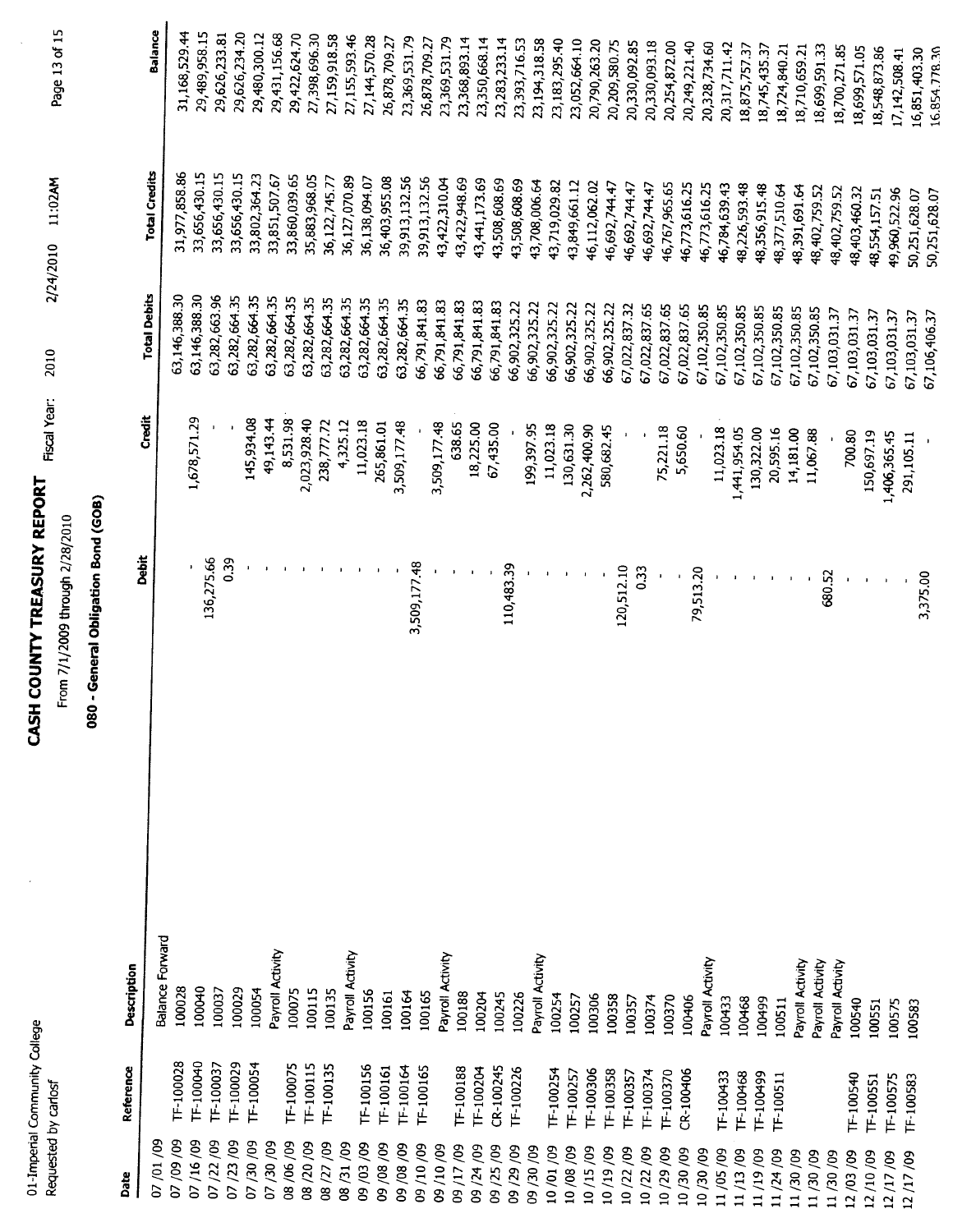| ֧֧֧֧֧֚֚֚֚֚֚֚֚֚֚֚֚֚֚֚֚֚֚֚֚֚֚֚֬֡֡֡֡֬֝֬֝֬֝֩֓֝֬֝ |        |
|----------------------------------------------|--------|
|                                              |        |
|                                              |        |
|                                              | č<br>2 |
|                                              |        |
| ĵ<br>č                                       | ļ      |
|                                              |        |
|                                              |        |

# **CASH COUNTY TREASURY REPORT** Fiscal Year: 2010

2/24/2010 11:02AM

Page 14 of 15

From 7/1/2009 through 2/28/2010

### 080 - General Obligation Bond (GOB)

| <b>Bate</b> | Reference        | Description                 | Debit         | <b>Credit</b> | <b>Total Debits</b> | <b>Total Credits</b> | Balance       |
|-------------|------------------|-----------------------------|---------------|---------------|---------------------|----------------------|---------------|
| 12/18/09    |                  | Payroll Activity            |               | 11,023.18     | 67,106,406.37       |                      |               |
| 11/07/10    | TF-100659        | 100659                      |               |               |                     | 50,262,651.25        | 16,843,755.12 |
|             |                  |                             |               | 39,868.03     | 67,106,406.37       | 50,302,519.28        | 16,803,887.09 |
| 01/14/10    | IF-100674        | 100674                      |               | 442,703.42    | 67,106,406.37       | 50,745,222.70        | 6,361,183.67  |
| 01/19/10    | TF-100711        | 100711                      | 91,197.36     |               | 67,197,603.73       | 0,745,222.70         | 6,452,381.03  |
| 01/21/10    | TF-100702        | 100702                      |               | 00,400.94     | 67,197,603.73       | 0,845,623.64         | 6,351,980.09  |
| 11/21/10    | TF-100712        | 100712                      | 0.63          |               | 67,197,604.36       | 50,845,623.64        | 6,351,980.72  |
| 01/28/10    | IF-100719        | 100719                      |               |               |                     |                      |               |
| 01/29/10    |                  |                             |               | 52,432.75     | 67,197,604.36       | 50,898,056.39        | 6,299,547.97  |
|             |                  | Vivipy llowe                |               | 11,023.18     | 67,197,604.36       | 50,909,079.57        | 6,288,524.79  |
| 02/04/10    | IF-100779        | 100779                      |               | 17,030.57     | 67,197,604.36       | 0,926,110.14         | 16,271,494.22 |
| 02/11/10    | IF-100789        | 100789                      |               | 132,379.67    | 67,197,604.36       | 1,058,489.81         | 16,139,114.55 |
| 02/18/10    | TF-100830        | 100830                      |               | 11,912.78     | 17,197,604.36       | 1,070,402.59         | 6,127,201.77  |
| 12/19/10    | <b>CR-100808</b> | 100808                      | 1,006,271.86  |               | 68,203,876.22       | 1,070,402.59         | 7,133,473.63  |
| 02/26/10    |                  | Vayroll Activity            |               | 1,023.18      | 58,203,876.22       | 1,081,425.77         | 7,122,450.45  |
|             |                  | <b>Total Activity</b>       | 68,203,876.22 | 51,081,425.77 |                     |                      |               |
|             |                  | 2/28/2010<br>Ending Balance |               |               | 68,203,876.22       | 51,081,425.77        | 7,122,450.45  |
|             |                  |                             |               |               |                     |                      |               |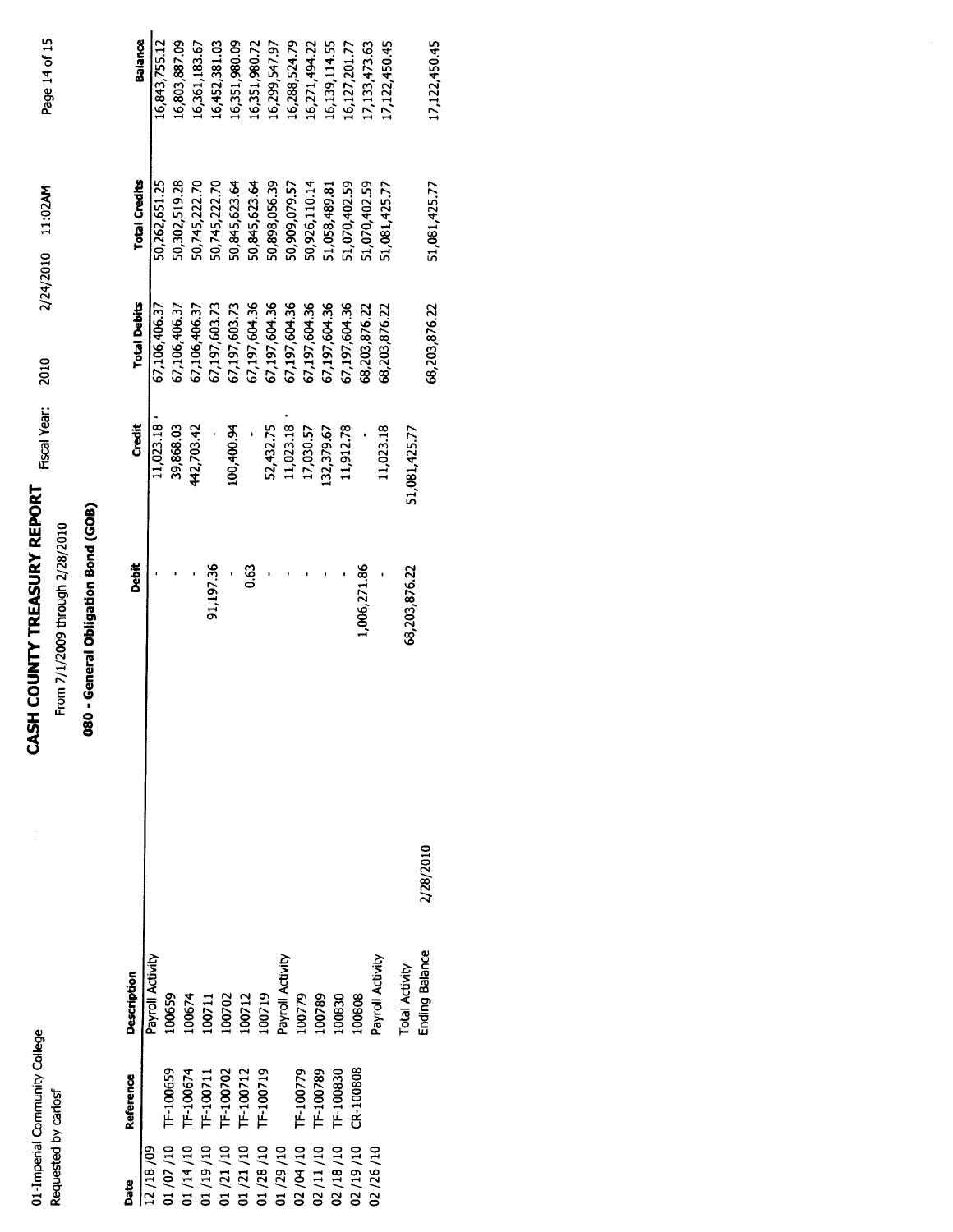IMPERIAL VALLEY COLLEGE February 25, 2010 **BOND FUND** 

23,750,553.05 177,476.70 3,169,038.51 3,234,820.00 908,727.03 29, 182.50 389,637.50 751,572.07 230,524.67 153,500.00 32,795,032.03 1,446,667.00 386,418.52 321,161.29 107,019.54 59,729.46 78,595.00 25,770.00 25,000.00 20,500.00  $13,326.53$ 1,838.60 7,020.86 4,500.00 3,281.50 271,202.33 5,172.71 2,516,001.01 412,000.00 269,483.00 135,619.33 118,132.55 98,835.12 84,809.93 35,793.25 31,192.68 15,282.66 Total 6,547,588.97 177,476.70 13,412,724.51 11,062,538.38 3,169,038.51 908,727.03 29,182.50 230,524.67 78,595.00 78,595.00 54,145.98 9,250.00 2009-10 3,790,239.57 13,412,724.51 25,770.00 25,770.00 271,202.33 269,483.00 118, 132.55 357,854.02 2008-09 1,822,806.00 389,637.50 6,156,183.07 153,500.00 23,302.86 25,000.00 48,302.86 35,793.25 21,942.68 15,282.66 2007-08  $1,412,014.00$ 751,572.07 0.00 2,163,586.07 309,021.00 50,347.48 191,746.31  $07,019.54$ 20,500.00 678,634.33 84,809.93  $2006 - 07$ 77,397.52<br>247,510.95 254,920.69 30,478.63 13,326.53 1,645,775.28 1,838.60 7,020.86 3,281.50 34,174.15 13,752.12 2005-06  $0.00$ 29,250.83 38,923.54 5,172.71 4,500.00  $01,445.18$ 2004-05 85,083.00 Deferred Maintenance - Water Treatment Plant Bus Transit Terminal (\$1.3 million in State funding) Deferred Maintenance - college center doors Parking Lot Phase I Sports field relocation Deferred Maintenance - tennis courts Deferred Maintenance - HVAC Library Hwy 11/Aten Road improvements Deferred Maintenance - HVAC Gym Construction/Site Improvement Science Building Construction Portable building relocation Primary Electrical Service Move Modular Buildings North Parking Lot lights Remodel - board room **Renovation Projects** Remodel - counseling Parking Lot Phase IV Parking Lot Phase III Parking Lot Phase II Auto tech electrical Fire Alarm System Electrical repairs Utility upgrades Sewer Lift Station Floor, 2100 bldg Pool renovation Remodel - gym Roofing project Remodel - misc Air Conditioning Electrical - IID Gym floor Sidewalks Auto Shop **Benches** Concete Track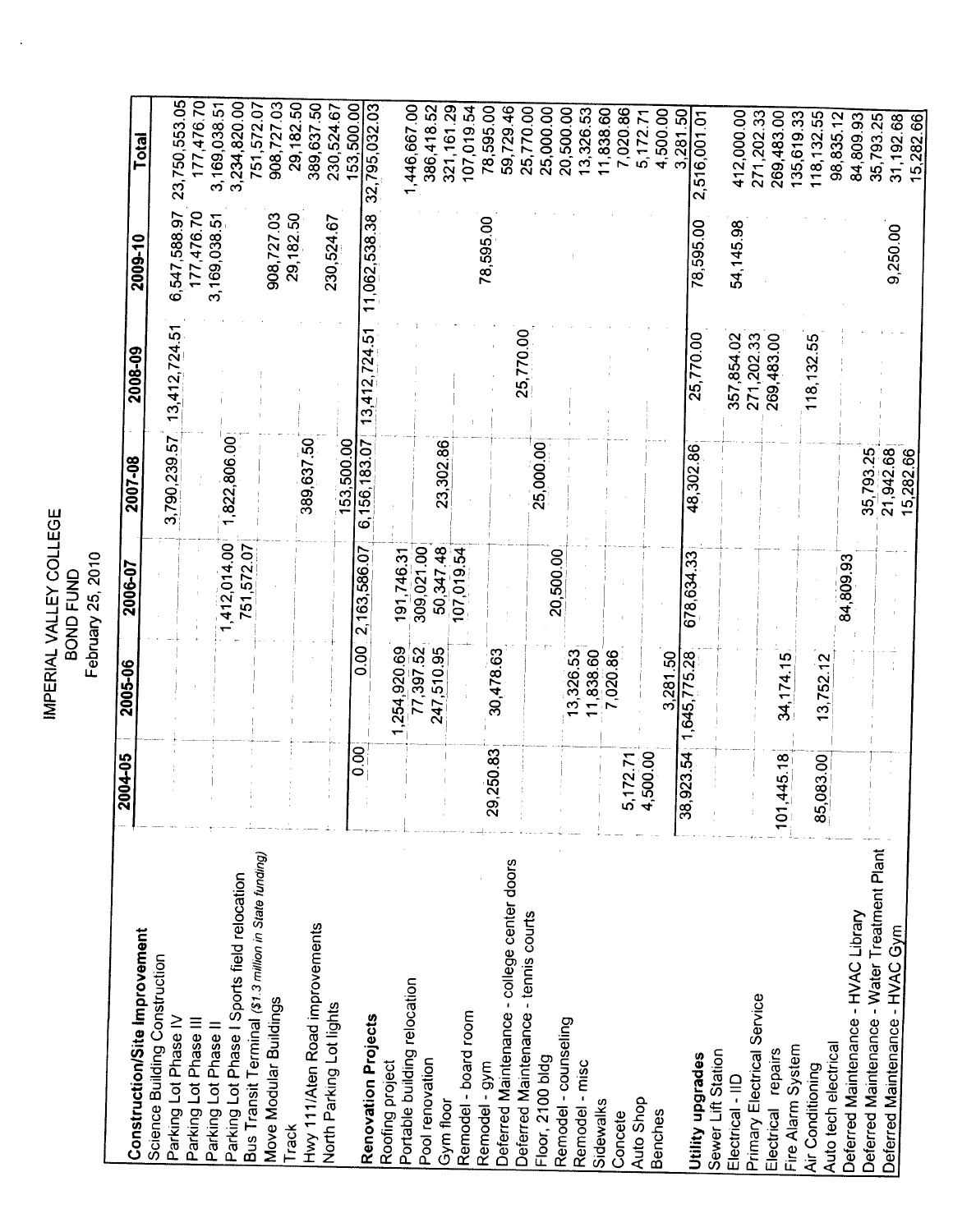IMPERIAL VALLEY COLLEGE<br>BOND FUND<br>February 25, 2010

|                                                                                          | 2004-05                   | 2005-06    | 2006-07      | 2007-08       | 2008-09      | 2009-10     | Total        |
|------------------------------------------------------------------------------------------|---------------------------|------------|--------------|---------------|--------------|-------------|--------------|
| Deferred Maintenance - Clock system                                                      |                           |            |              |               |              |             |              |
| Deferred Maintenance - Water Lines                                                       |                           |            |              |               |              | 15,405.57   | 15,405.57    |
|                                                                                          |                           |            |              |               |              | 1,437.82    | 1,437.82     |
| Shut off valves - water system                                                           |                           |            |              |               | 7.042.96     |             | 7,042.96     |
|                                                                                          | 186,528.18                | 47,926.2   | 84,809.93    | 73,018.59     | 1,023,714.86 | 80,239.37   | 1,496,237.20 |
| Equipment/rental/leases/supplies                                                         |                           |            |              |               |              |             |              |
| Furniture - Science Building                                                             |                           |            |              |               |              |             |              |
|                                                                                          |                           |            |              |               |              | 426,104.45  | 426,104.45   |
| Equipment - Science division                                                             |                           | 146,685.75 | 40,299.94    |               |              | 218,495.13  | 405,480.82   |
| Equipment (parking pass machines 09-10)                                                  |                           |            | 16,350.56    |               |              | 52,672.82   | 69,023.38    |
| Furniture/AV equip - Board Room                                                          |                           |            |              |               |              | 41,701.60   | 41,701.60    |
| Supplies                                                                                 | 326.04                    | 21,026.82  | 6,979.31     |               |              | 6,937.16    | 35,269.33    |
| Furniture - Board Room                                                                   |                           |            |              |               |              | 6,015.16    | 6,015.16     |
| Equipment rental                                                                         |                           |            | 3,250.68     |               | 3,078.56     | 2,190.23    | 8,519.47     |
| Portable building leases                                                                 |                           | 16.616.41  | 53.742.12    |               |              |             | 70.358.53    |
|                                                                                          | 326.04                    | 184,328.98 | 20,622.61    | $\frac{8}{3}$ | 3,078.56     | 754,116.55  | 1,062,472.74 |
| Other Outgo                                                                              |                           |            |              |               |              |             |              |
| Debt payments - Cert. of Participation*                                                  | 031.60<br>$\overline{89}$ | 382,190.09 | 394,138.99   |               |              |             | 865,350.68   |
| Debt payments - Lease Revenue Bonds*                                                     | 291,550.46                | 293,927.87 | 290,597.17   |               |              |             | 876,075.50   |
| Paid by District eff. 07-08                                                              | 380,572.06                | 676,117.96 | 684,736.16   | 0.00          | 80.0         | 80<br>0.0   | 1,741,426.18 |
| Services                                                                                 |                           |            |              |               |              |             |              |
| Construction Management                                                                  |                           |            |              | 838,414.59    | 211, 168.49  | 916,910.60  | 2,966,493.68 |
| <b>Architect</b>                                                                         |                           | 452,420.72 | 904,886.35   | 681,382.33    | 378,713.17   | 514,813.95  | 2,932,216.52 |
| Permits, inspection and testing                                                          |                           | 5,000.00   | 175,593.88   | 137,989.59    | 542,168.39   | 393,225.37  | 1,253,977.23 |
| Security (for construction site, ended 11/13/09)                                         |                           |            |              |               | 62,834.86    | 31,432.89   | 94,267.75    |
| Construction Insurance (Science Building)                                                |                           |            |              | 22,488.00     | 3,373.00     | 2,504.00    | 28,365.00    |
| Legal ads                                                                                | 559.47                    | 796.13     | 2,673.05     | 5,230.30      | 8,704.30     | 1,177.30    | 20,240.55    |
| Consulting (facility planning, traffic survey)                                           |                           | 4,140.00   | 8,971.08     |               |              | ,080.00     | 24,191.08    |
| LEED Commissioning (Science Building)                                                    |                           |            |              |               | 5,935.00     |             | 5,935.00     |
| Movers (Science Building/Hazardous Material)<br>Audit (paid by District 07-08 and 08-09) |                           |            |              |               |              | 24,750.00   | 24,750.00    |
|                                                                                          |                           | 4,500.00   | 3,300.00     |               |              |             | .800.00      |
|                                                                                          | 559.47                    | 466,856.85 | 1,105,424.36 | 1,685,504.81  | 2,212,897.21 | 1,885,894.1 | 7,358,236.81 |
| Maintenance workers - salaries<br><b>Salaries and Benefits</b>                           |                           |            |              |               |              |             |              |
|                                                                                          |                           | 59,759.13  | 68,742.76    | 74,085.08     | 75,235.54    | 58,284.30   | 336,106.81   |
| Maintenance workers - benefits                                                           |                           | 32,078.56  | 33.259.93    | 33,928.93     | 36,889.10    | 28,093.29   | 164,249.81   |
|                                                                                          | 8<br>0.00                 | 91,837.69  | 102,002.69   | 108.014.01    | 112,124.64   | 86,377.59   | 500,356.62   |
|                                                                                          |                           |            |              |               |              |             |              |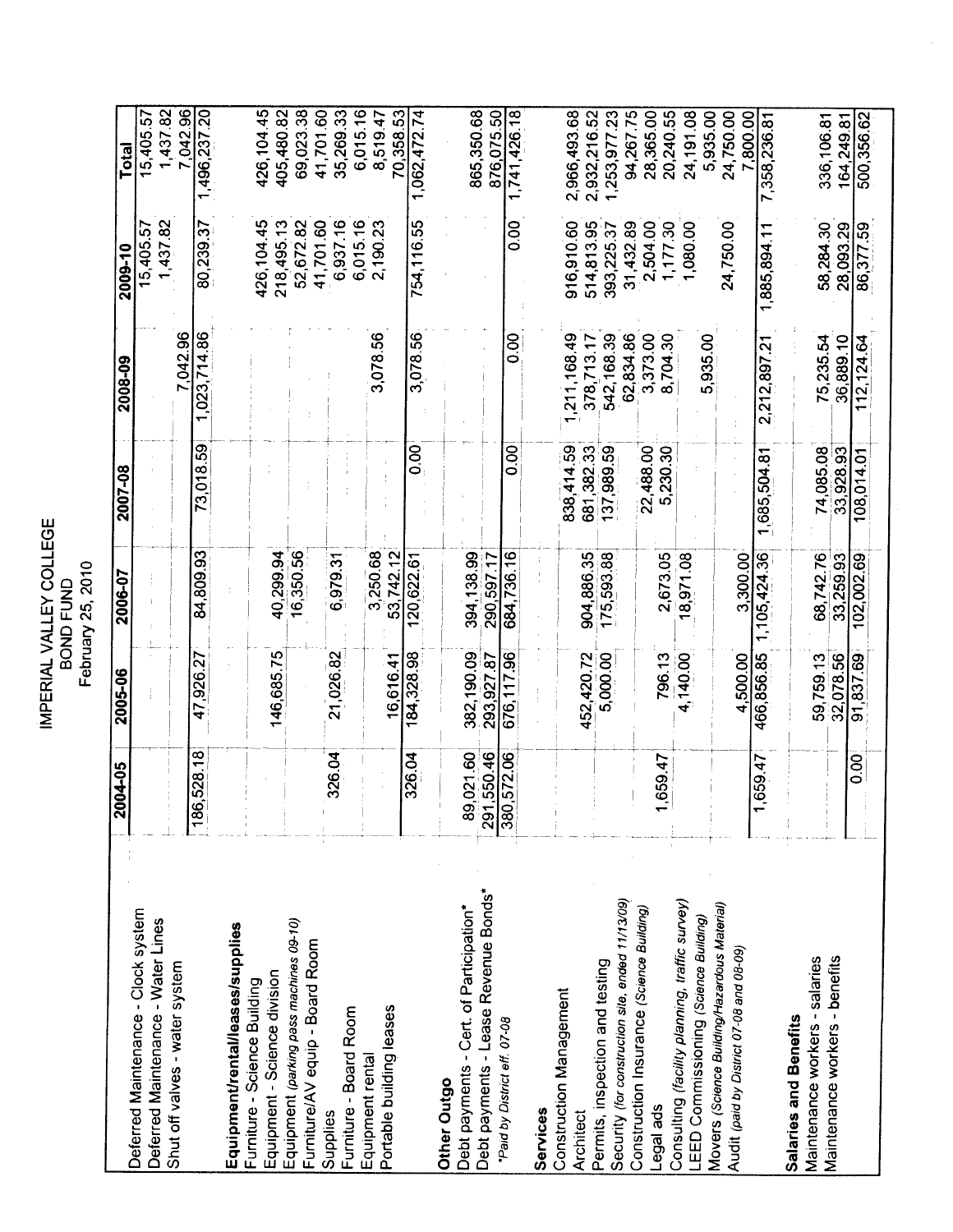IMPERIAL VALLEY COLLEGE<br>BOND FUND<br>February 25, 2010

 $\ddot{\phantom{0}}$ 

| iotal Expenditures |  |  |                             |                                                                                                                                                                                                                         |  |
|--------------------|--|--|-----------------------------|-------------------------------------------------------------------------------------------------------------------------------------------------------------------------------------------------------------------------|--|
|                    |  |  |                             | $\frac{2004-05}{608,009.29} - \frac{2005-06}{3,112,843.03} - \frac{2006-07}{4,939,816,15} - \frac{2007-08}{8,071,023.34} - \frac{2008-09}{16,790,309.78} - \frac{2009-10}{13,947,761.00} - \frac{Total}{47,469,762.59}$ |  |
|                    |  |  |                             | Prior Year POs 1,807,469.45                                                                                                                                                                                             |  |
|                    |  |  |                             | Adjusted Total 15,755,230.45                                                                                                                                                                                            |  |
|                    |  |  |                             |                                                                                                                                                                                                                         |  |
|                    |  |  |                             |                                                                                                                                                                                                                         |  |
|                    |  |  | County Total<br>Pending POs | 15,510,821.00                                                                                                                                                                                                           |  |
|                    |  |  |                             | 244,409.45                                                                                                                                                                                                              |  |
|                    |  |  |                             | 15,755,230.45                                                                                                                                                                                                           |  |
|                    |  |  |                             |                                                                                                                                                                                                                         |  |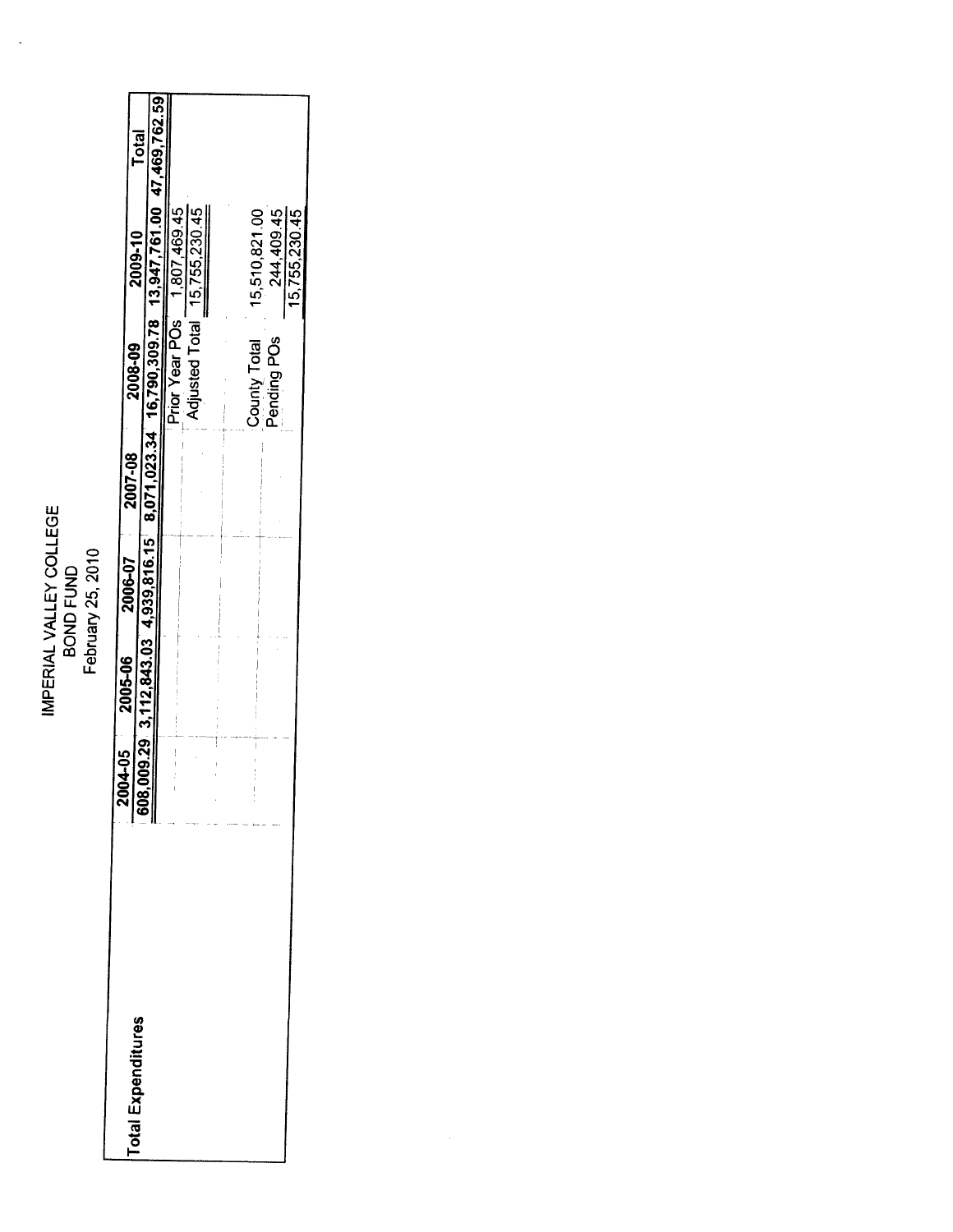| <b>Q</b> | Vendor                       | Fund  |     |      |                                                          |            |
|----------|------------------------------|-------|-----|------|----------------------------------------------------------|------------|
| P6025470 | Acme Safety & Supply Corp    | 81006 | 878 |      | Description                                              | Amount     |
| P6025654 | Acme Safety & Supply Corp    |       |     | 5630 | 6770 Parking Lot - Barriers & Signs                      | 3,078.56   |
| P6025761 |                              | 81006 | 878 | 5630 | 6770 Parking Lot - Barriers & Signs                      | 2,190.23   |
| P6026506 | Acme Safety & Supply Corp    | 81006 | 878 | 4401 | Parking Lot - Faculty & Staff Signs<br>6770              |            |
|          | Acme Safety & Supply Corp    | 81006 | 878 | 4401 | 6770 Parking Lot - 4' concrete wheel stops               | 6,937.16   |
| 10040189 | Alliance Environmental       | 82001 | 870 | 5890 | Chem lab move<br>6770                                    | 4,705.25   |
| P6027793 | Alliance Environmental       | 82001 | 870 | 5890 | 6770                                                     | 4,950.00   |
| P6027673 | American 3B Scientific       | 82001 | 875 | 4320 | Chem lab move                                            | 19,800.00  |
| P6028159 | American Express             | 82001 | 870 |      | Science supplies<br>6770                                 | 1,445.00   |
| P6027567 | American Time & Signal Co.   |       |     | 4401 | Science Dept move - U-haul rental<br>6770                | 143.88     |
| P6028000 | AWS Construction Services    | 84509 | 857 | 6130 | Clock replacement (200) (50% of bill)<br>6510            | 4,181.00   |
| 10037780 |                              | 81006 | 878 | 6129 | Asbestos abatement<br>6770                               | 5,940.00   |
| P6028048 | Barrett's Biological Surveys | 81008 | 873 | 5830 | 6770 Aten Road/Hwy III project                           |            |
| P6028640 | <b>Bio Corp</b>              | 82001 | 875 | 4320 | Science supplies<br>6770                                 | 3,365.50   |
|          | Bio Corp                     | 82001 | 875 | 4320 | Science Lab supplies<br>6770                             | 97.66      |
| P6028726 | <b>BIOPAC Systems</b>        | 82001 | 875 | 6590 | Science Lab Equipment<br>6770                            | 97.00      |
| P6027676 | Bio-Rad                      | 82001 | 875 | 4320 | 6770 Lab supplies and equipment                          | 15,319.08  |
| P6027676 | Bio-Rad                      | 82001 | 875 | 6490 |                                                          | 272.04     |
| P6026523 | California Bank and Trust    | 82001 | 870 | 6210 | 6770 Lab supplies and equipment                          | 7,808.79   |
| P6027181 | California Bank and Trust    | 82001 | 870 |      | Standard Drywall - Pay app. #1, 2, 3 (retention)<br>6770 | 29,460.00  |
| P6027856 | California Bank and Trust    |       |     | 6210 | Standard Drywall - Pay app. #4<br>6770                   | 45,072.59  |
| P6027674 | Carolina Biological          | 82001 | 870 | 6210 | Standard Drywall - Pay app. #5<br>6770                   | 2,150.00   |
| P6027674 |                              | 82001 | 875 | 6490 | Science Lab equipment<br>6770                            |            |
| P6028062 | Carolina Biological          | 82001 | 875 | 4320 | Science Lab supplies<br>6770                             | 27,565.88  |
|          | Carolina Biological          | 82001 | 875 | 4320 | Science supplies<br>6770                                 | 79,342.86  |
| P6028063 | Carolina Biological          | 82001 | 875 | 4320 | 6770                                                     | 2,031.88   |
| P6025415 | Challenger Sheet Metal, Inc. | 82001 | 870 | 6210 | Science supplies                                         | 1,135.35   |
| P6026016 | Challenger Sheet Metal, Inc. | 82001 |     |      | Science Bldg - pay app. #5<br>6770                       | 289,186.20 |
| P6027159 | Challenger Sheet Metal, Inc. |       | 870 | 6210 | 6770 pay app. #7                                         | 13,243.69  |
| P6025516 | Challenger Sheet Metal, Inc. | 82001 | 870 | 6210 | 6770 Pay app. #9                                         | 7,722.78   |
| P6026535 | Challenger Sheet Metal, Inc. | 82001 | 870 | 6210 | 6770 Pay app. #6                                         | 4,049.43   |
| P6025666 | City of Imperial             | 82001 | 870 | 6210 | 6770 Pay App. #8                                         | 134,704.80 |
| P6028041 | Clark Security               | 81008 | 873 | 5830 | 6770 Highway 111/Aten Rd. Project                        | 5,062.50   |
| P6025416 |                              | 82001 | 875 | 4401 | Science supplies<br>6770                                 |            |
|          | Continental Marble & Tile    | 82001 | 870 | 6210 | Science Bldg - Pay app. #15<br>6770                      | 3,234.65   |
| P6025517 | Continental Marble & Tile    | 82001 | 870 | 6210 | Science Bidg - Pay App. #4<br>6770                       | 102,874.55 |
| 7109209c | Continental Marble & Tile    | 82001 | 870 | 6210 | 6770                                                     | 125,447.58 |
| P6026536 | Continental Marble & Tile    | 82001 | 870 | 6210 | Science Bldg - pay app. #5                               | 40,950.99  |
| P6027160 | Continental Marble & Tile    | 82001 | 870 |      | Science Bldg - Pay App. #6<br>6770                       | 51,625.32  |
| P6027843 | Continental Marble & Tile    |       |     | 6210 | Science Bldg - Pay app. #7<br>6770                       | 26,449.57  |
| P6028228 | Continental Marble & Tile    | 82001 | 870 | 6210 | Science Bldg - Pay App. #8<br>6770                       | 2,554.20   |
| 20082005 | County of Imperial           | 82001 | 870 | 6210 | Science Bidg - Pay app #9<br>6770                        | 2,362.50   |
| 20082006 |                              | 81008 | 873 | 5830 | 6770 Plan check fee - Aten Rd/Hwy 111 project            |            |
|          | County of Imperial           | 81008 | 873 | 5830 | 6770 Encroachment permit - deposit                       | 5,000.00   |
|          |                              |       |     |      |                                                          | 85.00      |

l,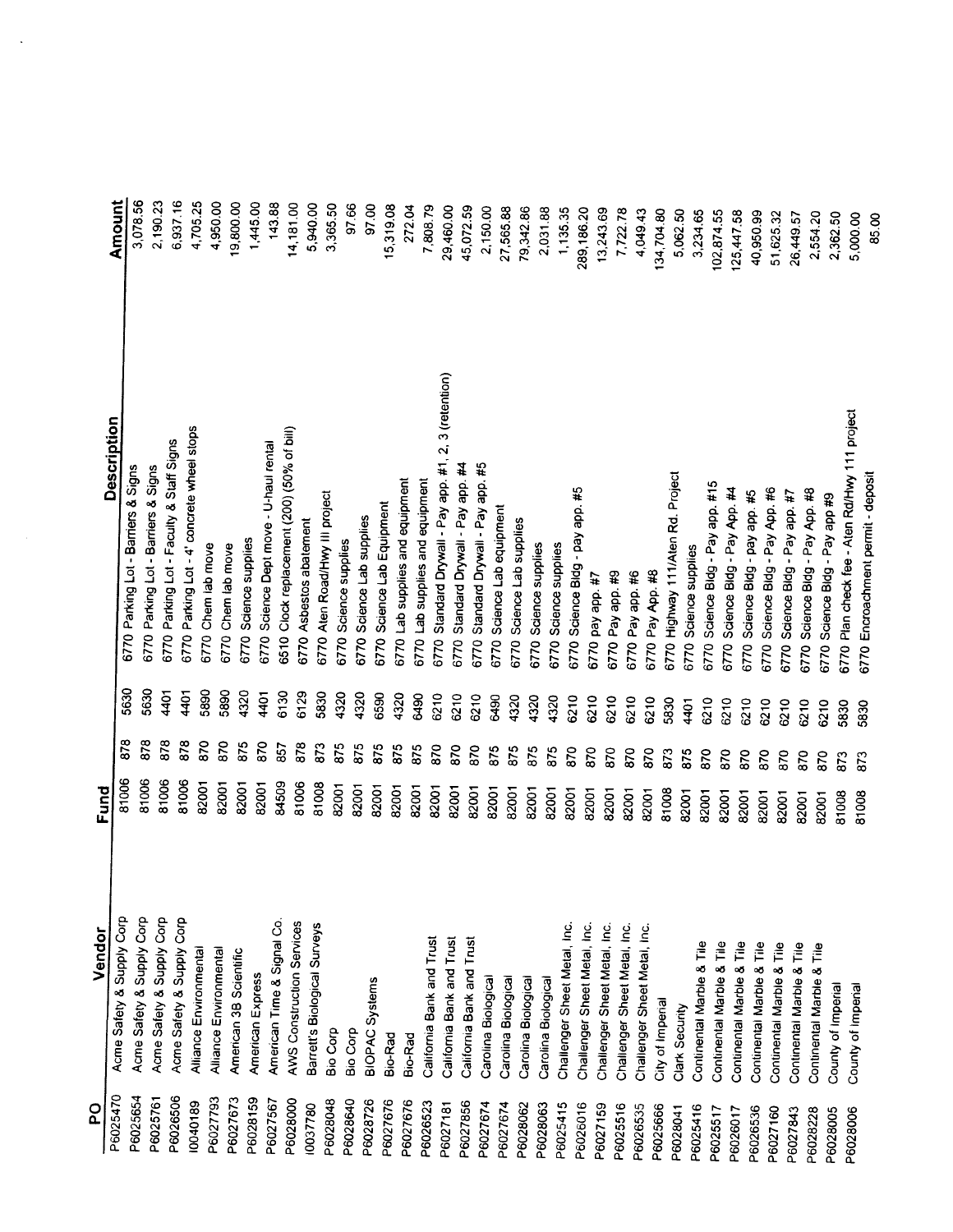| 59,859.00<br>17,010.90<br>39,211.20<br>201,177.00<br>224,392.50<br>146,866.50<br>105,282.00<br>3,375.00<br>29,235.00<br>8,152.50<br>4,990.00<br>6770 Review Solar RFP (expense transferred to another Fund)<br>Science Bldg - Building concrete - Pay app. #13<br>Science Bldg - Building concrete - Pay app. #12<br>Science Bldg - site concrete - Pay app. #10<br>Science Bldg - site concrete - Pay app #11<br>Science Bldg - site concrete - Pay App. #9<br>Science Bldg - site concrete - Pay app. #6<br>Science Bldg - site concrete - Pay app. #7<br>Science Bldg - site concrete - pay app. #8<br>6770 LEED Commissioning (Science Bldg)<br>LEED Commissioning (Science Bldg)<br>LEED Commissioning (Science Bldg)<br>Bus Transfer Terminal - Pay app #2<br>Bus Transfer Terminal - Pay app #3<br>Bus Transfer Terminal - Pay app #1<br>Bus Transfer Terminal - Pay app #2<br>Bus Transfer Terminal - Pay app #3<br>Bus Transfer Terminal - Pay app #1<br>Parking Lot Phase V - Pay app #1<br>Parking Lot Phase V - Pay app #2<br>6770 Hwy 111/Aten Rd improvments<br>6770 Hwy 111/Aten Rd improvments<br>6770 Science Bldg - Pay app. #4<br>Science Bldg - Pay App #3<br>Science Bldg - pay app. #2<br>Science Bldg - pay app. #1<br>Security 10/26 - 11/01/09<br>concrete core drill rental<br>Security 11/2 - 11/13/09<br>Security 10/5-10/18/09<br>Security 7/13 - 7/26/09<br>Security 9/21 - 10/4/09<br>Security 6/29 - 7/12/09<br>Security 6/15 - 6/28/09<br>Security 8/10 - 8/23/09<br>Security 8/24 - 9/20/09<br>Security 7/27-8/9/09<br>LEED commissioning<br>6770 Science Lab supplies<br>6770<br>6770<br>6770<br>6770<br>6770<br>6770<br>6770<br>6770<br>6770<br>6770<br>6770<br>6770<br>6770<br>6770<br>6770<br>6770<br>6770<br>6770<br>6770<br>6770<br>6770<br>6770<br>6510<br>6770<br>6770<br>6770<br>6770<br>6770<br>6770<br>6770<br>6770<br>6770<br>6770<br>5198<br>5198<br>5198<br>5198<br>5198<br>5198<br>5198<br>5198<br>5198<br>5830<br>4320<br>5798<br>5830<br>6130<br>6130<br>6130<br>6210<br>6210<br>6210<br>6210<br>6210<br>6210<br>6210<br>6210<br>5830<br>5830<br>5830<br>5830<br>5830<br>6129<br>6130<br>6130<br>6130<br>6130<br>6130<br>6210<br>6210<br>6210<br>6210<br>875<br>872<br>872<br>872<br>872<br>872<br>872<br>872<br>872<br>872<br>872<br>873<br>873<br>870<br>870<br>870<br>870<br>$\overline{3}$<br>$\frac{5}{4}$<br>$\frac{1}{3}$<br>870<br>870<br>870<br>870<br>873<br>873<br>873<br>873<br>873<br>878<br>878<br>857<br>$\frac{5}{4}$<br>870<br>870<br>870<br>870<br>$\overline{a}$<br>$\overline{3}$<br>81008<br>82001<br>81008<br>82001<br>82001<br>82001<br>82001<br>82001<br>82001<br>82001<br>82001<br>82001<br>82001<br>81091<br>81091<br>81091<br>82001<br>82001<br>82001<br>82001<br>82001<br>82001<br>84510<br>82001<br>82001<br>81009<br>81009<br>82001<br>82001<br>82001<br>82001<br>81091<br>82001<br>81091<br>81091<br>82001<br>82001<br>82001<br>82001<br>Development Design and Engineering<br>ξů<br>Development Design and Engineer<br>Desert Security Services<br>Desert Security Services<br>Desert Security Services<br>Desert Security Services<br>Desert Security Services<br>Desert Security Services<br>Desert Security Services<br>Desert Security Services<br>Desert Security Services<br>Desert Security Services<br>Elms Equipment Rental<br>Executive Landscape<br>Executive Landscape<br>Executive Landscape<br>Executive Landscape<br>Executive Landscape<br>Executive Landscape<br>Executive Landscape<br>Executive Landscape<br>Executive Landscape<br><b>DEZ Construction</b><br><b>DEZ Construction</b><br>Cynmar Scientific<br>DEZ Construction<br>DEZ Construction<br>DEZ Construction<br><b>DEZ Construction</b><br><b>DEZ Construction</b><br><b>DEZ Construction</b><br><b>DEZ Construction</b><br><b>DEZ Construction</b><br>DEZ Construction<br>EcoLogic Studio<br>EcoLogic Studio<br>EcoLogic Studio<br>EcoLogic Studio<br>Ecologic Studio<br>P6028723<br>P6025469<br>P6025464<br>P6025543<br>P6026353<br>P6026672<br>P6027652<br>P6026866<br>P6025901<br>P6027011<br>P6028404<br>P6027863<br>P6028229<br>P6027162<br>P6025418<br>P6025519<br>P6026018<br>P6025661<br>P6027331<br>P6027161<br>P6028237<br>P6028761<br>P6025417<br>P6026537 | po | Vendor | Fund |  | <b>Description</b> | Amount     |
|-----------------------------------------------------------------------------------------------------------------------------------------------------------------------------------------------------------------------------------------------------------------------------------------------------------------------------------------------------------------------------------------------------------------------------------------------------------------------------------------------------------------------------------------------------------------------------------------------------------------------------------------------------------------------------------------------------------------------------------------------------------------------------------------------------------------------------------------------------------------------------------------------------------------------------------------------------------------------------------------------------------------------------------------------------------------------------------------------------------------------------------------------------------------------------------------------------------------------------------------------------------------------------------------------------------------------------------------------------------------------------------------------------------------------------------------------------------------------------------------------------------------------------------------------------------------------------------------------------------------------------------------------------------------------------------------------------------------------------------------------------------------------------------------------------------------------------------------------------------------------------------------------------------------------------------------------------------------------------------------------------------------------------------------------------------------------------------------------------------------------------------------------------------------------------------------------------------------------------------------------------------------------------------------------------------------------------------------------------------------------------------------------------------------------------------------------------------------------------------------------------------------------------------------------------------------------------------------------------------------------------------------------------------------------------------------------------------------------------------------------------------------------------------------------------------------------------------------------------------------------------------------------------------------------------------------------------------------------------------------------------------------------------------------------------------------------------------------------------------------------------------------------------------------------------------------------------------------------------------------------------------------------------------------------------------------------------------------------------------------------------------------------------------------------------------------------------------------------------------------------------------------------------------------------------------------------------------------------------------------------------------------------------------------------------------------------------------------------------------------------------------------------------------------------------------------------------------------------------------------------------------------------------------------------------------------------------------------------------------------------------------------------------------------------------------------------------------------------------------------------------------------------------------------------------------------------------------------------------------------|----|--------|------|--|--------------------|------------|
|                                                                                                                                                                                                                                                                                                                                                                                                                                                                                                                                                                                                                                                                                                                                                                                                                                                                                                                                                                                                                                                                                                                                                                                                                                                                                                                                                                                                                                                                                                                                                                                                                                                                                                                                                                                                                                                                                                                                                                                                                                                                                                                                                                                                                                                                                                                                                                                                                                                                                                                                                                                                                                                                                                                                                                                                                                                                                                                                                                                                                                                                                                                                                                                                                                                                                                                                                                                                                                                                                                                                                                                                                                                                                                                                                                                                                                                                                                                                                                                                                                                                                                                                                                                                                                         |    |        |      |  |                    | 1,276.80   |
|                                                                                                                                                                                                                                                                                                                                                                                                                                                                                                                                                                                                                                                                                                                                                                                                                                                                                                                                                                                                                                                                                                                                                                                                                                                                                                                                                                                                                                                                                                                                                                                                                                                                                                                                                                                                                                                                                                                                                                                                                                                                                                                                                                                                                                                                                                                                                                                                                                                                                                                                                                                                                                                                                                                                                                                                                                                                                                                                                                                                                                                                                                                                                                                                                                                                                                                                                                                                                                                                                                                                                                                                                                                                                                                                                                                                                                                                                                                                                                                                                                                                                                                                                                                                                                         |    |        |      |  |                    | 3,310.92   |
|                                                                                                                                                                                                                                                                                                                                                                                                                                                                                                                                                                                                                                                                                                                                                                                                                                                                                                                                                                                                                                                                                                                                                                                                                                                                                                                                                                                                                                                                                                                                                                                                                                                                                                                                                                                                                                                                                                                                                                                                                                                                                                                                                                                                                                                                                                                                                                                                                                                                                                                                                                                                                                                                                                                                                                                                                                                                                                                                                                                                                                                                                                                                                                                                                                                                                                                                                                                                                                                                                                                                                                                                                                                                                                                                                                                                                                                                                                                                                                                                                                                                                                                                                                                                                                         |    |        |      |  |                    | 3,150.60   |
|                                                                                                                                                                                                                                                                                                                                                                                                                                                                                                                                                                                                                                                                                                                                                                                                                                                                                                                                                                                                                                                                                                                                                                                                                                                                                                                                                                                                                                                                                                                                                                                                                                                                                                                                                                                                                                                                                                                                                                                                                                                                                                                                                                                                                                                                                                                                                                                                                                                                                                                                                                                                                                                                                                                                                                                                                                                                                                                                                                                                                                                                                                                                                                                                                                                                                                                                                                                                                                                                                                                                                                                                                                                                                                                                                                                                                                                                                                                                                                                                                                                                                                                                                                                                                                         |    |        |      |  |                    | 3,150.60   |
|                                                                                                                                                                                                                                                                                                                                                                                                                                                                                                                                                                                                                                                                                                                                                                                                                                                                                                                                                                                                                                                                                                                                                                                                                                                                                                                                                                                                                                                                                                                                                                                                                                                                                                                                                                                                                                                                                                                                                                                                                                                                                                                                                                                                                                                                                                                                                                                                                                                                                                                                                                                                                                                                                                                                                                                                                                                                                                                                                                                                                                                                                                                                                                                                                                                                                                                                                                                                                                                                                                                                                                                                                                                                                                                                                                                                                                                                                                                                                                                                                                                                                                                                                                                                                                         |    |        |      |  |                    | 3,150.60   |
|                                                                                                                                                                                                                                                                                                                                                                                                                                                                                                                                                                                                                                                                                                                                                                                                                                                                                                                                                                                                                                                                                                                                                                                                                                                                                                                                                                                                                                                                                                                                                                                                                                                                                                                                                                                                                                                                                                                                                                                                                                                                                                                                                                                                                                                                                                                                                                                                                                                                                                                                                                                                                                                                                                                                                                                                                                                                                                                                                                                                                                                                                                                                                                                                                                                                                                                                                                                                                                                                                                                                                                                                                                                                                                                                                                                                                                                                                                                                                                                                                                                                                                                                                                                                                                         |    |        |      |  |                    | 6,595.02   |
|                                                                                                                                                                                                                                                                                                                                                                                                                                                                                                                                                                                                                                                                                                                                                                                                                                                                                                                                                                                                                                                                                                                                                                                                                                                                                                                                                                                                                                                                                                                                                                                                                                                                                                                                                                                                                                                                                                                                                                                                                                                                                                                                                                                                                                                                                                                                                                                                                                                                                                                                                                                                                                                                                                                                                                                                                                                                                                                                                                                                                                                                                                                                                                                                                                                                                                                                                                                                                                                                                                                                                                                                                                                                                                                                                                                                                                                                                                                                                                                                                                                                                                                                                                                                                                         |    |        |      |  |                    | 3,150.60   |
|                                                                                                                                                                                                                                                                                                                                                                                                                                                                                                                                                                                                                                                                                                                                                                                                                                                                                                                                                                                                                                                                                                                                                                                                                                                                                                                                                                                                                                                                                                                                                                                                                                                                                                                                                                                                                                                                                                                                                                                                                                                                                                                                                                                                                                                                                                                                                                                                                                                                                                                                                                                                                                                                                                                                                                                                                                                                                                                                                                                                                                                                                                                                                                                                                                                                                                                                                                                                                                                                                                                                                                                                                                                                                                                                                                                                                                                                                                                                                                                                                                                                                                                                                                                                                                         |    |        |      |  |                    | 2,623.35   |
|                                                                                                                                                                                                                                                                                                                                                                                                                                                                                                                                                                                                                                                                                                                                                                                                                                                                                                                                                                                                                                                                                                                                                                                                                                                                                                                                                                                                                                                                                                                                                                                                                                                                                                                                                                                                                                                                                                                                                                                                                                                                                                                                                                                                                                                                                                                                                                                                                                                                                                                                                                                                                                                                                                                                                                                                                                                                                                                                                                                                                                                                                                                                                                                                                                                                                                                                                                                                                                                                                                                                                                                                                                                                                                                                                                                                                                                                                                                                                                                                                                                                                                                                                                                                                                         |    |        |      |  |                    | 3,150.60   |
|                                                                                                                                                                                                                                                                                                                                                                                                                                                                                                                                                                                                                                                                                                                                                                                                                                                                                                                                                                                                                                                                                                                                                                                                                                                                                                                                                                                                                                                                                                                                                                                                                                                                                                                                                                                                                                                                                                                                                                                                                                                                                                                                                                                                                                                                                                                                                                                                                                                                                                                                                                                                                                                                                                                                                                                                                                                                                                                                                                                                                                                                                                                                                                                                                                                                                                                                                                                                                                                                                                                                                                                                                                                                                                                                                                                                                                                                                                                                                                                                                                                                                                                                                                                                                                         |    |        |      |  |                    | 3,150.60   |
|                                                                                                                                                                                                                                                                                                                                                                                                                                                                                                                                                                                                                                                                                                                                                                                                                                                                                                                                                                                                                                                                                                                                                                                                                                                                                                                                                                                                                                                                                                                                                                                                                                                                                                                                                                                                                                                                                                                                                                                                                                                                                                                                                                                                                                                                                                                                                                                                                                                                                                                                                                                                                                                                                                                                                                                                                                                                                                                                                                                                                                                                                                                                                                                                                                                                                                                                                                                                                                                                                                                                                                                                                                                                                                                                                                                                                                                                                                                                                                                                                                                                                                                                                                                                                                         |    |        |      |  |                    | 3,150.60   |
| P6025677                                                                                                                                                                                                                                                                                                                                                                                                                                                                                                                                                                                                                                                                                                                                                                                                                                                                                                                                                                                                                                                                                                                                                                                                                                                                                                                                                                                                                                                                                                                                                                                                                                                                                                                                                                                                                                                                                                                                                                                                                                                                                                                                                                                                                                                                                                                                                                                                                                                                                                                                                                                                                                                                                                                                                                                                                                                                                                                                                                                                                                                                                                                                                                                                                                                                                                                                                                                                                                                                                                                                                                                                                                                                                                                                                                                                                                                                                                                                                                                                                                                                                                                                                                                                                                |    |        |      |  |                    | 18,545.00  |
|                                                                                                                                                                                                                                                                                                                                                                                                                                                                                                                                                                                                                                                                                                                                                                                                                                                                                                                                                                                                                                                                                                                                                                                                                                                                                                                                                                                                                                                                                                                                                                                                                                                                                                                                                                                                                                                                                                                                                                                                                                                                                                                                                                                                                                                                                                                                                                                                                                                                                                                                                                                                                                                                                                                                                                                                                                                                                                                                                                                                                                                                                                                                                                                                                                                                                                                                                                                                                                                                                                                                                                                                                                                                                                                                                                                                                                                                                                                                                                                                                                                                                                                                                                                                                                         |    |        |      |  |                    | 23,240.00  |
|                                                                                                                                                                                                                                                                                                                                                                                                                                                                                                                                                                                                                                                                                                                                                                                                                                                                                                                                                                                                                                                                                                                                                                                                                                                                                                                                                                                                                                                                                                                                                                                                                                                                                                                                                                                                                                                                                                                                                                                                                                                                                                                                                                                                                                                                                                                                                                                                                                                                                                                                                                                                                                                                                                                                                                                                                                                                                                                                                                                                                                                                                                                                                                                                                                                                                                                                                                                                                                                                                                                                                                                                                                                                                                                                                                                                                                                                                                                                                                                                                                                                                                                                                                                                                                         |    |        |      |  |                    | 93,063.60  |
|                                                                                                                                                                                                                                                                                                                                                                                                                                                                                                                                                                                                                                                                                                                                                                                                                                                                                                                                                                                                                                                                                                                                                                                                                                                                                                                                                                                                                                                                                                                                                                                                                                                                                                                                                                                                                                                                                                                                                                                                                                                                                                                                                                                                                                                                                                                                                                                                                                                                                                                                                                                                                                                                                                                                                                                                                                                                                                                                                                                                                                                                                                                                                                                                                                                                                                                                                                                                                                                                                                                                                                                                                                                                                                                                                                                                                                                                                                                                                                                                                                                                                                                                                                                                                                         |    |        |      |  |                    | 28,396.80  |
|                                                                                                                                                                                                                                                                                                                                                                                                                                                                                                                                                                                                                                                                                                                                                                                                                                                                                                                                                                                                                                                                                                                                                                                                                                                                                                                                                                                                                                                                                                                                                                                                                                                                                                                                                                                                                                                                                                                                                                                                                                                                                                                                                                                                                                                                                                                                                                                                                                                                                                                                                                                                                                                                                                                                                                                                                                                                                                                                                                                                                                                                                                                                                                                                                                                                                                                                                                                                                                                                                                                                                                                                                                                                                                                                                                                                                                                                                                                                                                                                                                                                                                                                                                                                                                         |    |        |      |  |                    | 28,006.20  |
|                                                                                                                                                                                                                                                                                                                                                                                                                                                                                                                                                                                                                                                                                                                                                                                                                                                                                                                                                                                                                                                                                                                                                                                                                                                                                                                                                                                                                                                                                                                                                                                                                                                                                                                                                                                                                                                                                                                                                                                                                                                                                                                                                                                                                                                                                                                                                                                                                                                                                                                                                                                                                                                                                                                                                                                                                                                                                                                                                                                                                                                                                                                                                                                                                                                                                                                                                                                                                                                                                                                                                                                                                                                                                                                                                                                                                                                                                                                                                                                                                                                                                                                                                                                                                                         |    |        |      |  |                    | 1,125.00   |
|                                                                                                                                                                                                                                                                                                                                                                                                                                                                                                                                                                                                                                                                                                                                                                                                                                                                                                                                                                                                                                                                                                                                                                                                                                                                                                                                                                                                                                                                                                                                                                                                                                                                                                                                                                                                                                                                                                                                                                                                                                                                                                                                                                                                                                                                                                                                                                                                                                                                                                                                                                                                                                                                                                                                                                                                                                                                                                                                                                                                                                                                                                                                                                                                                                                                                                                                                                                                                                                                                                                                                                                                                                                                                                                                                                                                                                                                                                                                                                                                                                                                                                                                                                                                                                         |    |        |      |  |                    |            |
|                                                                                                                                                                                                                                                                                                                                                                                                                                                                                                                                                                                                                                                                                                                                                                                                                                                                                                                                                                                                                                                                                                                                                                                                                                                                                                                                                                                                                                                                                                                                                                                                                                                                                                                                                                                                                                                                                                                                                                                                                                                                                                                                                                                                                                                                                                                                                                                                                                                                                                                                                                                                                                                                                                                                                                                                                                                                                                                                                                                                                                                                                                                                                                                                                                                                                                                                                                                                                                                                                                                                                                                                                                                                                                                                                                                                                                                                                                                                                                                                                                                                                                                                                                                                                                         |    |        |      |  |                    |            |
|                                                                                                                                                                                                                                                                                                                                                                                                                                                                                                                                                                                                                                                                                                                                                                                                                                                                                                                                                                                                                                                                                                                                                                                                                                                                                                                                                                                                                                                                                                                                                                                                                                                                                                                                                                                                                                                                                                                                                                                                                                                                                                                                                                                                                                                                                                                                                                                                                                                                                                                                                                                                                                                                                                                                                                                                                                                                                                                                                                                                                                                                                                                                                                                                                                                                                                                                                                                                                                                                                                                                                                                                                                                                                                                                                                                                                                                                                                                                                                                                                                                                                                                                                                                                                                         |    |        |      |  |                    |            |
|                                                                                                                                                                                                                                                                                                                                                                                                                                                                                                                                                                                                                                                                                                                                                                                                                                                                                                                                                                                                                                                                                                                                                                                                                                                                                                                                                                                                                                                                                                                                                                                                                                                                                                                                                                                                                                                                                                                                                                                                                                                                                                                                                                                                                                                                                                                                                                                                                                                                                                                                                                                                                                                                                                                                                                                                                                                                                                                                                                                                                                                                                                                                                                                                                                                                                                                                                                                                                                                                                                                                                                                                                                                                                                                                                                                                                                                                                                                                                                                                                                                                                                                                                                                                                                         |    |        |      |  |                    |            |
|                                                                                                                                                                                                                                                                                                                                                                                                                                                                                                                                                                                                                                                                                                                                                                                                                                                                                                                                                                                                                                                                                                                                                                                                                                                                                                                                                                                                                                                                                                                                                                                                                                                                                                                                                                                                                                                                                                                                                                                                                                                                                                                                                                                                                                                                                                                                                                                                                                                                                                                                                                                                                                                                                                                                                                                                                                                                                                                                                                                                                                                                                                                                                                                                                                                                                                                                                                                                                                                                                                                                                                                                                                                                                                                                                                                                                                                                                                                                                                                                                                                                                                                                                                                                                                         |    |        |      |  |                    |            |
|                                                                                                                                                                                                                                                                                                                                                                                                                                                                                                                                                                                                                                                                                                                                                                                                                                                                                                                                                                                                                                                                                                                                                                                                                                                                                                                                                                                                                                                                                                                                                                                                                                                                                                                                                                                                                                                                                                                                                                                                                                                                                                                                                                                                                                                                                                                                                                                                                                                                                                                                                                                                                                                                                                                                                                                                                                                                                                                                                                                                                                                                                                                                                                                                                                                                                                                                                                                                                                                                                                                                                                                                                                                                                                                                                                                                                                                                                                                                                                                                                                                                                                                                                                                                                                         |    |        |      |  |                    |            |
| P6028108<br>P6027655<br>P6028730<br>P6028238<br>P6026507<br>P6027667<br>P6027864<br>P6028760<br>P6028225<br>P6026019<br>P6028762<br>P6025433<br>P6026538<br>P6027163                                                                                                                                                                                                                                                                                                                                                                                                                                                                                                                                                                                                                                                                                                                                                                                                                                                                                                                                                                                                                                                                                                                                                                                                                                                                                                                                                                                                                                                                                                                                                                                                                                                                                                                                                                                                                                                                                                                                                                                                                                                                                                                                                                                                                                                                                                                                                                                                                                                                                                                                                                                                                                                                                                                                                                                                                                                                                                                                                                                                                                                                                                                                                                                                                                                                                                                                                                                                                                                                                                                                                                                                                                                                                                                                                                                                                                                                                                                                                                                                                                                                    |    |        |      |  |                    |            |
|                                                                                                                                                                                                                                                                                                                                                                                                                                                                                                                                                                                                                                                                                                                                                                                                                                                                                                                                                                                                                                                                                                                                                                                                                                                                                                                                                                                                                                                                                                                                                                                                                                                                                                                                                                                                                                                                                                                                                                                                                                                                                                                                                                                                                                                                                                                                                                                                                                                                                                                                                                                                                                                                                                                                                                                                                                                                                                                                                                                                                                                                                                                                                                                                                                                                                                                                                                                                                                                                                                                                                                                                                                                                                                                                                                                                                                                                                                                                                                                                                                                                                                                                                                                                                                         |    |        |      |  |                    |            |
|                                                                                                                                                                                                                                                                                                                                                                                                                                                                                                                                                                                                                                                                                                                                                                                                                                                                                                                                                                                                                                                                                                                                                                                                                                                                                                                                                                                                                                                                                                                                                                                                                                                                                                                                                                                                                                                                                                                                                                                                                                                                                                                                                                                                                                                                                                                                                                                                                                                                                                                                                                                                                                                                                                                                                                                                                                                                                                                                                                                                                                                                                                                                                                                                                                                                                                                                                                                                                                                                                                                                                                                                                                                                                                                                                                                                                                                                                                                                                                                                                                                                                                                                                                                                                                         |    |        |      |  |                    |            |
|                                                                                                                                                                                                                                                                                                                                                                                                                                                                                                                                                                                                                                                                                                                                                                                                                                                                                                                                                                                                                                                                                                                                                                                                                                                                                                                                                                                                                                                                                                                                                                                                                                                                                                                                                                                                                                                                                                                                                                                                                                                                                                                                                                                                                                                                                                                                                                                                                                                                                                                                                                                                                                                                                                                                                                                                                                                                                                                                                                                                                                                                                                                                                                                                                                                                                                                                                                                                                                                                                                                                                                                                                                                                                                                                                                                                                                                                                                                                                                                                                                                                                                                                                                                                                                         |    |        |      |  |                    |            |
|                                                                                                                                                                                                                                                                                                                                                                                                                                                                                                                                                                                                                                                                                                                                                                                                                                                                                                                                                                                                                                                                                                                                                                                                                                                                                                                                                                                                                                                                                                                                                                                                                                                                                                                                                                                                                                                                                                                                                                                                                                                                                                                                                                                                                                                                                                                                                                                                                                                                                                                                                                                                                                                                                                                                                                                                                                                                                                                                                                                                                                                                                                                                                                                                                                                                                                                                                                                                                                                                                                                                                                                                                                                                                                                                                                                                                                                                                                                                                                                                                                                                                                                                                                                                                                         |    |        |      |  |                    |            |
|                                                                                                                                                                                                                                                                                                                                                                                                                                                                                                                                                                                                                                                                                                                                                                                                                                                                                                                                                                                                                                                                                                                                                                                                                                                                                                                                                                                                                                                                                                                                                                                                                                                                                                                                                                                                                                                                                                                                                                                                                                                                                                                                                                                                                                                                                                                                                                                                                                                                                                                                                                                                                                                                                                                                                                                                                                                                                                                                                                                                                                                                                                                                                                                                                                                                                                                                                                                                                                                                                                                                                                                                                                                                                                                                                                                                                                                                                                                                                                                                                                                                                                                                                                                                                                         |    |        |      |  |                    | 7,990.00   |
|                                                                                                                                                                                                                                                                                                                                                                                                                                                                                                                                                                                                                                                                                                                                                                                                                                                                                                                                                                                                                                                                                                                                                                                                                                                                                                                                                                                                                                                                                                                                                                                                                                                                                                                                                                                                                                                                                                                                                                                                                                                                                                                                                                                                                                                                                                                                                                                                                                                                                                                                                                                                                                                                                                                                                                                                                                                                                                                                                                                                                                                                                                                                                                                                                                                                                                                                                                                                                                                                                                                                                                                                                                                                                                                                                                                                                                                                                                                                                                                                                                                                                                                                                                                                                                         |    |        |      |  |                    |            |
|                                                                                                                                                                                                                                                                                                                                                                                                                                                                                                                                                                                                                                                                                                                                                                                                                                                                                                                                                                                                                                                                                                                                                                                                                                                                                                                                                                                                                                                                                                                                                                                                                                                                                                                                                                                                                                                                                                                                                                                                                                                                                                                                                                                                                                                                                                                                                                                                                                                                                                                                                                                                                                                                                                                                                                                                                                                                                                                                                                                                                                                                                                                                                                                                                                                                                                                                                                                                                                                                                                                                                                                                                                                                                                                                                                                                                                                                                                                                                                                                                                                                                                                                                                                                                                         |    |        |      |  |                    | 100.60     |
|                                                                                                                                                                                                                                                                                                                                                                                                                                                                                                                                                                                                                                                                                                                                                                                                                                                                                                                                                                                                                                                                                                                                                                                                                                                                                                                                                                                                                                                                                                                                                                                                                                                                                                                                                                                                                                                                                                                                                                                                                                                                                                                                                                                                                                                                                                                                                                                                                                                                                                                                                                                                                                                                                                                                                                                                                                                                                                                                                                                                                                                                                                                                                                                                                                                                                                                                                                                                                                                                                                                                                                                                                                                                                                                                                                                                                                                                                                                                                                                                                                                                                                                                                                                                                                         |    |        |      |  |                    | 20,560.50  |
|                                                                                                                                                                                                                                                                                                                                                                                                                                                                                                                                                                                                                                                                                                                                                                                                                                                                                                                                                                                                                                                                                                                                                                                                                                                                                                                                                                                                                                                                                                                                                                                                                                                                                                                                                                                                                                                                                                                                                                                                                                                                                                                                                                                                                                                                                                                                                                                                                                                                                                                                                                                                                                                                                                                                                                                                                                                                                                                                                                                                                                                                                                                                                                                                                                                                                                                                                                                                                                                                                                                                                                                                                                                                                                                                                                                                                                                                                                                                                                                                                                                                                                                                                                                                                                         |    |        |      |  |                    | 16,457.40  |
|                                                                                                                                                                                                                                                                                                                                                                                                                                                                                                                                                                                                                                                                                                                                                                                                                                                                                                                                                                                                                                                                                                                                                                                                                                                                                                                                                                                                                                                                                                                                                                                                                                                                                                                                                                                                                                                                                                                                                                                                                                                                                                                                                                                                                                                                                                                                                                                                                                                                                                                                                                                                                                                                                                                                                                                                                                                                                                                                                                                                                                                                                                                                                                                                                                                                                                                                                                                                                                                                                                                                                                                                                                                                                                                                                                                                                                                                                                                                                                                                                                                                                                                                                                                                                                         |    |        |      |  |                    | 9,212.85   |
|                                                                                                                                                                                                                                                                                                                                                                                                                                                                                                                                                                                                                                                                                                                                                                                                                                                                                                                                                                                                                                                                                                                                                                                                                                                                                                                                                                                                                                                                                                                                                                                                                                                                                                                                                                                                                                                                                                                                                                                                                                                                                                                                                                                                                                                                                                                                                                                                                                                                                                                                                                                                                                                                                                                                                                                                                                                                                                                                                                                                                                                                                                                                                                                                                                                                                                                                                                                                                                                                                                                                                                                                                                                                                                                                                                                                                                                                                                                                                                                                                                                                                                                                                                                                                                         |    |        |      |  |                    | 56,656.29  |
|                                                                                                                                                                                                                                                                                                                                                                                                                                                                                                                                                                                                                                                                                                                                                                                                                                                                                                                                                                                                                                                                                                                                                                                                                                                                                                                                                                                                                                                                                                                                                                                                                                                                                                                                                                                                                                                                                                                                                                                                                                                                                                                                                                                                                                                                                                                                                                                                                                                                                                                                                                                                                                                                                                                                                                                                                                                                                                                                                                                                                                                                                                                                                                                                                                                                                                                                                                                                                                                                                                                                                                                                                                                                                                                                                                                                                                                                                                                                                                                                                                                                                                                                                                                                                                         |    |        |      |  |                    | 36,756.81  |
|                                                                                                                                                                                                                                                                                                                                                                                                                                                                                                                                                                                                                                                                                                                                                                                                                                                                                                                                                                                                                                                                                                                                                                                                                                                                                                                                                                                                                                                                                                                                                                                                                                                                                                                                                                                                                                                                                                                                                                                                                                                                                                                                                                                                                                                                                                                                                                                                                                                                                                                                                                                                                                                                                                                                                                                                                                                                                                                                                                                                                                                                                                                                                                                                                                                                                                                                                                                                                                                                                                                                                                                                                                                                                                                                                                                                                                                                                                                                                                                                                                                                                                                                                                                                                                         |    |        |      |  |                    | 11,475.00  |
|                                                                                                                                                                                                                                                                                                                                                                                                                                                                                                                                                                                                                                                                                                                                                                                                                                                                                                                                                                                                                                                                                                                                                                                                                                                                                                                                                                                                                                                                                                                                                                                                                                                                                                                                                                                                                                                                                                                                                                                                                                                                                                                                                                                                                                                                                                                                                                                                                                                                                                                                                                                                                                                                                                                                                                                                                                                                                                                                                                                                                                                                                                                                                                                                                                                                                                                                                                                                                                                                                                                                                                                                                                                                                                                                                                                                                                                                                                                                                                                                                                                                                                                                                                                                                                         |    |        |      |  |                    | 70,622.13  |
|                                                                                                                                                                                                                                                                                                                                                                                                                                                                                                                                                                                                                                                                                                                                                                                                                                                                                                                                                                                                                                                                                                                                                                                                                                                                                                                                                                                                                                                                                                                                                                                                                                                                                                                                                                                                                                                                                                                                                                                                                                                                                                                                                                                                                                                                                                                                                                                                                                                                                                                                                                                                                                                                                                                                                                                                                                                                                                                                                                                                                                                                                                                                                                                                                                                                                                                                                                                                                                                                                                                                                                                                                                                                                                                                                                                                                                                                                                                                                                                                                                                                                                                                                                                                                                         |    |        |      |  |                    | 93,988.52  |
|                                                                                                                                                                                                                                                                                                                                                                                                                                                                                                                                                                                                                                                                                                                                                                                                                                                                                                                                                                                                                                                                                                                                                                                                                                                                                                                                                                                                                                                                                                                                                                                                                                                                                                                                                                                                                                                                                                                                                                                                                                                                                                                                                                                                                                                                                                                                                                                                                                                                                                                                                                                                                                                                                                                                                                                                                                                                                                                                                                                                                                                                                                                                                                                                                                                                                                                                                                                                                                                                                                                                                                                                                                                                                                                                                                                                                                                                                                                                                                                                                                                                                                                                                                                                                                         |    |        |      |  |                    | 190,423.17 |

 $\frac{1}{\sqrt{2}}\int_{0}^{\sqrt{2}}\frac{1}{\sqrt{2}}\left( \frac{1}{2}\right) ^{2}d\mu$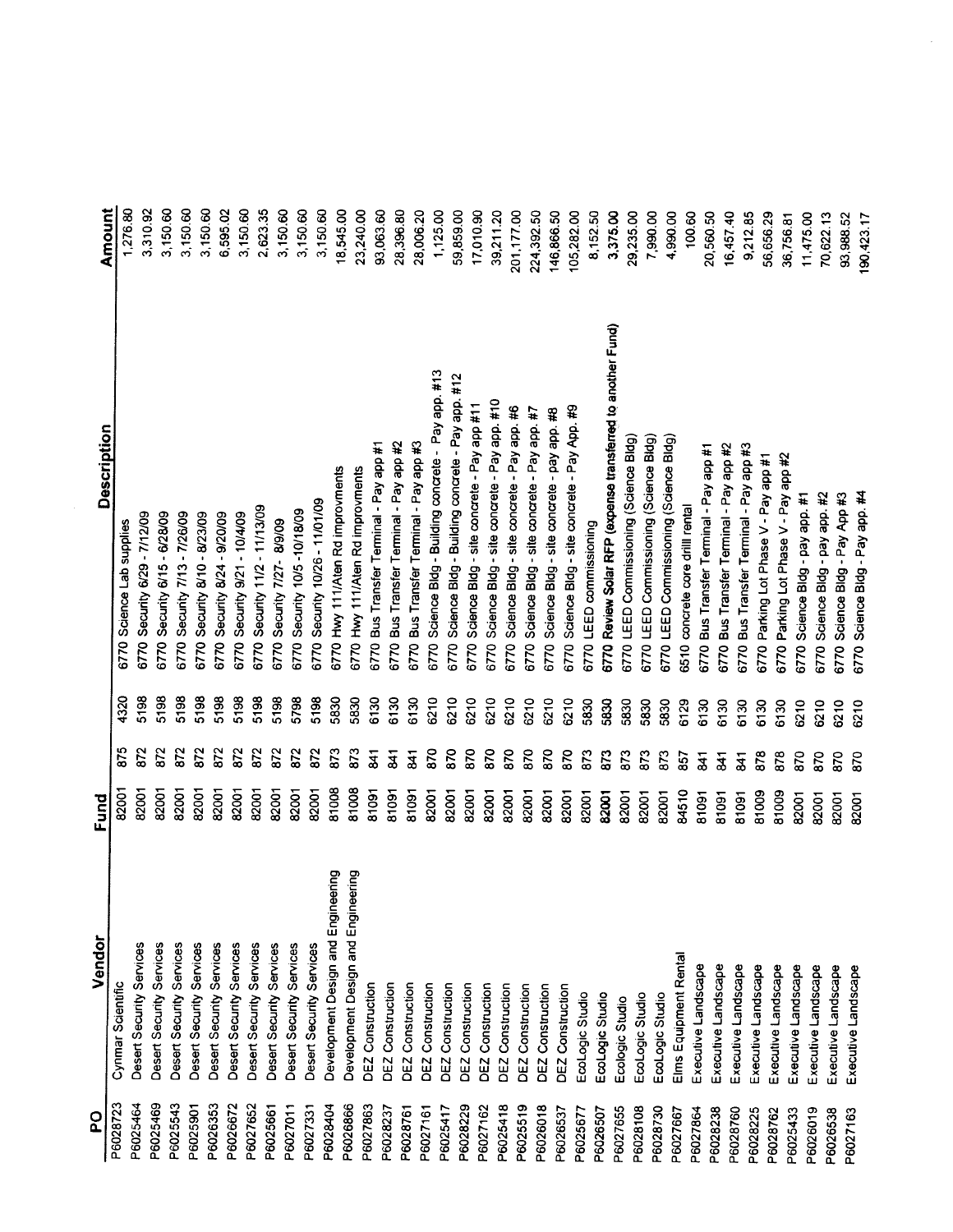| 6770 Welding Inspector, Inspector - Parking Lot<br>6770 Insp. 10/1-10/15/09, Welding Inspection<br>6770 Inspection 8/17-8/31/09, Inspectors<br>6770 Inspection - Bus Transfer Terminal<br>6770 Inspection - Bus Transfer Terminal<br>6770 Inspection - Bus Transfer Terminal<br>6770 Inspection - Bus Transfer Terminal<br>6770 Inspection -Parking Lot Phase III<br>6770 Inspection -Parking Lot Phase III<br>6770 Inspection -Parking Lot Phase III<br>6770 Inspection -Parking Lot Phase III<br>6770 Inspection -Parking Lot Phase III<br>6770 Inspection -Parking Lot Phase IV<br>6770 Inspection -Parking Lot Phase III<br>6770 Inspection -Parking Lot Phase III<br>6770 Inspection -Parking Lot Phase III<br>6770 Inspection -Parking Lot Phase IV<br>6770 Inspection -Parking Lot Phase IV<br>6770 Inspection -Parking Lot Phase IV<br>Science Bldg - Pay App. #4<br>Science Bldg - Pay app. #3<br>Science Bldg - Pay app. #5<br>Science Bldg - Pay app #5<br>Science Bldg - Pay app. #1<br>Science Bldg - Pay app #6<br>Science Bldg - Pay app #2<br>Science Bldg - Pay app #6<br>6770 Inspection 11/14 - 11/30/09<br>6770 Inspection 10/16 - 10/30/09<br>Sector box replacement<br>6770 Inspection 11/2 - 11/13/09<br>6770 Inspection - Science Bidg<br>6770 Inspection - Science Bldg<br>6770 Inspection 12/1 - 12/15/09<br>6770 Inspection 9/1 - 9/15/09<br>6770 Parking Lot - Inspector<br>6510 Water line repairs<br>Science supplies<br>6770 Inv. G0809-03<br>6770<br>6770<br>6510<br>6770<br>6770<br>6770<br>6770<br>6770<br>6770<br>6770<br>6210<br>6210<br>6129<br>6130<br>6210<br>6210<br>6210<br>6210<br>6210<br>6210<br>4401<br>5830<br>5830<br>5830<br>5830<br>5830<br>5830<br>5830<br>5830<br>5830<br>5830<br>5830<br>5830<br>5830<br>5830<br>5830<br>5830<br>5830<br>5830<br>5830<br>5830<br>5830<br>5830<br>5830<br>5830<br>5830<br>5830<br>5830<br>5830<br>870<br>870<br>857<br>870<br>870<br>870<br>857<br>870<br>870<br>870<br>875<br>873<br>878<br>878<br>878<br>878<br>878<br>878<br>878<br>878<br>878<br>878<br>878<br>878<br>$\overline{3}$<br>$\frac{1}{3}$<br>$\frac{1}{3}$<br>$\overline{3}$<br>873<br>873<br>873<br>873<br>873<br>873<br>873<br>873<br>873<br>873<br>873<br>84510<br>82001<br>84512<br>82001<br>82001<br>82001<br>82001<br>82001<br>82001<br>81008<br>81006<br>81006<br>82001<br>81006<br>81006<br>81006<br>82001<br>81006<br>Fund<br>81006<br>81006<br>81009<br>81009<br>81009<br>81009<br>81091<br>81091<br>81091<br>81091<br>82001<br>82001<br>82001<br>82001<br>82001<br>82001<br>82001<br>82001<br>82001<br>82001<br>82001<br>Greentree Hydroponics<br>Executive Landscape<br>Ferguson Enterprises<br>Executive Landscape<br>Gordon's Carpet One<br>Gordon's Carpet One<br>Gordon's Carpet One<br>Gordon's Carpet One<br>Gordon's Carpet One<br>Gordon's Carpet One<br>Five Star Electrical<br>Hartline Inspection<br>Hartline Inspection<br>Hartline Inspection<br>Hartline Inspection<br>Hartline Inspection<br>Hartline Inspection<br>Hartline Inspection<br>Hartline Inspection<br>Hartline Inspection<br>Hartline Inspection<br>Hartline Inspection<br>Hartline Inspection<br>Hartline Inspection<br>Hartline Inspection<br>Hartline Inspection<br>Hartline Inspection<br>Hartline Inspection<br>Hartline Inspection<br>Hartline Inspection<br>Hartline Inspection<br>Hartline Inspection<br>Hartline Inspection<br>Hartline Inspection<br>Hartline Inspection<br>Hartline Inspection<br>Hartline Inspection<br>Hartline Inspection<br>GS Lyon<br>P6027844<br>P6028768<br>P6028230<br>P6027665<br>P6025434<br>P6025520<br>P6026020<br>P6026539<br>P6027845<br>P6027164<br>P6028199<br>P6027013<br>P6025463<br>P6025536<br>P6025676<br>P6025912<br>P6026148<br>P6026508<br>P6026830<br>P6028104<br>P6028376<br>P6027141<br>P6028498<br>P6028902<br>P6028376<br>P6028104<br>P6028498<br>P6025463<br>P6028902<br>P6025536<br>P6025676<br>P6025912<br>P6026148<br>P6026508<br>P6026830<br>P6027141<br>P6027656<br>P6027432<br>P6027975 |  |  |             |            |
|--------------------------------------------------------------------------------------------------------------------------------------------------------------------------------------------------------------------------------------------------------------------------------------------------------------------------------------------------------------------------------------------------------------------------------------------------------------------------------------------------------------------------------------------------------------------------------------------------------------------------------------------------------------------------------------------------------------------------------------------------------------------------------------------------------------------------------------------------------------------------------------------------------------------------------------------------------------------------------------------------------------------------------------------------------------------------------------------------------------------------------------------------------------------------------------------------------------------------------------------------------------------------------------------------------------------------------------------------------------------------------------------------------------------------------------------------------------------------------------------------------------------------------------------------------------------------------------------------------------------------------------------------------------------------------------------------------------------------------------------------------------------------------------------------------------------------------------------------------------------------------------------------------------------------------------------------------------------------------------------------------------------------------------------------------------------------------------------------------------------------------------------------------------------------------------------------------------------------------------------------------------------------------------------------------------------------------------------------------------------------------------------------------------------------------------------------------------------------------------------------------------------------------------------------------------------------------------------------------------------------------------------------------------------------------------------------------------------------------------------------------------------------------------------------------------------------------------------------------------------------------------------------------------------------------------------------------------------------------------------------------------------------------------------------------------------------------------------------------------------------------------------------------------------------------------------------------------------------------------------------------------------------------------------------------------------------------------------------------------------------------------------------------------------------------------------------------------------------------------------------------------------------------------------------------------------------------------------------------------------------------------------------------------------------------------------------------------------------------------------------------------------------------------------------------------------------------------------------------------------------------------------------------------------------------------------------------------------------------------------------|--|--|-------------|------------|
|                                                                                                                                                                                                                                                                                                                                                                                                                                                                                                                                                                                                                                                                                                                                                                                                                                                                                                                                                                                                                                                                                                                                                                                                                                                                                                                                                                                                                                                                                                                                                                                                                                                                                                                                                                                                                                                                                                                                                                                                                                                                                                                                                                                                                                                                                                                                                                                                                                                                                                                                                                                                                                                                                                                                                                                                                                                                                                                                                                                                                                                                                                                                                                                                                                                                                                                                                                                                                                                                                                                                                                                                                                                                                                                                                                                                                                                                                                                                                                                                  |  |  | Description | Amount     |
|                                                                                                                                                                                                                                                                                                                                                                                                                                                                                                                                                                                                                                                                                                                                                                                                                                                                                                                                                                                                                                                                                                                                                                                                                                                                                                                                                                                                                                                                                                                                                                                                                                                                                                                                                                                                                                                                                                                                                                                                                                                                                                                                                                                                                                                                                                                                                                                                                                                                                                                                                                                                                                                                                                                                                                                                                                                                                                                                                                                                                                                                                                                                                                                                                                                                                                                                                                                                                                                                                                                                                                                                                                                                                                                                                                                                                                                                                                                                                                                                  |  |  |             | 61,637.40  |
|                                                                                                                                                                                                                                                                                                                                                                                                                                                                                                                                                                                                                                                                                                                                                                                                                                                                                                                                                                                                                                                                                                                                                                                                                                                                                                                                                                                                                                                                                                                                                                                                                                                                                                                                                                                                                                                                                                                                                                                                                                                                                                                                                                                                                                                                                                                                                                                                                                                                                                                                                                                                                                                                                                                                                                                                                                                                                                                                                                                                                                                                                                                                                                                                                                                                                                                                                                                                                                                                                                                                                                                                                                                                                                                                                                                                                                                                                                                                                                                                  |  |  |             | 10,544.68  |
|                                                                                                                                                                                                                                                                                                                                                                                                                                                                                                                                                                                                                                                                                                                                                                                                                                                                                                                                                                                                                                                                                                                                                                                                                                                                                                                                                                                                                                                                                                                                                                                                                                                                                                                                                                                                                                                                                                                                                                                                                                                                                                                                                                                                                                                                                                                                                                                                                                                                                                                                                                                                                                                                                                                                                                                                                                                                                                                                                                                                                                                                                                                                                                                                                                                                                                                                                                                                                                                                                                                                                                                                                                                                                                                                                                                                                                                                                                                                                                                                  |  |  |             | 760.14     |
|                                                                                                                                                                                                                                                                                                                                                                                                                                                                                                                                                                                                                                                                                                                                                                                                                                                                                                                                                                                                                                                                                                                                                                                                                                                                                                                                                                                                                                                                                                                                                                                                                                                                                                                                                                                                                                                                                                                                                                                                                                                                                                                                                                                                                                                                                                                                                                                                                                                                                                                                                                                                                                                                                                                                                                                                                                                                                                                                                                                                                                                                                                                                                                                                                                                                                                                                                                                                                                                                                                                                                                                                                                                                                                                                                                                                                                                                                                                                                                                                  |  |  |             | 9,250.00   |
|                                                                                                                                                                                                                                                                                                                                                                                                                                                                                                                                                                                                                                                                                                                                                                                                                                                                                                                                                                                                                                                                                                                                                                                                                                                                                                                                                                                                                                                                                                                                                                                                                                                                                                                                                                                                                                                                                                                                                                                                                                                                                                                                                                                                                                                                                                                                                                                                                                                                                                                                                                                                                                                                                                                                                                                                                                                                                                                                                                                                                                                                                                                                                                                                                                                                                                                                                                                                                                                                                                                                                                                                                                                                                                                                                                                                                                                                                                                                                                                                  |  |  |             | 142,560.00 |
|                                                                                                                                                                                                                                                                                                                                                                                                                                                                                                                                                                                                                                                                                                                                                                                                                                                                                                                                                                                                                                                                                                                                                                                                                                                                                                                                                                                                                                                                                                                                                                                                                                                                                                                                                                                                                                                                                                                                                                                                                                                                                                                                                                                                                                                                                                                                                                                                                                                                                                                                                                                                                                                                                                                                                                                                                                                                                                                                                                                                                                                                                                                                                                                                                                                                                                                                                                                                                                                                                                                                                                                                                                                                                                                                                                                                                                                                                                                                                                                                  |  |  |             | 26,550.00  |
|                                                                                                                                                                                                                                                                                                                                                                                                                                                                                                                                                                                                                                                                                                                                                                                                                                                                                                                                                                                                                                                                                                                                                                                                                                                                                                                                                                                                                                                                                                                                                                                                                                                                                                                                                                                                                                                                                                                                                                                                                                                                                                                                                                                                                                                                                                                                                                                                                                                                                                                                                                                                                                                                                                                                                                                                                                                                                                                                                                                                                                                                                                                                                                                                                                                                                                                                                                                                                                                                                                                                                                                                                                                                                                                                                                                                                                                                                                                                                                                                  |  |  |             |            |
|                                                                                                                                                                                                                                                                                                                                                                                                                                                                                                                                                                                                                                                                                                                                                                                                                                                                                                                                                                                                                                                                                                                                                                                                                                                                                                                                                                                                                                                                                                                                                                                                                                                                                                                                                                                                                                                                                                                                                                                                                                                                                                                                                                                                                                                                                                                                                                                                                                                                                                                                                                                                                                                                                                                                                                                                                                                                                                                                                                                                                                                                                                                                                                                                                                                                                                                                                                                                                                                                                                                                                                                                                                                                                                                                                                                                                                                                                                                                                                                                  |  |  |             | 13,118.40  |
|                                                                                                                                                                                                                                                                                                                                                                                                                                                                                                                                                                                                                                                                                                                                                                                                                                                                                                                                                                                                                                                                                                                                                                                                                                                                                                                                                                                                                                                                                                                                                                                                                                                                                                                                                                                                                                                                                                                                                                                                                                                                                                                                                                                                                                                                                                                                                                                                                                                                                                                                                                                                                                                                                                                                                                                                                                                                                                                                                                                                                                                                                                                                                                                                                                                                                                                                                                                                                                                                                                                                                                                                                                                                                                                                                                                                                                                                                                                                                                                                  |  |  |             | 8,849.25   |
|                                                                                                                                                                                                                                                                                                                                                                                                                                                                                                                                                                                                                                                                                                                                                                                                                                                                                                                                                                                                                                                                                                                                                                                                                                                                                                                                                                                                                                                                                                                                                                                                                                                                                                                                                                                                                                                                                                                                                                                                                                                                                                                                                                                                                                                                                                                                                                                                                                                                                                                                                                                                                                                                                                                                                                                                                                                                                                                                                                                                                                                                                                                                                                                                                                                                                                                                                                                                                                                                                                                                                                                                                                                                                                                                                                                                                                                                                                                                                                                                  |  |  |             | 7,950.42   |
|                                                                                                                                                                                                                                                                                                                                                                                                                                                                                                                                                                                                                                                                                                                                                                                                                                                                                                                                                                                                                                                                                                                                                                                                                                                                                                                                                                                                                                                                                                                                                                                                                                                                                                                                                                                                                                                                                                                                                                                                                                                                                                                                                                                                                                                                                                                                                                                                                                                                                                                                                                                                                                                                                                                                                                                                                                                                                                                                                                                                                                                                                                                                                                                                                                                                                                                                                                                                                                                                                                                                                                                                                                                                                                                                                                                                                                                                                                                                                                                                  |  |  |             | 67,853.77  |
|                                                                                                                                                                                                                                                                                                                                                                                                                                                                                                                                                                                                                                                                                                                                                                                                                                                                                                                                                                                                                                                                                                                                                                                                                                                                                                                                                                                                                                                                                                                                                                                                                                                                                                                                                                                                                                                                                                                                                                                                                                                                                                                                                                                                                                                                                                                                                                                                                                                                                                                                                                                                                                                                                                                                                                                                                                                                                                                                                                                                                                                                                                                                                                                                                                                                                                                                                                                                                                                                                                                                                                                                                                                                                                                                                                                                                                                                                                                                                                                                  |  |  |             | 3,137.78   |
|                                                                                                                                                                                                                                                                                                                                                                                                                                                                                                                                                                                                                                                                                                                                                                                                                                                                                                                                                                                                                                                                                                                                                                                                                                                                                                                                                                                                                                                                                                                                                                                                                                                                                                                                                                                                                                                                                                                                                                                                                                                                                                                                                                                                                                                                                                                                                                                                                                                                                                                                                                                                                                                                                                                                                                                                                                                                                                                                                                                                                                                                                                                                                                                                                                                                                                                                                                                                                                                                                                                                                                                                                                                                                                                                                                                                                                                                                                                                                                                                  |  |  |             | 2,500.00   |
|                                                                                                                                                                                                                                                                                                                                                                                                                                                                                                                                                                                                                                                                                                                                                                                                                                                                                                                                                                                                                                                                                                                                                                                                                                                                                                                                                                                                                                                                                                                                                                                                                                                                                                                                                                                                                                                                                                                                                                                                                                                                                                                                                                                                                                                                                                                                                                                                                                                                                                                                                                                                                                                                                                                                                                                                                                                                                                                                                                                                                                                                                                                                                                                                                                                                                                                                                                                                                                                                                                                                                                                                                                                                                                                                                                                                                                                                                                                                                                                                  |  |  |             | 900.00     |
|                                                                                                                                                                                                                                                                                                                                                                                                                                                                                                                                                                                                                                                                                                                                                                                                                                                                                                                                                                                                                                                                                                                                                                                                                                                                                                                                                                                                                                                                                                                                                                                                                                                                                                                                                                                                                                                                                                                                                                                                                                                                                                                                                                                                                                                                                                                                                                                                                                                                                                                                                                                                                                                                                                                                                                                                                                                                                                                                                                                                                                                                                                                                                                                                                                                                                                                                                                                                                                                                                                                                                                                                                                                                                                                                                                                                                                                                                                                                                                                                  |  |  |             | 3,375.00   |
|                                                                                                                                                                                                                                                                                                                                                                                                                                                                                                                                                                                                                                                                                                                                                                                                                                                                                                                                                                                                                                                                                                                                                                                                                                                                                                                                                                                                                                                                                                                                                                                                                                                                                                                                                                                                                                                                                                                                                                                                                                                                                                                                                                                                                                                                                                                                                                                                                                                                                                                                                                                                                                                                                                                                                                                                                                                                                                                                                                                                                                                                                                                                                                                                                                                                                                                                                                                                                                                                                                                                                                                                                                                                                                                                                                                                                                                                                                                                                                                                  |  |  |             |            |
|                                                                                                                                                                                                                                                                                                                                                                                                                                                                                                                                                                                                                                                                                                                                                                                                                                                                                                                                                                                                                                                                                                                                                                                                                                                                                                                                                                                                                                                                                                                                                                                                                                                                                                                                                                                                                                                                                                                                                                                                                                                                                                                                                                                                                                                                                                                                                                                                                                                                                                                                                                                                                                                                                                                                                                                                                                                                                                                                                                                                                                                                                                                                                                                                                                                                                                                                                                                                                                                                                                                                                                                                                                                                                                                                                                                                                                                                                                                                                                                                  |  |  |             | 7,800.00   |
|                                                                                                                                                                                                                                                                                                                                                                                                                                                                                                                                                                                                                                                                                                                                                                                                                                                                                                                                                                                                                                                                                                                                                                                                                                                                                                                                                                                                                                                                                                                                                                                                                                                                                                                                                                                                                                                                                                                                                                                                                                                                                                                                                                                                                                                                                                                                                                                                                                                                                                                                                                                                                                                                                                                                                                                                                                                                                                                                                                                                                                                                                                                                                                                                                                                                                                                                                                                                                                                                                                                                                                                                                                                                                                                                                                                                                                                                                                                                                                                                  |  |  |             | 6,075.00   |
|                                                                                                                                                                                                                                                                                                                                                                                                                                                                                                                                                                                                                                                                                                                                                                                                                                                                                                                                                                                                                                                                                                                                                                                                                                                                                                                                                                                                                                                                                                                                                                                                                                                                                                                                                                                                                                                                                                                                                                                                                                                                                                                                                                                                                                                                                                                                                                                                                                                                                                                                                                                                                                                                                                                                                                                                                                                                                                                                                                                                                                                                                                                                                                                                                                                                                                                                                                                                                                                                                                                                                                                                                                                                                                                                                                                                                                                                                                                                                                                                  |  |  |             | 5,400.00   |
|                                                                                                                                                                                                                                                                                                                                                                                                                                                                                                                                                                                                                                                                                                                                                                                                                                                                                                                                                                                                                                                                                                                                                                                                                                                                                                                                                                                                                                                                                                                                                                                                                                                                                                                                                                                                                                                                                                                                                                                                                                                                                                                                                                                                                                                                                                                                                                                                                                                                                                                                                                                                                                                                                                                                                                                                                                                                                                                                                                                                                                                                                                                                                                                                                                                                                                                                                                                                                                                                                                                                                                                                                                                                                                                                                                                                                                                                                                                                                                                                  |  |  |             | 7,425.00   |
|                                                                                                                                                                                                                                                                                                                                                                                                                                                                                                                                                                                                                                                                                                                                                                                                                                                                                                                                                                                                                                                                                                                                                                                                                                                                                                                                                                                                                                                                                                                                                                                                                                                                                                                                                                                                                                                                                                                                                                                                                                                                                                                                                                                                                                                                                                                                                                                                                                                                                                                                                                                                                                                                                                                                                                                                                                                                                                                                                                                                                                                                                                                                                                                                                                                                                                                                                                                                                                                                                                                                                                                                                                                                                                                                                                                                                                                                                                                                                                                                  |  |  |             | 2,025.00   |
|                                                                                                                                                                                                                                                                                                                                                                                                                                                                                                                                                                                                                                                                                                                                                                                                                                                                                                                                                                                                                                                                                                                                                                                                                                                                                                                                                                                                                                                                                                                                                                                                                                                                                                                                                                                                                                                                                                                                                                                                                                                                                                                                                                                                                                                                                                                                                                                                                                                                                                                                                                                                                                                                                                                                                                                                                                                                                                                                                                                                                                                                                                                                                                                                                                                                                                                                                                                                                                                                                                                                                                                                                                                                                                                                                                                                                                                                                                                                                                                                  |  |  |             | 1,350.00   |
|                                                                                                                                                                                                                                                                                                                                                                                                                                                                                                                                                                                                                                                                                                                                                                                                                                                                                                                                                                                                                                                                                                                                                                                                                                                                                                                                                                                                                                                                                                                                                                                                                                                                                                                                                                                                                                                                                                                                                                                                                                                                                                                                                                                                                                                                                                                                                                                                                                                                                                                                                                                                                                                                                                                                                                                                                                                                                                                                                                                                                                                                                                                                                                                                                                                                                                                                                                                                                                                                                                                                                                                                                                                                                                                                                                                                                                                                                                                                                                                                  |  |  |             | 5,175.00   |
|                                                                                                                                                                                                                                                                                                                                                                                                                                                                                                                                                                                                                                                                                                                                                                                                                                                                                                                                                                                                                                                                                                                                                                                                                                                                                                                                                                                                                                                                                                                                                                                                                                                                                                                                                                                                                                                                                                                                                                                                                                                                                                                                                                                                                                                                                                                                                                                                                                                                                                                                                                                                                                                                                                                                                                                                                                                                                                                                                                                                                                                                                                                                                                                                                                                                                                                                                                                                                                                                                                                                                                                                                                                                                                                                                                                                                                                                                                                                                                                                  |  |  |             | 2,925.00   |
|                                                                                                                                                                                                                                                                                                                                                                                                                                                                                                                                                                                                                                                                                                                                                                                                                                                                                                                                                                                                                                                                                                                                                                                                                                                                                                                                                                                                                                                                                                                                                                                                                                                                                                                                                                                                                                                                                                                                                                                                                                                                                                                                                                                                                                                                                                                                                                                                                                                                                                                                                                                                                                                                                                                                                                                                                                                                                                                                                                                                                                                                                                                                                                                                                                                                                                                                                                                                                                                                                                                                                                                                                                                                                                                                                                                                                                                                                                                                                                                                  |  |  |             | 2,250.00   |
|                                                                                                                                                                                                                                                                                                                                                                                                                                                                                                                                                                                                                                                                                                                                                                                                                                                                                                                                                                                                                                                                                                                                                                                                                                                                                                                                                                                                                                                                                                                                                                                                                                                                                                                                                                                                                                                                                                                                                                                                                                                                                                                                                                                                                                                                                                                                                                                                                                                                                                                                                                                                                                                                                                                                                                                                                                                                                                                                                                                                                                                                                                                                                                                                                                                                                                                                                                                                                                                                                                                                                                                                                                                                                                                                                                                                                                                                                                                                                                                                  |  |  |             | 2,475.00   |
|                                                                                                                                                                                                                                                                                                                                                                                                                                                                                                                                                                                                                                                                                                                                                                                                                                                                                                                                                                                                                                                                                                                                                                                                                                                                                                                                                                                                                                                                                                                                                                                                                                                                                                                                                                                                                                                                                                                                                                                                                                                                                                                                                                                                                                                                                                                                                                                                                                                                                                                                                                                                                                                                                                                                                                                                                                                                                                                                                                                                                                                                                                                                                                                                                                                                                                                                                                                                                                                                                                                                                                                                                                                                                                                                                                                                                                                                                                                                                                                                  |  |  |             | 5,175.00   |
|                                                                                                                                                                                                                                                                                                                                                                                                                                                                                                                                                                                                                                                                                                                                                                                                                                                                                                                                                                                                                                                                                                                                                                                                                                                                                                                                                                                                                                                                                                                                                                                                                                                                                                                                                                                                                                                                                                                                                                                                                                                                                                                                                                                                                                                                                                                                                                                                                                                                                                                                                                                                                                                                                                                                                                                                                                                                                                                                                                                                                                                                                                                                                                                                                                                                                                                                                                                                                                                                                                                                                                                                                                                                                                                                                                                                                                                                                                                                                                                                  |  |  |             | 2,925.00   |
|                                                                                                                                                                                                                                                                                                                                                                                                                                                                                                                                                                                                                                                                                                                                                                                                                                                                                                                                                                                                                                                                                                                                                                                                                                                                                                                                                                                                                                                                                                                                                                                                                                                                                                                                                                                                                                                                                                                                                                                                                                                                                                                                                                                                                                                                                                                                                                                                                                                                                                                                                                                                                                                                                                                                                                                                                                                                                                                                                                                                                                                                                                                                                                                                                                                                                                                                                                                                                                                                                                                                                                                                                                                                                                                                                                                                                                                                                                                                                                                                  |  |  |             |            |
|                                                                                                                                                                                                                                                                                                                                                                                                                                                                                                                                                                                                                                                                                                                                                                                                                                                                                                                                                                                                                                                                                                                                                                                                                                                                                                                                                                                                                                                                                                                                                                                                                                                                                                                                                                                                                                                                                                                                                                                                                                                                                                                                                                                                                                                                                                                                                                                                                                                                                                                                                                                                                                                                                                                                                                                                                                                                                                                                                                                                                                                                                                                                                                                                                                                                                                                                                                                                                                                                                                                                                                                                                                                                                                                                                                                                                                                                                                                                                                                                  |  |  |             | 2,925.00   |
|                                                                                                                                                                                                                                                                                                                                                                                                                                                                                                                                                                                                                                                                                                                                                                                                                                                                                                                                                                                                                                                                                                                                                                                                                                                                                                                                                                                                                                                                                                                                                                                                                                                                                                                                                                                                                                                                                                                                                                                                                                                                                                                                                                                                                                                                                                                                                                                                                                                                                                                                                                                                                                                                                                                                                                                                                                                                                                                                                                                                                                                                                                                                                                                                                                                                                                                                                                                                                                                                                                                                                                                                                                                                                                                                                                                                                                                                                                                                                                                                  |  |  |             | 3,825.00   |
|                                                                                                                                                                                                                                                                                                                                                                                                                                                                                                                                                                                                                                                                                                                                                                                                                                                                                                                                                                                                                                                                                                                                                                                                                                                                                                                                                                                                                                                                                                                                                                                                                                                                                                                                                                                                                                                                                                                                                                                                                                                                                                                                                                                                                                                                                                                                                                                                                                                                                                                                                                                                                                                                                                                                                                                                                                                                                                                                                                                                                                                                                                                                                                                                                                                                                                                                                                                                                                                                                                                                                                                                                                                                                                                                                                                                                                                                                                                                                                                                  |  |  |             | 12,825.00  |
|                                                                                                                                                                                                                                                                                                                                                                                                                                                                                                                                                                                                                                                                                                                                                                                                                                                                                                                                                                                                                                                                                                                                                                                                                                                                                                                                                                                                                                                                                                                                                                                                                                                                                                                                                                                                                                                                                                                                                                                                                                                                                                                                                                                                                                                                                                                                                                                                                                                                                                                                                                                                                                                                                                                                                                                                                                                                                                                                                                                                                                                                                                                                                                                                                                                                                                                                                                                                                                                                                                                                                                                                                                                                                                                                                                                                                                                                                                                                                                                                  |  |  |             | 12,150.00  |
|                                                                                                                                                                                                                                                                                                                                                                                                                                                                                                                                                                                                                                                                                                                                                                                                                                                                                                                                                                                                                                                                                                                                                                                                                                                                                                                                                                                                                                                                                                                                                                                                                                                                                                                                                                                                                                                                                                                                                                                                                                                                                                                                                                                                                                                                                                                                                                                                                                                                                                                                                                                                                                                                                                                                                                                                                                                                                                                                                                                                                                                                                                                                                                                                                                                                                                                                                                                                                                                                                                                                                                                                                                                                                                                                                                                                                                                                                                                                                                                                  |  |  |             | 9,450.00   |
|                                                                                                                                                                                                                                                                                                                                                                                                                                                                                                                                                                                                                                                                                                                                                                                                                                                                                                                                                                                                                                                                                                                                                                                                                                                                                                                                                                                                                                                                                                                                                                                                                                                                                                                                                                                                                                                                                                                                                                                                                                                                                                                                                                                                                                                                                                                                                                                                                                                                                                                                                                                                                                                                                                                                                                                                                                                                                                                                                                                                                                                                                                                                                                                                                                                                                                                                                                                                                                                                                                                                                                                                                                                                                                                                                                                                                                                                                                                                                                                                  |  |  |             | 11,475.00  |
|                                                                                                                                                                                                                                                                                                                                                                                                                                                                                                                                                                                                                                                                                                                                                                                                                                                                                                                                                                                                                                                                                                                                                                                                                                                                                                                                                                                                                                                                                                                                                                                                                                                                                                                                                                                                                                                                                                                                                                                                                                                                                                                                                                                                                                                                                                                                                                                                                                                                                                                                                                                                                                                                                                                                                                                                                                                                                                                                                                                                                                                                                                                                                                                                                                                                                                                                                                                                                                                                                                                                                                                                                                                                                                                                                                                                                                                                                                                                                                                                  |  |  |             | 12,825.00  |
|                                                                                                                                                                                                                                                                                                                                                                                                                                                                                                                                                                                                                                                                                                                                                                                                                                                                                                                                                                                                                                                                                                                                                                                                                                                                                                                                                                                                                                                                                                                                                                                                                                                                                                                                                                                                                                                                                                                                                                                                                                                                                                                                                                                                                                                                                                                                                                                                                                                                                                                                                                                                                                                                                                                                                                                                                                                                                                                                                                                                                                                                                                                                                                                                                                                                                                                                                                                                                                                                                                                                                                                                                                                                                                                                                                                                                                                                                                                                                                                                  |  |  |             |            |
|                                                                                                                                                                                                                                                                                                                                                                                                                                                                                                                                                                                                                                                                                                                                                                                                                                                                                                                                                                                                                                                                                                                                                                                                                                                                                                                                                                                                                                                                                                                                                                                                                                                                                                                                                                                                                                                                                                                                                                                                                                                                                                                                                                                                                                                                                                                                                                                                                                                                                                                                                                                                                                                                                                                                                                                                                                                                                                                                                                                                                                                                                                                                                                                                                                                                                                                                                                                                                                                                                                                                                                                                                                                                                                                                                                                                                                                                                                                                                                                                  |  |  |             | 10,125.00  |
|                                                                                                                                                                                                                                                                                                                                                                                                                                                                                                                                                                                                                                                                                                                                                                                                                                                                                                                                                                                                                                                                                                                                                                                                                                                                                                                                                                                                                                                                                                                                                                                                                                                                                                                                                                                                                                                                                                                                                                                                                                                                                                                                                                                                                                                                                                                                                                                                                                                                                                                                                                                                                                                                                                                                                                                                                                                                                                                                                                                                                                                                                                                                                                                                                                                                                                                                                                                                                                                                                                                                                                                                                                                                                                                                                                                                                                                                                                                                                                                                  |  |  |             | 14,850.00  |
|                                                                                                                                                                                                                                                                                                                                                                                                                                                                                                                                                                                                                                                                                                                                                                                                                                                                                                                                                                                                                                                                                                                                                                                                                                                                                                                                                                                                                                                                                                                                                                                                                                                                                                                                                                                                                                                                                                                                                                                                                                                                                                                                                                                                                                                                                                                                                                                                                                                                                                                                                                                                                                                                                                                                                                                                                                                                                                                                                                                                                                                                                                                                                                                                                                                                                                                                                                                                                                                                                                                                                                                                                                                                                                                                                                                                                                                                                                                                                                                                  |  |  |             | 14,850.00  |
|                                                                                                                                                                                                                                                                                                                                                                                                                                                                                                                                                                                                                                                                                                                                                                                                                                                                                                                                                                                                                                                                                                                                                                                                                                                                                                                                                                                                                                                                                                                                                                                                                                                                                                                                                                                                                                                                                                                                                                                                                                                                                                                                                                                                                                                                                                                                                                                                                                                                                                                                                                                                                                                                                                                                                                                                                                                                                                                                                                                                                                                                                                                                                                                                                                                                                                                                                                                                                                                                                                                                                                                                                                                                                                                                                                                                                                                                                                                                                                                                  |  |  |             | 13,500.00  |
|                                                                                                                                                                                                                                                                                                                                                                                                                                                                                                                                                                                                                                                                                                                                                                                                                                                                                                                                                                                                                                                                                                                                                                                                                                                                                                                                                                                                                                                                                                                                                                                                                                                                                                                                                                                                                                                                                                                                                                                                                                                                                                                                                                                                                                                                                                                                                                                                                                                                                                                                                                                                                                                                                                                                                                                                                                                                                                                                                                                                                                                                                                                                                                                                                                                                                                                                                                                                                                                                                                                                                                                                                                                                                                                                                                                                                                                                                                                                                                                                  |  |  |             | 16,350.00  |
|                                                                                                                                                                                                                                                                                                                                                                                                                                                                                                                                                                                                                                                                                                                                                                                                                                                                                                                                                                                                                                                                                                                                                                                                                                                                                                                                                                                                                                                                                                                                                                                                                                                                                                                                                                                                                                                                                                                                                                                                                                                                                                                                                                                                                                                                                                                                                                                                                                                                                                                                                                                                                                                                                                                                                                                                                                                                                                                                                                                                                                                                                                                                                                                                                                                                                                                                                                                                                                                                                                                                                                                                                                                                                                                                                                                                                                                                                                                                                                                                  |  |  |             | 9,450.00   |

 $\overline{\phantom{a}}$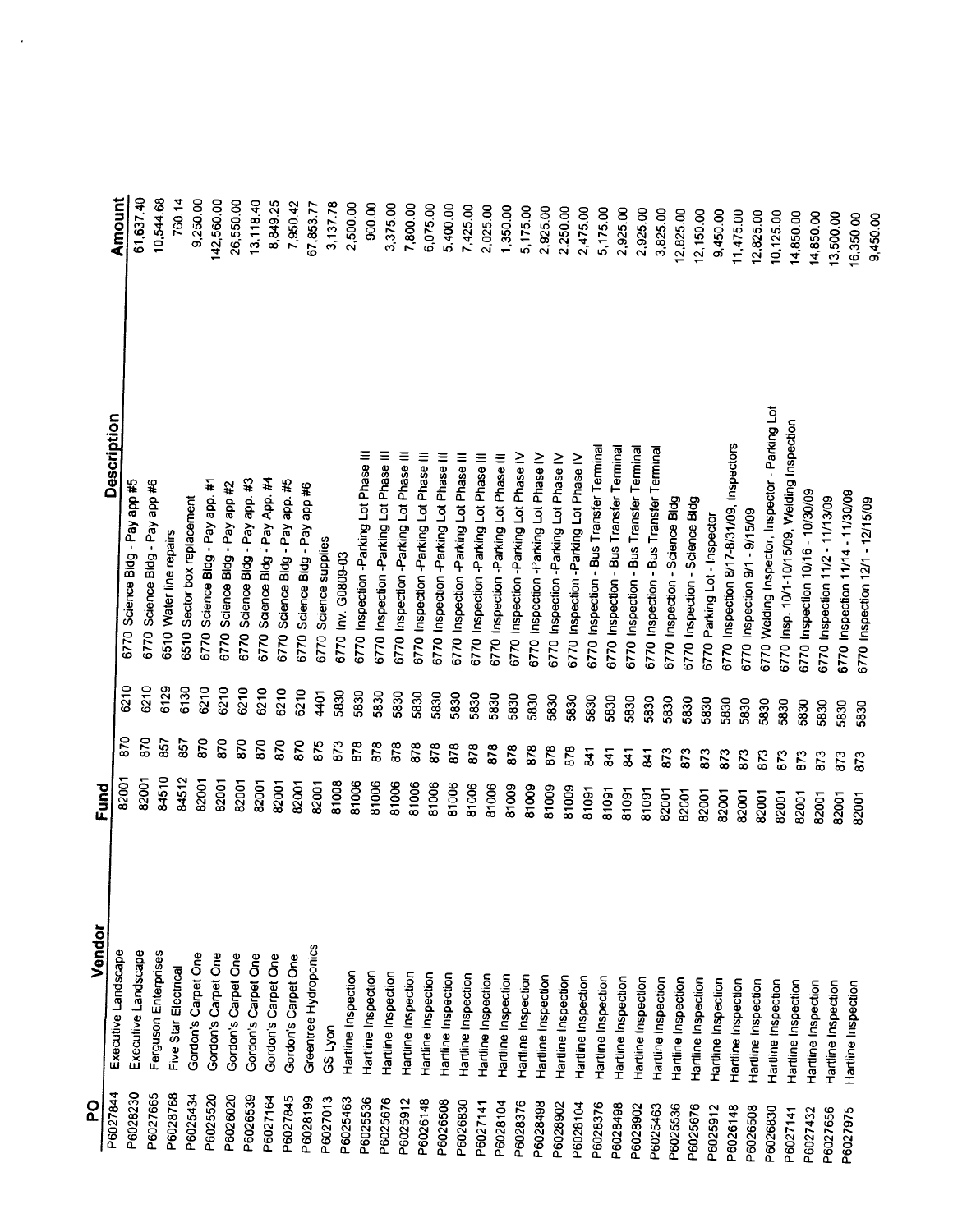| 6770 Parking Lot - Electric Connection CSP# 4012057<br>6770 Parking Lot - Invoice LE0809-40 7/9-8/5/09<br>Notice of Contractors - Legal Ad#11926934<br>Casework & finish Carpentry pay app. #11<br>6770 Engineering Fee - Parking Lot Phase III<br>Science bldg - Plumbing - Pay app. #11<br>Science Building BP#7 - Pay app. #13<br>Casework & Carpentry Pay App. #10<br>6770 Parking Lot Phase III - pay App #1<br>Laboratory Equipment pay app. #8<br>6770 Parking Lot - Phase III, Testing<br>Pay App. #10 - Lab Equipment<br>6770 Doors & Frames Pay app. #12<br>6770 Pay app. #5 - final retention<br>6770 Inspection 1/18 - 1/29/10<br>6770 Inspection 1/1 - 1/15/10<br>6770 Inspection 2/1 - 2/15/10<br>Pay app #11, BP #18<br>Pay app #14, BP #7<br>6770 Pay app #15, BP #7<br>6770 Carpet, board room<br>Science supplies<br>6510 Water line repairs<br>Pay App. #13<br>6770 Pay App. #12<br>Pay app. #14<br>6770 Pay App. #13<br>Pay app. #12<br>6770 Pay app. #16<br>Pay app. #14<br>Pay app #15<br>6770 Pay App #15<br>Pay App. #3<br>6770 Pay App. #4<br>Pay App. #9<br>pay app. #2<br>6770 Pay app #17<br>6770<br>6770<br>6770<br>6770<br>6770<br>6770<br>6770<br>6770<br>6770<br>6770<br>6770<br>6770<br>6770<br>6770<br>6770<br>6770<br>6770<br>6770<br>5830<br>5830<br>5830<br>6130<br>6130<br>6130<br>6129<br>6130<br>6130<br>6490<br>6129<br>6210<br>5740<br>6210<br>6210<br>6210<br>6210<br>6210<br>6210<br>6210<br>6210<br>6210<br>6210<br>6210<br>6210<br>6210<br>6210<br>6210<br>6210<br>6210<br>6210<br>6210<br>6210<br>6130<br>6129<br>5830<br>5830<br>5830<br>873<br>873<br>878<br>878<br>873<br>878<br>878<br>878<br>875<br>878<br>878<br>870<br>870<br>870<br>870<br>870<br>870<br>671<br>870<br>870<br>870<br>870<br>870<br>870<br>870<br>870<br>870<br>870<br>870<br>870<br>870<br>870<br>870<br>870<br>878<br>878<br>878<br>857<br>81006<br>81006<br>81006<br>81006<br>81006<br>81006<br>82001<br>82001<br>81006<br>81006<br>82001<br>82001<br>82001<br>82001<br>82001<br>82001<br>82001<br>82001<br>82001<br>82001<br>82001<br>82001<br>82001<br>82001<br>84510<br>81006<br>81006<br>81006<br>82001<br>82001<br>82001<br>82001<br>82001<br>82001<br>82001<br>82001<br>81001<br>82001<br>82001<br>Johnson, Finch & McClure Construction<br>Johnson, Finch & McClure Construction<br>Johnson, Finch & McClure Construction<br>Johnson, Finch & McClure Construction<br>Johnson, Finch & McClure Construction<br>Johnson, Finch & McClure Construction<br>LaBruchene Irrigation Supply<br>Landmark Geo-Engineers<br>Landmark Geo-Engineers<br>Landmark Geo-Engineers<br>Interpipe Contracting, Inc.<br>Interpipe Contracting, Inc.<br>Interpipe Contracting, Inc.<br>Interpipe Contracting, Inc.<br>Interpipe Contracting, Inc.<br>Imperial Irrigation District<br>Imperial Irrigation District<br>Hewlett Packard Corp<br>mpenal Valley Press<br>Hazard Construction<br>Hazard Construction<br>Hazard Construction<br>Hazard Construction<br>Hazard Construction<br>Hartline Inspection<br>Hartline Inspection<br>Hartline Inspection<br>Hartline Inspection<br>JS Floor Covering<br><b>ISEC</b><br>ISEC<br>ISEC<br>ISEC<br><b>ISEC</b><br>ISEC<br>ISEC<br><b>ISEC</b><br><b>ISEC</b><br><b>ISEC</b><br>P6028498<br>P6028376<br>P6028902<br>P6025533<br>P6026526<br>P6027156<br>P6027866<br>P6028104<br>P6028043<br>P6026912<br>P6025419<br>P6027846<br>P6027165<br>P6025420<br>P6026033<br>P6026011<br>P6025541<br>P6026022<br>P6026540<br>P6027166<br>P6025521<br>P6026771<br>P6026021<br>P6026541<br>P6027167<br>P6028232<br>P6027848<br>P6026196<br>P6027847<br>P6025522<br>P6026034<br>P6026542<br>P6027168<br>P6026519<br>P6028231<br>P6027668<br>P6025904<br>P6025421<br>P6028223 |  |     |      |                                     |              |
|-------------------------------------------------------------------------------------------------------------------------------------------------------------------------------------------------------------------------------------------------------------------------------------------------------------------------------------------------------------------------------------------------------------------------------------------------------------------------------------------------------------------------------------------------------------------------------------------------------------------------------------------------------------------------------------------------------------------------------------------------------------------------------------------------------------------------------------------------------------------------------------------------------------------------------------------------------------------------------------------------------------------------------------------------------------------------------------------------------------------------------------------------------------------------------------------------------------------------------------------------------------------------------------------------------------------------------------------------------------------------------------------------------------------------------------------------------------------------------------------------------------------------------------------------------------------------------------------------------------------------------------------------------------------------------------------------------------------------------------------------------------------------------------------------------------------------------------------------------------------------------------------------------------------------------------------------------------------------------------------------------------------------------------------------------------------------------------------------------------------------------------------------------------------------------------------------------------------------------------------------------------------------------------------------------------------------------------------------------------------------------------------------------------------------------------------------------------------------------------------------------------------------------------------------------------------------------------------------------------------------------------------------------------------------------------------------------------------------------------------------------------------------------------------------------------------------------------------------------------------------------------------------------------------------------------------------------------------------------------------------------------------------------------------------------------------------------------------------------------------------------------------------------------------------------------------------------------------------------------------------------------------------------------------------------------------------------------------------------------------------------------------------------------------------------------------------------------------------------------------------------------------------------------------------------------------------------------------------------------------------------------------------------------------------------------------------------------------------|--|-----|------|-------------------------------------|--------------|
|                                                                                                                                                                                                                                                                                                                                                                                                                                                                                                                                                                                                                                                                                                                                                                                                                                                                                                                                                                                                                                                                                                                                                                                                                                                                                                                                                                                                                                                                                                                                                                                                                                                                                                                                                                                                                                                                                                                                                                                                                                                                                                                                                                                                                                                                                                                                                                                                                                                                                                                                                                                                                                                                                                                                                                                                                                                                                                                                                                                                                                                                                                                                                                                                                                                                                                                                                                                                                                                                                                                                                                                                                                                                                                                         |  | 873 | 5830 | 6770 Inspection 12/16 - 12/31/09    | 5,175.00     |
|                                                                                                                                                                                                                                                                                                                                                                                                                                                                                                                                                                                                                                                                                                                                                                                                                                                                                                                                                                                                                                                                                                                                                                                                                                                                                                                                                                                                                                                                                                                                                                                                                                                                                                                                                                                                                                                                                                                                                                                                                                                                                                                                                                                                                                                                                                                                                                                                                                                                                                                                                                                                                                                                                                                                                                                                                                                                                                                                                                                                                                                                                                                                                                                                                                                                                                                                                                                                                                                                                                                                                                                                                                                                                                                         |  |     |      |                                     | 2,925.00     |
|                                                                                                                                                                                                                                                                                                                                                                                                                                                                                                                                                                                                                                                                                                                                                                                                                                                                                                                                                                                                                                                                                                                                                                                                                                                                                                                                                                                                                                                                                                                                                                                                                                                                                                                                                                                                                                                                                                                                                                                                                                                                                                                                                                                                                                                                                                                                                                                                                                                                                                                                                                                                                                                                                                                                                                                                                                                                                                                                                                                                                                                                                                                                                                                                                                                                                                                                                                                                                                                                                                                                                                                                                                                                                                                         |  |     |      |                                     | 2,250.00     |
|                                                                                                                                                                                                                                                                                                                                                                                                                                                                                                                                                                                                                                                                                                                                                                                                                                                                                                                                                                                                                                                                                                                                                                                                                                                                                                                                                                                                                                                                                                                                                                                                                                                                                                                                                                                                                                                                                                                                                                                                                                                                                                                                                                                                                                                                                                                                                                                                                                                                                                                                                                                                                                                                                                                                                                                                                                                                                                                                                                                                                                                                                                                                                                                                                                                                                                                                                                                                                                                                                                                                                                                                                                                                                                                         |  |     |      |                                     | 2,475.00     |
|                                                                                                                                                                                                                                                                                                                                                                                                                                                                                                                                                                                                                                                                                                                                                                                                                                                                                                                                                                                                                                                                                                                                                                                                                                                                                                                                                                                                                                                                                                                                                                                                                                                                                                                                                                                                                                                                                                                                                                                                                                                                                                                                                                                                                                                                                                                                                                                                                                                                                                                                                                                                                                                                                                                                                                                                                                                                                                                                                                                                                                                                                                                                                                                                                                                                                                                                                                                                                                                                                                                                                                                                                                                                                                                         |  |     |      |                                     | 652,635.00   |
|                                                                                                                                                                                                                                                                                                                                                                                                                                                                                                                                                                                                                                                                                                                                                                                                                                                                                                                                                                                                                                                                                                                                                                                                                                                                                                                                                                                                                                                                                                                                                                                                                                                                                                                                                                                                                                                                                                                                                                                                                                                                                                                                                                                                                                                                                                                                                                                                                                                                                                                                                                                                                                                                                                                                                                                                                                                                                                                                                                                                                                                                                                                                                                                                                                                                                                                                                                                                                                                                                                                                                                                                                                                                                                                         |  |     |      |                                     | 1,043,137.80 |
|                                                                                                                                                                                                                                                                                                                                                                                                                                                                                                                                                                                                                                                                                                                                                                                                                                                                                                                                                                                                                                                                                                                                                                                                                                                                                                                                                                                                                                                                                                                                                                                                                                                                                                                                                                                                                                                                                                                                                                                                                                                                                                                                                                                                                                                                                                                                                                                                                                                                                                                                                                                                                                                                                                                                                                                                                                                                                                                                                                                                                                                                                                                                                                                                                                                                                                                                                                                                                                                                                                                                                                                                                                                                                                                         |  |     |      |                                     | 731,600.22   |
|                                                                                                                                                                                                                                                                                                                                                                                                                                                                                                                                                                                                                                                                                                                                                                                                                                                                                                                                                                                                                                                                                                                                                                                                                                                                                                                                                                                                                                                                                                                                                                                                                                                                                                                                                                                                                                                                                                                                                                                                                                                                                                                                                                                                                                                                                                                                                                                                                                                                                                                                                                                                                                                                                                                                                                                                                                                                                                                                                                                                                                                                                                                                                                                                                                                                                                                                                                                                                                                                                                                                                                                                                                                                                                                         |  |     |      |                                     |              |
|                                                                                                                                                                                                                                                                                                                                                                                                                                                                                                                                                                                                                                                                                                                                                                                                                                                                                                                                                                                                                                                                                                                                                                                                                                                                                                                                                                                                                                                                                                                                                                                                                                                                                                                                                                                                                                                                                                                                                                                                                                                                                                                                                                                                                                                                                                                                                                                                                                                                                                                                                                                                                                                                                                                                                                                                                                                                                                                                                                                                                                                                                                                                                                                                                                                                                                                                                                                                                                                                                                                                                                                                                                                                                                                         |  |     |      |                                     | 31,426.98    |
|                                                                                                                                                                                                                                                                                                                                                                                                                                                                                                                                                                                                                                                                                                                                                                                                                                                                                                                                                                                                                                                                                                                                                                                                                                                                                                                                                                                                                                                                                                                                                                                                                                                                                                                                                                                                                                                                                                                                                                                                                                                                                                                                                                                                                                                                                                                                                                                                                                                                                                                                                                                                                                                                                                                                                                                                                                                                                                                                                                                                                                                                                                                                                                                                                                                                                                                                                                                                                                                                                                                                                                                                                                                                                                                         |  |     |      |                                     | 273,200.00   |
|                                                                                                                                                                                                                                                                                                                                                                                                                                                                                                                                                                                                                                                                                                                                                                                                                                                                                                                                                                                                                                                                                                                                                                                                                                                                                                                                                                                                                                                                                                                                                                                                                                                                                                                                                                                                                                                                                                                                                                                                                                                                                                                                                                                                                                                                                                                                                                                                                                                                                                                                                                                                                                                                                                                                                                                                                                                                                                                                                                                                                                                                                                                                                                                                                                                                                                                                                                                                                                                                                                                                                                                                                                                                                                                         |  |     |      |                                     | 994.00       |
|                                                                                                                                                                                                                                                                                                                                                                                                                                                                                                                                                                                                                                                                                                                                                                                                                                                                                                                                                                                                                                                                                                                                                                                                                                                                                                                                                                                                                                                                                                                                                                                                                                                                                                                                                                                                                                                                                                                                                                                                                                                                                                                                                                                                                                                                                                                                                                                                                                                                                                                                                                                                                                                                                                                                                                                                                                                                                                                                                                                                                                                                                                                                                                                                                                                                                                                                                                                                                                                                                                                                                                                                                                                                                                                         |  |     |      |                                     | 4,900.00     |
|                                                                                                                                                                                                                                                                                                                                                                                                                                                                                                                                                                                                                                                                                                                                                                                                                                                                                                                                                                                                                                                                                                                                                                                                                                                                                                                                                                                                                                                                                                                                                                                                                                                                                                                                                                                                                                                                                                                                                                                                                                                                                                                                                                                                                                                                                                                                                                                                                                                                                                                                                                                                                                                                                                                                                                                                                                                                                                                                                                                                                                                                                                                                                                                                                                                                                                                                                                                                                                                                                                                                                                                                                                                                                                                         |  |     |      |                                     | 32,884.18    |
|                                                                                                                                                                                                                                                                                                                                                                                                                                                                                                                                                                                                                                                                                                                                                                                                                                                                                                                                                                                                                                                                                                                                                                                                                                                                                                                                                                                                                                                                                                                                                                                                                                                                                                                                                                                                                                                                                                                                                                                                                                                                                                                                                                                                                                                                                                                                                                                                                                                                                                                                                                                                                                                                                                                                                                                                                                                                                                                                                                                                                                                                                                                                                                                                                                                                                                                                                                                                                                                                                                                                                                                                                                                                                                                         |  |     |      |                                     | 1,177.30     |
|                                                                                                                                                                                                                                                                                                                                                                                                                                                                                                                                                                                                                                                                                                                                                                                                                                                                                                                                                                                                                                                                                                                                                                                                                                                                                                                                                                                                                                                                                                                                                                                                                                                                                                                                                                                                                                                                                                                                                                                                                                                                                                                                                                                                                                                                                                                                                                                                                                                                                                                                                                                                                                                                                                                                                                                                                                                                                                                                                                                                                                                                                                                                                                                                                                                                                                                                                                                                                                                                                                                                                                                                                                                                                                                         |  |     |      |                                     | 47,642.92    |
|                                                                                                                                                                                                                                                                                                                                                                                                                                                                                                                                                                                                                                                                                                                                                                                                                                                                                                                                                                                                                                                                                                                                                                                                                                                                                                                                                                                                                                                                                                                                                                                                                                                                                                                                                                                                                                                                                                                                                                                                                                                                                                                                                                                                                                                                                                                                                                                                                                                                                                                                                                                                                                                                                                                                                                                                                                                                                                                                                                                                                                                                                                                                                                                                                                                                                                                                                                                                                                                                                                                                                                                                                                                                                                                         |  |     |      |                                     | 41,679.14    |
|                                                                                                                                                                                                                                                                                                                                                                                                                                                                                                                                                                                                                                                                                                                                                                                                                                                                                                                                                                                                                                                                                                                                                                                                                                                                                                                                                                                                                                                                                                                                                                                                                                                                                                                                                                                                                                                                                                                                                                                                                                                                                                                                                                                                                                                                                                                                                                                                                                                                                                                                                                                                                                                                                                                                                                                                                                                                                                                                                                                                                                                                                                                                                                                                                                                                                                                                                                                                                                                                                                                                                                                                                                                                                                                         |  |     |      |                                     | 27,000.00    |
|                                                                                                                                                                                                                                                                                                                                                                                                                                                                                                                                                                                                                                                                                                                                                                                                                                                                                                                                                                                                                                                                                                                                                                                                                                                                                                                                                                                                                                                                                                                                                                                                                                                                                                                                                                                                                                                                                                                                                                                                                                                                                                                                                                                                                                                                                                                                                                                                                                                                                                                                                                                                                                                                                                                                                                                                                                                                                                                                                                                                                                                                                                                                                                                                                                                                                                                                                                                                                                                                                                                                                                                                                                                                                                                         |  |     |      |                                     | 9,000.00     |
|                                                                                                                                                                                                                                                                                                                                                                                                                                                                                                                                                                                                                                                                                                                                                                                                                                                                                                                                                                                                                                                                                                                                                                                                                                                                                                                                                                                                                                                                                                                                                                                                                                                                                                                                                                                                                                                                                                                                                                                                                                                                                                                                                                                                                                                                                                                                                                                                                                                                                                                                                                                                                                                                                                                                                                                                                                                                                                                                                                                                                                                                                                                                                                                                                                                                                                                                                                                                                                                                                                                                                                                                                                                                                                                         |  |     |      |                                     | 9,000.00     |
|                                                                                                                                                                                                                                                                                                                                                                                                                                                                                                                                                                                                                                                                                                                                                                                                                                                                                                                                                                                                                                                                                                                                                                                                                                                                                                                                                                                                                                                                                                                                                                                                                                                                                                                                                                                                                                                                                                                                                                                                                                                                                                                                                                                                                                                                                                                                                                                                                                                                                                                                                                                                                                                                                                                                                                                                                                                                                                                                                                                                                                                                                                                                                                                                                                                                                                                                                                                                                                                                                                                                                                                                                                                                                                                         |  |     |      |                                     | 9,225.00     |
|                                                                                                                                                                                                                                                                                                                                                                                                                                                                                                                                                                                                                                                                                                                                                                                                                                                                                                                                                                                                                                                                                                                                                                                                                                                                                                                                                                                                                                                                                                                                                                                                                                                                                                                                                                                                                                                                                                                                                                                                                                                                                                                                                                                                                                                                                                                                                                                                                                                                                                                                                                                                                                                                                                                                                                                                                                                                                                                                                                                                                                                                                                                                                                                                                                                                                                                                                                                                                                                                                                                                                                                                                                                                                                                         |  |     |      |                                     | 390,775.50   |
|                                                                                                                                                                                                                                                                                                                                                                                                                                                                                                                                                                                                                                                                                                                                                                                                                                                                                                                                                                                                                                                                                                                                                                                                                                                                                                                                                                                                                                                                                                                                                                                                                                                                                                                                                                                                                                                                                                                                                                                                                                                                                                                                                                                                                                                                                                                                                                                                                                                                                                                                                                                                                                                                                                                                                                                                                                                                                                                                                                                                                                                                                                                                                                                                                                                                                                                                                                                                                                                                                                                                                                                                                                                                                                                         |  |     |      |                                     |              |
|                                                                                                                                                                                                                                                                                                                                                                                                                                                                                                                                                                                                                                                                                                                                                                                                                                                                                                                                                                                                                                                                                                                                                                                                                                                                                                                                                                                                                                                                                                                                                                                                                                                                                                                                                                                                                                                                                                                                                                                                                                                                                                                                                                                                                                                                                                                                                                                                                                                                                                                                                                                                                                                                                                                                                                                                                                                                                                                                                                                                                                                                                                                                                                                                                                                                                                                                                                                                                                                                                                                                                                                                                                                                                                                         |  |     |      |                                     | 90,768.60    |
|                                                                                                                                                                                                                                                                                                                                                                                                                                                                                                                                                                                                                                                                                                                                                                                                                                                                                                                                                                                                                                                                                                                                                                                                                                                                                                                                                                                                                                                                                                                                                                                                                                                                                                                                                                                                                                                                                                                                                                                                                                                                                                                                                                                                                                                                                                                                                                                                                                                                                                                                                                                                                                                                                                                                                                                                                                                                                                                                                                                                                                                                                                                                                                                                                                                                                                                                                                                                                                                                                                                                                                                                                                                                                                                         |  |     |      |                                     | 393,369.30   |
|                                                                                                                                                                                                                                                                                                                                                                                                                                                                                                                                                                                                                                                                                                                                                                                                                                                                                                                                                                                                                                                                                                                                                                                                                                                                                                                                                                                                                                                                                                                                                                                                                                                                                                                                                                                                                                                                                                                                                                                                                                                                                                                                                                                                                                                                                                                                                                                                                                                                                                                                                                                                                                                                                                                                                                                                                                                                                                                                                                                                                                                                                                                                                                                                                                                                                                                                                                                                                                                                                                                                                                                                                                                                                                                         |  |     |      |                                     | 11,783.70    |
|                                                                                                                                                                                                                                                                                                                                                                                                                                                                                                                                                                                                                                                                                                                                                                                                                                                                                                                                                                                                                                                                                                                                                                                                                                                                                                                                                                                                                                                                                                                                                                                                                                                                                                                                                                                                                                                                                                                                                                                                                                                                                                                                                                                                                                                                                                                                                                                                                                                                                                                                                                                                                                                                                                                                                                                                                                                                                                                                                                                                                                                                                                                                                                                                                                                                                                                                                                                                                                                                                                                                                                                                                                                                                                                         |  |     |      |                                     | 101,575.80   |
|                                                                                                                                                                                                                                                                                                                                                                                                                                                                                                                                                                                                                                                                                                                                                                                                                                                                                                                                                                                                                                                                                                                                                                                                                                                                                                                                                                                                                                                                                                                                                                                                                                                                                                                                                                                                                                                                                                                                                                                                                                                                                                                                                                                                                                                                                                                                                                                                                                                                                                                                                                                                                                                                                                                                                                                                                                                                                                                                                                                                                                                                                                                                                                                                                                                                                                                                                                                                                                                                                                                                                                                                                                                                                                                         |  |     |      |                                     | 3,859.20     |
|                                                                                                                                                                                                                                                                                                                                                                                                                                                                                                                                                                                                                                                                                                                                                                                                                                                                                                                                                                                                                                                                                                                                                                                                                                                                                                                                                                                                                                                                                                                                                                                                                                                                                                                                                                                                                                                                                                                                                                                                                                                                                                                                                                                                                                                                                                                                                                                                                                                                                                                                                                                                                                                                                                                                                                                                                                                                                                                                                                                                                                                                                                                                                                                                                                                                                                                                                                                                                                                                                                                                                                                                                                                                                                                         |  |     |      |                                     | 109,607.40   |
|                                                                                                                                                                                                                                                                                                                                                                                                                                                                                                                                                                                                                                                                                                                                                                                                                                                                                                                                                                                                                                                                                                                                                                                                                                                                                                                                                                                                                                                                                                                                                                                                                                                                                                                                                                                                                                                                                                                                                                                                                                                                                                                                                                                                                                                                                                                                                                                                                                                                                                                                                                                                                                                                                                                                                                                                                                                                                                                                                                                                                                                                                                                                                                                                                                                                                                                                                                                                                                                                                                                                                                                                                                                                                                                         |  |     |      |                                     | 5,284.80     |
|                                                                                                                                                                                                                                                                                                                                                                                                                                                                                                                                                                                                                                                                                                                                                                                                                                                                                                                                                                                                                                                                                                                                                                                                                                                                                                                                                                                                                                                                                                                                                                                                                                                                                                                                                                                                                                                                                                                                                                                                                                                                                                                                                                                                                                                                                                                                                                                                                                                                                                                                                                                                                                                                                                                                                                                                                                                                                                                                                                                                                                                                                                                                                                                                                                                                                                                                                                                                                                                                                                                                                                                                                                                                                                                         |  |     |      |                                     | 4,500.90     |
|                                                                                                                                                                                                                                                                                                                                                                                                                                                                                                                                                                                                                                                                                                                                                                                                                                                                                                                                                                                                                                                                                                                                                                                                                                                                                                                                                                                                                                                                                                                                                                                                                                                                                                                                                                                                                                                                                                                                                                                                                                                                                                                                                                                                                                                                                                                                                                                                                                                                                                                                                                                                                                                                                                                                                                                                                                                                                                                                                                                                                                                                                                                                                                                                                                                                                                                                                                                                                                                                                                                                                                                                                                                                                                                         |  |     |      |                                     | 1,960.20     |
|                                                                                                                                                                                                                                                                                                                                                                                                                                                                                                                                                                                                                                                                                                                                                                                                                                                                                                                                                                                                                                                                                                                                                                                                                                                                                                                                                                                                                                                                                                                                                                                                                                                                                                                                                                                                                                                                                                                                                                                                                                                                                                                                                                                                                                                                                                                                                                                                                                                                                                                                                                                                                                                                                                                                                                                                                                                                                                                                                                                                                                                                                                                                                                                                                                                                                                                                                                                                                                                                                                                                                                                                                                                                                                                         |  |     |      |                                     | 10,665.90    |
|                                                                                                                                                                                                                                                                                                                                                                                                                                                                                                                                                                                                                                                                                                                                                                                                                                                                                                                                                                                                                                                                                                                                                                                                                                                                                                                                                                                                                                                                                                                                                                                                                                                                                                                                                                                                                                                                                                                                                                                                                                                                                                                                                                                                                                                                                                                                                                                                                                                                                                                                                                                                                                                                                                                                                                                                                                                                                                                                                                                                                                                                                                                                                                                                                                                                                                                                                                                                                                                                                                                                                                                                                                                                                                                         |  |     |      |                                     |              |
|                                                                                                                                                                                                                                                                                                                                                                                                                                                                                                                                                                                                                                                                                                                                                                                                                                                                                                                                                                                                                                                                                                                                                                                                                                                                                                                                                                                                                                                                                                                                                                                                                                                                                                                                                                                                                                                                                                                                                                                                                                                                                                                                                                                                                                                                                                                                                                                                                                                                                                                                                                                                                                                                                                                                                                                                                                                                                                                                                                                                                                                                                                                                                                                                                                                                                                                                                                                                                                                                                                                                                                                                                                                                                                                         |  |     |      |                                     | 7,641.00     |
|                                                                                                                                                                                                                                                                                                                                                                                                                                                                                                                                                                                                                                                                                                                                                                                                                                                                                                                                                                                                                                                                                                                                                                                                                                                                                                                                                                                                                                                                                                                                                                                                                                                                                                                                                                                                                                                                                                                                                                                                                                                                                                                                                                                                                                                                                                                                                                                                                                                                                                                                                                                                                                                                                                                                                                                                                                                                                                                                                                                                                                                                                                                                                                                                                                                                                                                                                                                                                                                                                                                                                                                                                                                                                                                         |  |     |      |                                     | 27,475.20    |
|                                                                                                                                                                                                                                                                                                                                                                                                                                                                                                                                                                                                                                                                                                                                                                                                                                                                                                                                                                                                                                                                                                                                                                                                                                                                                                                                                                                                                                                                                                                                                                                                                                                                                                                                                                                                                                                                                                                                                                                                                                                                                                                                                                                                                                                                                                                                                                                                                                                                                                                                                                                                                                                                                                                                                                                                                                                                                                                                                                                                                                                                                                                                                                                                                                                                                                                                                                                                                                                                                                                                                                                                                                                                                                                         |  |     |      |                                     | 20,936.25    |
|                                                                                                                                                                                                                                                                                                                                                                                                                                                                                                                                                                                                                                                                                                                                                                                                                                                                                                                                                                                                                                                                                                                                                                                                                                                                                                                                                                                                                                                                                                                                                                                                                                                                                                                                                                                                                                                                                                                                                                                                                                                                                                                                                                                                                                                                                                                                                                                                                                                                                                                                                                                                                                                                                                                                                                                                                                                                                                                                                                                                                                                                                                                                                                                                                                                                                                                                                                                                                                                                                                                                                                                                                                                                                                                         |  |     |      |                                     | 4,932.09     |
|                                                                                                                                                                                                                                                                                                                                                                                                                                                                                                                                                                                                                                                                                                                                                                                                                                                                                                                                                                                                                                                                                                                                                                                                                                                                                                                                                                                                                                                                                                                                                                                                                                                                                                                                                                                                                                                                                                                                                                                                                                                                                                                                                                                                                                                                                                                                                                                                                                                                                                                                                                                                                                                                                                                                                                                                                                                                                                                                                                                                                                                                                                                                                                                                                                                                                                                                                                                                                                                                                                                                                                                                                                                                                                                         |  |     |      |                                     | 2,685.00     |
|                                                                                                                                                                                                                                                                                                                                                                                                                                                                                                                                                                                                                                                                                                                                                                                                                                                                                                                                                                                                                                                                                                                                                                                                                                                                                                                                                                                                                                                                                                                                                                                                                                                                                                                                                                                                                                                                                                                                                                                                                                                                                                                                                                                                                                                                                                                                                                                                                                                                                                                                                                                                                                                                                                                                                                                                                                                                                                                                                                                                                                                                                                                                                                                                                                                                                                                                                                                                                                                                                                                                                                                                                                                                                                                         |  |     |      |                                     | 484.94       |
|                                                                                                                                                                                                                                                                                                                                                                                                                                                                                                                                                                                                                                                                                                                                                                                                                                                                                                                                                                                                                                                                                                                                                                                                                                                                                                                                                                                                                                                                                                                                                                                                                                                                                                                                                                                                                                                                                                                                                                                                                                                                                                                                                                                                                                                                                                                                                                                                                                                                                                                                                                                                                                                                                                                                                                                                                                                                                                                                                                                                                                                                                                                                                                                                                                                                                                                                                                                                                                                                                                                                                                                                                                                                                                                         |  |     |      |                                     | 2,173.70     |
|                                                                                                                                                                                                                                                                                                                                                                                                                                                                                                                                                                                                                                                                                                                                                                                                                                                                                                                                                                                                                                                                                                                                                                                                                                                                                                                                                                                                                                                                                                                                                                                                                                                                                                                                                                                                                                                                                                                                                                                                                                                                                                                                                                                                                                                                                                                                                                                                                                                                                                                                                                                                                                                                                                                                                                                                                                                                                                                                                                                                                                                                                                                                                                                                                                                                                                                                                                                                                                                                                                                                                                                                                                                                                                                         |  |     |      |                                     | 17,490.75    |
|                                                                                                                                                                                                                                                                                                                                                                                                                                                                                                                                                                                                                                                                                                                                                                                                                                                                                                                                                                                                                                                                                                                                                                                                                                                                                                                                                                                                                                                                                                                                                                                                                                                                                                                                                                                                                                                                                                                                                                                                                                                                                                                                                                                                                                                                                                                                                                                                                                                                                                                                                                                                                                                                                                                                                                                                                                                                                                                                                                                                                                                                                                                                                                                                                                                                                                                                                                                                                                                                                                                                                                                                                                                                                                                         |  |     |      | 6770 Parking Lot Phase III, testing | 18,050.80    |
|                                                                                                                                                                                                                                                                                                                                                                                                                                                                                                                                                                                                                                                                                                                                                                                                                                                                                                                                                                                                                                                                                                                                                                                                                                                                                                                                                                                                                                                                                                                                                                                                                                                                                                                                                                                                                                                                                                                                                                                                                                                                                                                                                                                                                                                                                                                                                                                                                                                                                                                                                                                                                                                                                                                                                                                                                                                                                                                                                                                                                                                                                                                                                                                                                                                                                                                                                                                                                                                                                                                                                                                                                                                                                                                         |  |     |      |                                     |              |

 $\hat{\mathcal{L}}$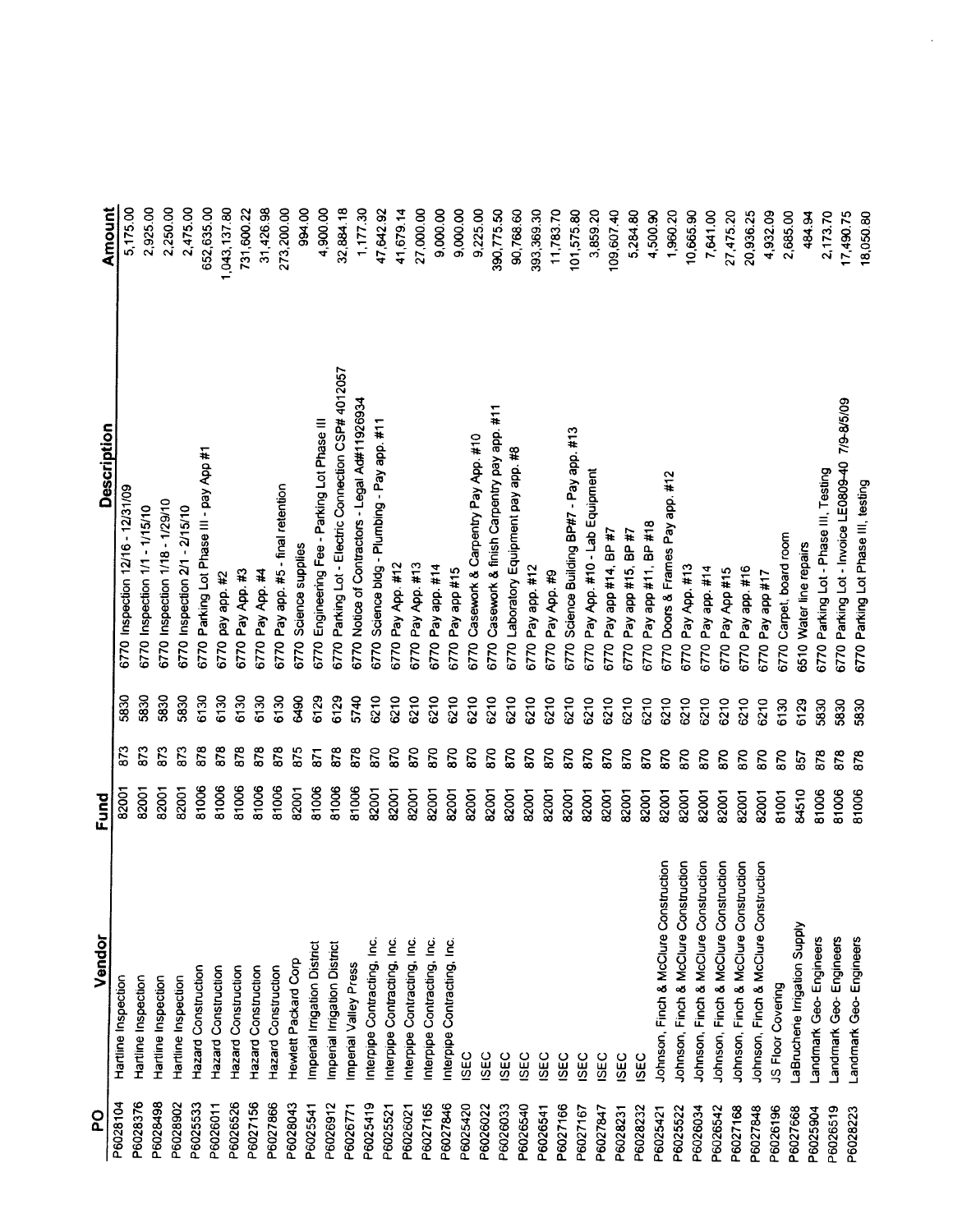|        | Amount                                   | 1,350.40               | 454.35                                       | 1,772.57                        | 7,872.80                             | 585.00                                  | 2,675.00                          | 2,222.80                          |                                   | 943.70                                            | 48,806.37            | 84,771.00            | 161,969.13           | 4,414.50                                    | 18,810.00          | 1,914.76                                 | 10,372.50 | 2,209.69         | 50,400.00                                          | 224,148.60                                            | 43,772.70                               | 24,829.20            | 2,012.40           | 38,351.43                        |                                                | 200,296.80           | 123,791.61           | 110,908.37           | 80,133.29            | 86,181.52            | 3,136.50                    | 100,436.91                        | 38,326.08                                  | 43,918.54                        | 33,940.47                      | 10,467.68                                |                                      | 29,093.91                             | 29,199.97                              | 39,312.61            | 25,898.51                                | 25,689.58                              | 25,663.47                              |
|--------|------------------------------------------|------------------------|----------------------------------------------|---------------------------------|--------------------------------------|-----------------------------------------|-----------------------------------|-----------------------------------|-----------------------------------|---------------------------------------------------|----------------------|----------------------|----------------------|---------------------------------------------|--------------------|------------------------------------------|-----------|------------------|----------------------------------------------------|-------------------------------------------------------|-----------------------------------------|----------------------|--------------------|----------------------------------|------------------------------------------------|----------------------|----------------------|----------------------|----------------------|----------------------|-----------------------------|-----------------------------------|--------------------------------------------|----------------------------------|--------------------------------|------------------------------------------|--------------------------------------|---------------------------------------|----------------------------------------|----------------------|------------------------------------------|----------------------------------------|----------------------------------------|
|        | Description<br>6770 Parking Lot Phase IV |                        | 6770 Bus Transfer Terminal - testing<br>6770 | Bus Transfer Terminal - testing | 6770 Bus Transfer Terminal - testing | Bus Transfer Terminal - testing<br>6770 | Science Building, testing<br>6770 | Science Building, testing<br>6770 | Science Building, testing<br>6770 | Science Bidg - Site Earthwork Pay app. #5<br>6770 | Pay App. #6<br>6770  | Pay app. #7<br>6770  | Pay App. #6<br>6770  | Relocate modulars - grading and pad<br>6770 | waste cans<br>6770 | 6770 Relocation of modulars, 25% deposit | 6770      | Science supplies | 6770 Parking Lot - Electrical lighting Pay App. #1 | Parking Lot - Electrical lighting Pay App. #2<br>6770 | Electrical Lighting Pay app. #3<br>6770 | Pay app. #4<br>6770  | Pay app #5<br>6770 | 6770 Pay app #6, final retention | Science Bldg - Electrical Pay app. #15<br>6770 | Pay App. #16<br>6770 | Pay app. #17<br>6770 | 6770                 | Pay App. #18<br>6770 | Pay app. #19         | Pay app #20<br>6770<br>6770 | Parking Lot phase III pay app. #1 | 6770 Parking Lot - Construction Management | Parking Lot - Pay app.#3<br>6770 | 6770 Parking Lot - Pay app. #2 | Parking Lot Phase IV, pay app #1<br>6770 | 6770 Pay app #2, Parking Lot Phase V | 6770 Pay app #3, Parking Lot Phase IV | 6770 Bus Transfer Terminal Pay app. #3 |                      | 6770 Bus Transfer Terminal - Pay app. #4 | 6770 Bus Transfer Terminal, pay app #5 | 6770 Pay app #6, Bus Transfer terminal |
|        | 5830                                     | 5830                   | 5830                                         | 6130                            |                                      | 5830                                    | 5830                              | 5830                              | 5830                              | 6210                                              | 6210                 | 6210                 | 6210                 | 6130                                        | 4401               | 5890                                     | 4320      | 6130             | 6130                                               |                                                       | 6130                                    | 6130                 | 6130               | 6130                             | 6210                                           | 6210                 | 6210                 | 6210                 | 6210                 | 6210                 | 5110                        |                                   | 5110                                       | 5110                             | 5110                           | 5110                                     | 5110                                 | 5110                                  | 5110                                   | 5110                 | 5110                                     |                                        | 5110                                   |
|        | 878                                      | $\frac{1}{2}$          | $\overline{41}$                              | $\overline{3}$                  | $\overline{3}$                       |                                         | 873                               | 873                               | 873                               | 870                                               | 870                  | 870                  | 870                  | 842                                         | 870                | 842                                      | 875       | 871              | 871                                                |                                                       | 878                                     | 871                  | 878                | 878                              | 870                                            | 870                  | 870                  | 870                  | 870                  | 870                  | 878                         | 878                               |                                            | 878                              | 878                            | 878                                      | 878                                  | 878                                   | $\overline{3}$                         | $\overline{3}$       | $\overline{3}$                           |                                        | $\overline{3}$                         |
| Fund   | 81009                                    | 81091                  | 81091                                        | 81091                           | 81091                                |                                         | 82001                             | 82001                             | 82001                             | 82001                                             | 82001                | 82001                | 82001                | 81091                                       | 82001              | 81091                                    | 82001     | 81006            | 81006                                              | 81006                                                 |                                         | 81006                | 81006              | 81006                            | 82001                                          | 82001                | 82001                | 82001                | 82001                | 82001                | 81006                       | 81006                             | 81006                                      |                                  | 81006                          | 81009                                    | 81009                                | 81009                                 | 81091                                  | 81091                | 81091                                    | 81091                                  |                                        |
| Vendor | Landmark Geo-Engineers                   | Landmark Geo-Engineers | Landmark Geo-Engineers                       | andmark Geo-Engineers           | Landmark Geo-Engineers               | andmark Geo-Engineers                   |                                   | andmark Geo-Engineers             | Landmark Geo-Engineers            | Masters Construction                              | Masters Construction | Masters Construction | Masters Construction | Masters Construction                        | Mission Janitorial | Mobile Modular                           | MOPEC     | Neal Electric    | <b>Neal Electric</b>                               | <b>Neal Electnc</b>                                   | <b>Neal Electric</b>                    | <b>Neal Electric</b> | Neal Electric      | <b>Neal Electric</b>             |                                                | Neal Electric        | <b>Neal Electric</b> | <b>Neal Electric</b> | <b>Neal Electric</b> | <b>Neal Electric</b> | Nielsen Construction        | Nielsen Construction              | Nielsen Construction                       | Nielsen Construction             | Nielsen Construction           | Nielsen Construction                     |                                      | Nielsen Construction                  | Nielsen Construction                   | Nielsen Construction | Nielsen Construction                     | Nielsen Construction                   |                                        |
| po     | P6028984                                 | P6026677               | P6027792                                     | P6028221                        | P6028983                             | P6025903                                | P6026518                          | P6028222                          |                                   | P6025422                                          | P6025523             | P6026035             | P6026543             | P6028403                                    | P6027987           | P6028527                                 | P6027677  | P6025535         | P6026012                                           | P6026528                                              | P6027157                                | P6027867             | P6028224           | P6025423                         | P6025524                                       |                      | P6026036             | P6026544             | P6027169             | P6027849             | P6025655                    | P6025908                          | P6026688                                   | P6027340                         | P6027662                       | P6028380                                 | P6028990                             | P6026687                              |                                        | P6027338             | P6027658                                 | P6028379                               |                                        |

 $\ddot{\phantom{a}}$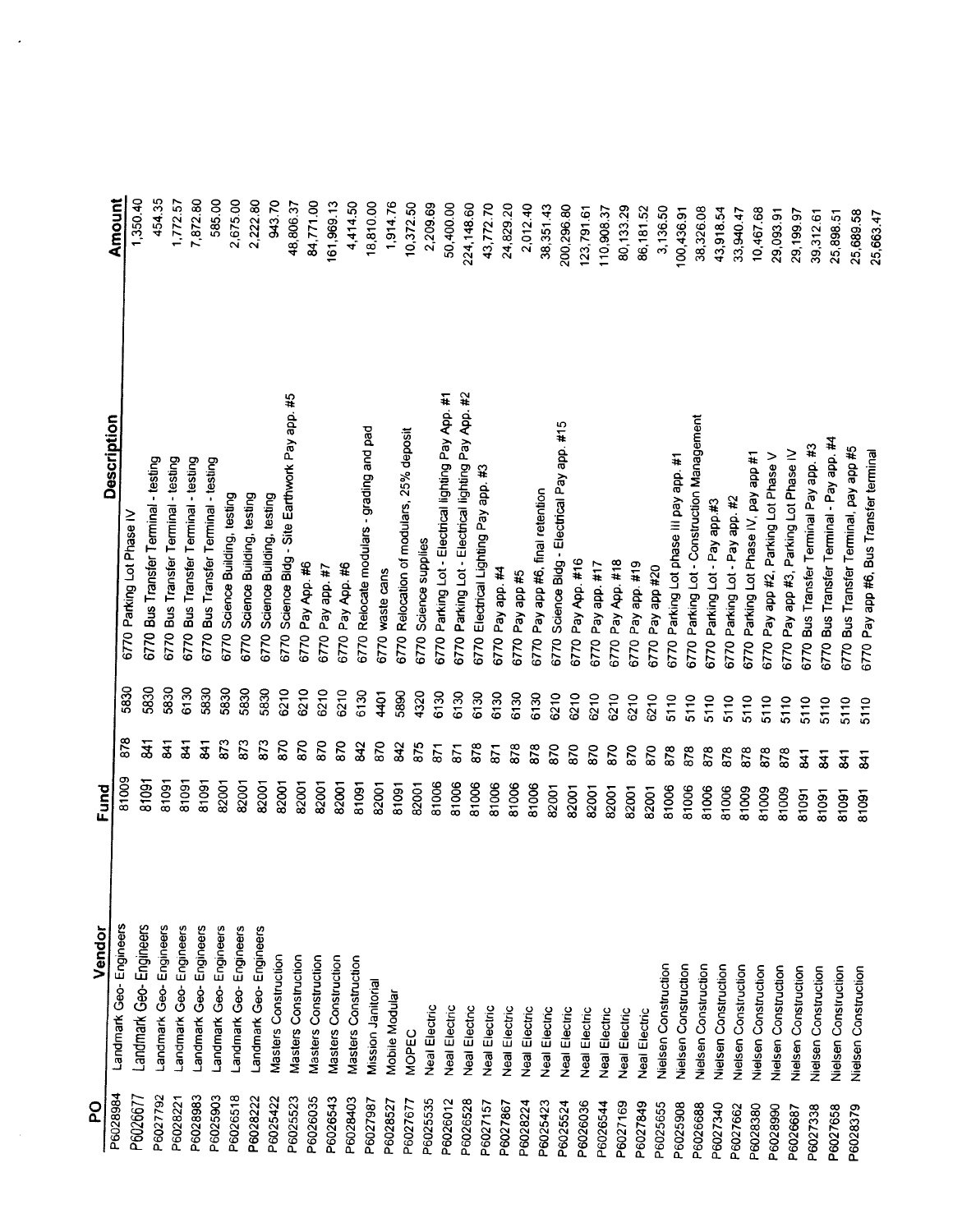| ဥ          | Vendor                                   | Fund  |                |      | Description                                                    |            |
|------------|------------------------------------------|-------|----------------|------|----------------------------------------------------------------|------------|
| P6028988   | Nielsen Construction                     | 81091 | $\overline{3}$ | 5110 | Pay app #7, Bus Transfer Terminal<br>6770                      | Amount     |
| P6025472   | Nielsen Construction                     | 82001 | 870            | 5110 | 6770                                                           | 27,407.97  |
| P6025471   | Nielsen Construction                     |       |                |      | Sewer Lift Station Pay App. #3                                 | 11,150.00  |
| P6025656   |                                          | 82001 | 872            | 5110 | Science Bldg - Construction Management - Pay app. # 21<br>6770 | 111,519.00 |
| P6025907   | Nielsen Construction                     | 82001 | 872            | 5110 | Pay app. #22<br>6770                                           | 89,589.00  |
|            | Nielsen Construction                     | 82001 | 872            | 5110 | Pay app. #23<br>6770                                           | 89,020.00  |
| P6026686   | Nielsen Construction                     | 82001 | 872            | 5110 | pay app. #24<br>6770                                           | 67,332.00  |
| P6027339   | Nielsen Construction                     | 82001 | 872            | 5110 | Pay. App. #25<br>6770                                          | 67,332.42  |
| P6027657   | Nielsen Construction                     | 82001 | 872            | 5110 | Pay app #26<br>6770                                            |            |
| P6028378   | Nielsen Construction                     | 82001 | 872            | 5110 | Pay app #27<br>6770                                            | 66,331.58  |
| P6028986   | Nielsen Construction                     | 82001 | 872            | 5110 | Pay app #28<br>6770                                            | 35,104.58  |
| P6026954   | Office Supply Co                         | 81001 | 870            | 4460 | Board room chairs<br>6770                                      | 33,220.63  |
| P6027839   | Office Supply Co                         | 81001 | 870            | 6490 | 6770 Lectern for board room                                    | 4,546.90   |
| P6028271   | Office Supply Co                         | 81001 | 870            | 4460 | 6770                                                           | 1,879.20   |
| P6027448   | Office Supply Co                         | 81001 | 870            | 4460 | Board room table, 50% payment<br>6770                          | 6,015.15   |
| P6026656-2 | Office Supply Co                         | 82001 | 875            | 6490 | Board Room table 50% prepayment<br>6770                        | 6,015.16   |
| P6027964   | Office Supply Co                         |       |                |      | Science Building Furniture                                     | 211,276.86 |
| P6026524   | O'Malley Plumbing                        | 82001 | 875            | 6490 | Science Building furniture, 50%<br>6770                        | 212,526.21 |
| P6028239   |                                          | 81091 | $\overline{a}$ | 6130 | Bus Transfer Terminal - Plumbing - Pay App. #1<br>6770         | 1,039.76   |
|            | O'Malley Plumbing                        | 81091 | $\overline{a}$ | 6130 | 6770 Pay app #2, Bus Transfer Terminal                         | 3,100.00   |
| P6025769   | Pacific Parking Systems                  | 81006 | 878            | 6590 | 6770 Parking pass machines (5)                                 | 52,672.82  |
| P6027671   | Pasco Scientific                         | 82001 | 875            | 4320 | Lab supplies and equipment<br>6770                             | 15,862.03  |
| P6028047   | Pasco Scientific                         | 82001 | 875            | 6490 | Science equipment<br>6770                                      |            |
| P6028197   | Pasco Scientific                         | 82001 | 875            | 4320 | Science supplies<br>6770                                       | 2,783.13   |
| P6028045   | Perkin Elmer Life and Analytical Science | 82001 | 875            | 6590 | 6770                                                           | 380.63     |
| P6026520   | Pyramid Construction                     | 81006 | 878            | 6129 | Science equipment - spectrophometer<br>6770                    | 17,710.00  |
| P6026013   | Pyramid Construction                     |       |                |      | Parking Lot Phase III - Temp. Parking Area                     | 9,800.00   |
| P6026525   | Pyramid Construction                     | 81008 | 873            | 6130 | Bus Transfer Terminal Pay app. #1<br>6770                      | 116,014.50 |
| P6028240   |                                          | 81091 | $\overline{3}$ | 6130 | Bus Transfer Terminal - Pay App. #2<br>6770                    | 202,187.70 |
| P6025414   | Pyramid Construction                     | 81091 | $\overline{3}$ | 6130 | Bus Transfer Terminal - Pay app #3<br>6770                     | 43,293.97  |
| P6025663   | Pyramid Construction                     | 82003 | 870            | 6130 | Sewer lift station - pay App. #5<br>6770                       | 43,245.00  |
| P6026533   | Pyramid Construction                     | 82003 | 870            | 6130 | Sewer life station Pay app. #6<br>6770                         | 12,945.98  |
|            | Pyramid Construction                     | 82003 | 870            | 6130 | Sewer Lift Station - Pay app. #7 Final Retention<br>6770       | 41,200.00  |
| P6025424   | R & K Air Conditioning                   | 82001 | 870            | 6210 | Science Building HVAC Pay App. #12<br>6770                     | 108,535.36 |
| P6025525   | R & K Air Conditioning                   | 82001 | 870            | 6210 | Pay App. #13<br>6770                                           | 171,194.55 |
| P6026037   | R & K Air Conditioning                   | 82001 | 870            | 6210 | Pay App. #14<br>6770                                           | 136,787.17 |
| P6026545   | R & K Air Conditioning                   | 82001 | 870            | 6210 | Pay App. #15<br>6770                                           |            |
| P6027170   | R & K Air Conditioning                   | 82001 | 870            | 6210 | Pay app. #16<br>6770                                           | 58,320.45  |
| P6027850   | R & K Air Conditioning                   | 82001 | 870            | 6210 | Pay app #17<br>6770                                            | 25,353.00  |
| P6025425   | Roof Construction                        | 82001 | 870            | 6210 |                                                                | 19,757.25  |
| P6026546   | Roof Construction                        | 82001 | 870            | 6210 | 6770 PVC membrane Roofing Pay app. #5<br>6770                  | 29,957.40  |
| P6025914   | Sanders, Inc.                            |       |                |      | Pay App. #6                                                    | 8,100.00   |
|            |                                          | 81006 | 878            | 5110 | 6770 Parking lot - 90% complete                                | 58,174.63  |
|            |                                          |       |                |      |                                                                |            |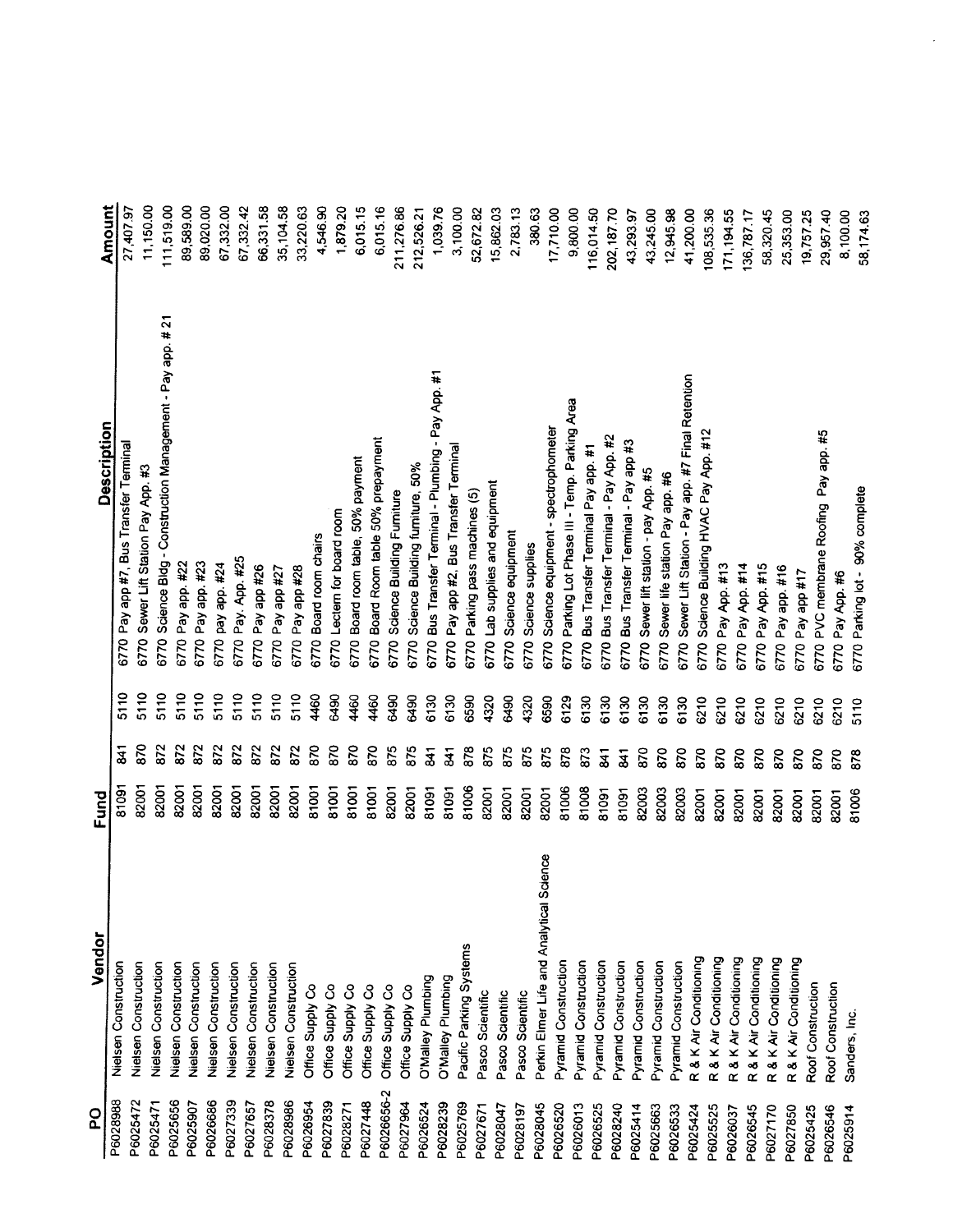| <b>O</b> | Vendor                              | Fund  |                |      |                                                       |            |
|----------|-------------------------------------|-------|----------------|------|-------------------------------------------------------|------------|
| P6027775 | Sanders, Inc.                       | 81006 | 878            | 5110 | Description                                           | Amount     |
| 10037782 | Sanders, Inc.                       | 81007 |                |      | 6770 Parking Lot phase III pay app. #1                | 69,897.71  |
| P6025913 | Sanders, Inc.                       |       | 871            | 5110 | 6770 Sports Field Lighting project                    | 45,777.94  |
| P6027774 | Sanders, Inc.                       | 81008 | 873            | 5110 | 6770 Highway 111/Aten Rd. Proj. - 60% complete        | 45,870.00  |
| P6026349 |                                     | 81009 | 878            | 5110 | 6770 Parking Lot Phase IV                             |            |
|          | Sanders, Inc.                       | 82001 | 871            | 5110 | 6770 Architectural fee, Science Building 96% complete | 73,379.95  |
| P6025916 | Sanders, Inc.                       | 82003 | 870            | 5110 | Sewer Lift Station - 100% complete<br>6770            | 67,074.46  |
| P6027434 | Scientific Resources Associated     | 81008 | 873            | 5110 | 6770                                                  | 6,366.00   |
| P6028234 | Shelburne Services                  | 82001 | 870            | 6210 | Aten Road/Hwy III                                     | 1,080.00   |
| P6026040 | Shelburne Services                  | 82001 | 870            |      | 6770 Elevators - Pay app #5                           | 1,619.05   |
| P6027852 | Shelburne Services                  |       |                | 6210 | 6770 Elevators Pay App. #4                            | 22,850.58  |
| P6025427 | Shelburne Services                  | 82001 | 870            | 6210 | 6770 Final clean up - Pay app #2                      | 44,466.30  |
| P6027172 | Shelburne Services                  | 82001 | 870            | 6210 | 6770 Final Clean Up pay app. #1                       |            |
| P6027851 |                                     | 82001 | 870            | 6210 | 6770 Misc Specialties - Pay app #6                    | 4,563.00   |
|          | Shelburne Services                  | 82001 | 870            | 6210 | 6770 Misc Specialties - Pay app #7                    | 146,409.30 |
| P6028233 | Shelburne Services                  | 82001 | 870            | 6210 | 6770 Misc Specialties - Pay app #8                    | 7,200.00   |
| P6025426 | Shelburne Services                  | 82001 | 870            | 6210 | 6770 Misc. Specialties Pay App. #3                    | 11,849.69  |
| P6026039 | Shelburne Services                  | 82001 | 870            | 6210 |                                                       | 44,513.91  |
| P6025526 | Shelburne Services                  | 82001 | 870            |      | 6770 Misc. Specialties - Pay App. #5                  | 95,107.77  |
| P6028037 | Sigma Aldrich                       |       |                | 6210 | 6770 Misc. Specialties - Pay App. #17                 | 17,100.00  |
| P6025539 | Simmons and Wood                    | 82001 | 875            | 4320 | Science Lab supplies<br>6770                          | 19,793.86  |
| P6026041 |                                     | 82001 | 870            | 6210 | Science Bldg painting - Pay App. #1<br>6770           |            |
| P6026548 | Simmons and Wood                    | 82001 | 870            | 6210 | 6770 Painting Pay app. #2                             | 20,532.96  |
|          | Simmons and Wood                    | 82001 | 870            | 6210 | 6770 Pay App. #3                                      | 35,515.26  |
| P6027853 | Simmons and Wood                    | 82001 | 870            | 6210 |                                                       | 13,566.15  |
| P6028235 | Simmons and Wood                    | 82001 | 870            | 6210 | 6770 Pay app #4                                       | 25,512.75  |
| P6025778 | Southern California Gas Co          | 82001 |                |      | 6770 Pay app #5                                       | 21,738.42  |
| P6025435 | Spitz                               |       | 870            | 6129 | 6770 Meter for science building                       | 4,325.12   |
| P6027869 | Spitz                               | 82001 | 870            | 6210 | Planetarium pay app. #1<br>6770                       | 9,000.00   |
| P6025528 |                                     | 82001 | 870            | 6210 | Pay app #2<br>6770                                    |            |
| P6026042 | Standard Drywall                    | 82001 | 870            | 6210 | 6770 Acoustical Ceilings Pay App. #1                  | 266,125.50 |
|          | Standard Drywall                    | 82001 | 870            | 6210 | 6770 Pay App. #2                                      | 76,500.00  |
| P6026547 | Standard Drywall                    | 82001 | 870            | 6210 |                                                       | 139,590.00 |
| P6027171 | Standard Drywall                    | 82001 | 870            | 6210 | 6770 Pay app. #3                                      | 49,050.00  |
| P6027855 | Standard Drywall                    | 82001 | 870            |      | Pay app. #4<br>6770                                   | 405,653.35 |
| P6028107 | State Water Resources Control Board |       |                | 6210 | Pay app #5<br>6770                                    | 19,350.00  |
| P6028050 | Steele Supply Co.                   | 81008 | 873            | 5830 | 6770 Notice of intent filing                          | 491.00     |
| P6025911 |                                     | 82001 | 875            | 4320 | Science supplies<br>6770                              |            |
| P6027666 | Stewart Title of California         | 81008 | 873            | 5830 | Highway 111/Aten Rd. - Abstract Report<br>6770        | 670.59     |
|          | Sunbelt Rentals                     | 84510 | 857            | 6129 |                                                       | 375.00     |
| P6027861 | Supreme Electric                    | 81091 | $\overline{3}$ | 6130 | 6510 Water Line repairs - Demo hammer rental<br>6770  | 92.14      |
| P6028227 | Team C Construction                 | 81009 | 878            | 6130 | Bus Transfer Terminal - Pay app #1                    | 98,196.26  |
| P6026014 | Team C Construction                 | 82001 |                |      | Parking Lot Phase V - Pay app #1<br>6770              | 44,688.60  |
| P6027155 | Team C Construction                 |       | 873            | 6130 | 6770 Bus Transfer Terminal - Pay App. #1              |            |
|          |                                     | 81091 | $\overline{3}$ | 6130 | 6770 Bus Transfer Terminal - Pay app. #2              | 118,845.00 |
|          |                                     |       |                |      |                                                       | 147,667.50 |
|          |                                     |       |                |      |                                                       |            |

 $\hat{\boldsymbol{\cdot} }$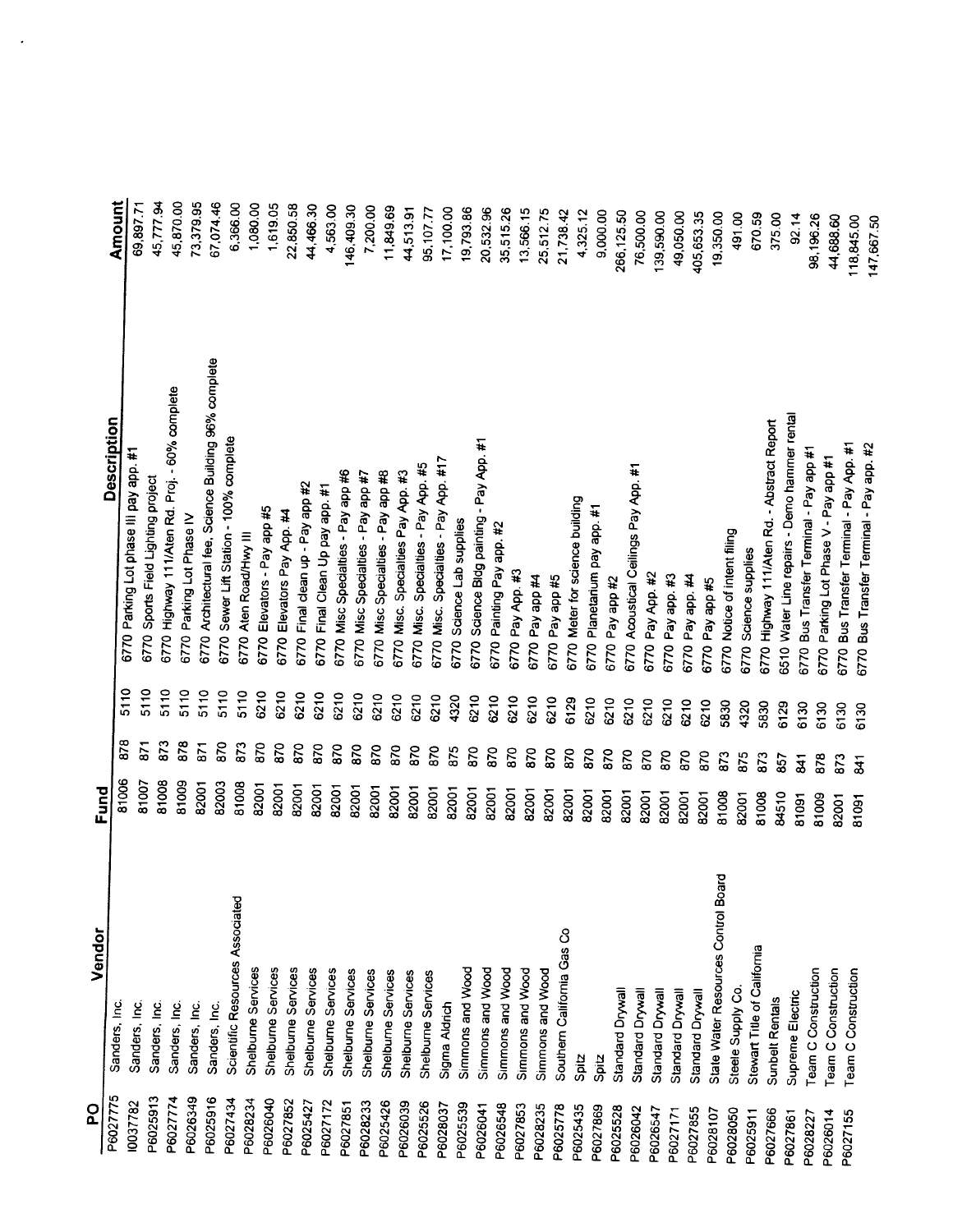| <u>o</u> | Vendor                                  | <b>Fund</b> |                |      | Description                                                                                      | Amount     |
|----------|-----------------------------------------|-------------|----------------|------|--------------------------------------------------------------------------------------------------|------------|
| P6028241 | Team C Construction                     | 81091       | $\overline{3}$ | 6130 | 6770 Bus Transfer Terminal - Pay app #3                                                          | 60,599.70  |
| P6025428 | Teldata Enterprise Networks             | 82001       | 870            | 6210 | 6770 Communications - Pay app. #5                                                                |            |
| P6025529 | Teldata Enterprise Networks             | 82001       | 870            | 6210 | 6770 Communications - Pay App. #6                                                                | 76,369.34  |
| P6026043 | Teldata Enterprise Networks             | 82001       | 870            | 6210 | 6770                                                                                             | 85,610.88  |
| P6026549 | Teldata Enterprise Networks             | 82001       | 870            | 6210 | Science Bldg - Communications - Pay app. #7<br>6770 Pay App. #8 - Voided                         | 119,483.19 |
| P6026769 | Teldata Enterprise Networks             | 82001       | 870            | 6210 | 6770 Communications - Pay app. #8 revised                                                        | 79,513.20  |
| P6027857 | Teldata Enterprise Networks             | 82001       | 870            | 6210 | 6770 Communications - Pay app #9                                                                 | 205,862.49 |
| P6028767 | Teldata Enterprise Networks             | 82001       | 875            | 4320 | 6770 10% retention, AV equipment and installation                                                | 47,248.78  |
| P6028765 | Tom Watson                              | 81009       | 878            | 6130 | 6770 Parking Lot Phase V - Pay app #1                                                            | 14,038.81  |
| P6026195 | Total Technology Solutions              | 81001       | 870            | 6130 | 6770                                                                                             | 39,375.00  |
| P6026351 | Total Technology Solutions              | 81001       | 870            | 6130 | Board Room - Phone and data winng                                                                | 2,875.00   |
| P6026194 | Trade Mark Construction                 | 81001       | 870            | 6130 | Silva<br>6770 Winng room 511 - office Bill Gay/Efrain<br>6770 Board Room remodel 90% of contract | 1,785.00   |
| P6026584 | Trade Mark Construction                 | 81001       | 870            | 6130 |                                                                                                  | 61,875.00  |
| P6026015 | Trade Mark Construction                 |             |                |      | 6770 Board Room Remodel                                                                          | 6,875.00   |
| P6027154 | Trade Mark Construction                 | 81008       | 873            | 6130 | Bus Transfer Terminal - Pay App. #1<br>6770                                                      | 17,820.00  |
| P6027862 |                                         | 81008       | 873            | 6130 | 6770 Bus Transfer Terminal - Pay app. #2                                                         | 82,857.17  |
|          | Trade Mark Construction                 | 81091       | $\overline{a}$ | 6130 | 6770 Bus Transfer Terminal - Pay app #3                                                          | 41,132.79  |
| P6028242 | Trade Mark Construction                 | 81091       | $\overline{3}$ | 6130 | Bus Transfer Terminal - Pay app #4<br>6770                                                       | 10,800.00  |
| P6025430 | Trade Mark Construction                 | 82001       | 870            | 6210 | 6770 Framing & Finishes - Pay app. #14                                                           | 176,624.65 |
| P6025531 | Trade Mark Construction                 | 82001       | 870            | 6210 | 6770 Framing & Finishes - Pay app. #15                                                           | 234,132.65 |
| P6026045 | Trade Mark Construction                 | 82001       | 870            | 6210 | Framing & Finishes - Pay app. #16<br>6770                                                        | 220,033.90 |
| P6026551 | Trade Mark Construction                 | 82001       | 870            | 6210 | 6770 Framing & Finishes - Pay App. #17                                                           | 19,449.56  |
| P6027173 | Trade Mark Construction                 | 82001       | 870            | 6210 | 6770 Framing & Finishes - Pay app. #18                                                           | 15,360.25  |
| P6027859 | Trade Mark Construction                 | 82001       | 870            | 6210 | Framing & Finishes - Pay app #19<br>6770                                                         | 6,624.15   |
| P6025429 | Trade Mark Construction                 | 82001       | 870            | 6210 | Structural & Misc. Steel - Pay App. #14<br>6770                                                  |            |
| P6025530 | Trade Mark Construction                 | 82001       | 870            | 6210 | 6770                                                                                             | 45,679.59  |
| P6026044 | Trade Mark Construction                 | 82001       | 870            |      | Structural & Misc Steel - Pay app. #15                                                           | 50,899.60  |
| P6026550 | Trade Mark Construction                 | 82001       | 870            | 6210 | Structural & Misc. Steel - Pay App. #16<br>6770                                                  | 73,729.81  |
| P6027858 | Trade Mark Construction                 |             |                | 6210 | Structural & Misc Steel - Pay App. #17<br>6770                                                   | 14,677.07  |
| P602652  | Troxell                                 | 82001       | 870            | 6210 | Structural & Misc. Steel - Pay app #18<br>6770                                                   | 5,556.60   |
| P6026348 |                                         | 81001       | 870            | 6590 | Board room AV quipment<br>6770                                                                   | 23,245.19  |
| P6025431 | Tyler Insurance                         | 82001       | 870            | 5410 | Science Building, construction insurance<br>6770                                                 | 2,504.00   |
|          | United Automatic Sprinklers, Inc.       | 82001       | 870            | 6210 | Fire Sprinklers - Pay App. #8<br>6770                                                            | 11,160.00  |
| P6026046 | United Automatic Sprinklers, Inc.       | 82001       | 870            | 6210 | Fire Sprinklers - Pay app. #7<br>6770                                                            | 16,875.00  |
| P6027174 | United Automatic Sprinklers, Inc.       | 82001       | 870            | 6210 | Fire Sprinklers - pay app. #9<br>6770                                                            | 5,512.50   |
| P6026552 | United Automatic Sprinklers, Inc.       | 82001       | 870            | 6210 | Fire Sprinklers - Pay App. #8<br>6770                                                            | 1,462.50   |
| P6025925 | Urban Crossroads, Inc.                  | 81008       | 873            | 5830 | 6770 Highway 111/Aten Rd. - Traffic Study                                                        | 2,180.00   |
| P6026800 | Urban Crossroads, Inc.                  | 81008       | 873            | 5830 | Highway 111/Aten Rd. - Traffic Study<br>6770                                                     | 2,222.00   |
| P6026496 | Vic's Air Conditioning & Electrical Co. | 81001       | 870            | 6130 | 6770 Tie in AC unit at Admin Trailer Per Quote                                                   |            |
| P6027456 | ر<br>آر                                 | 82001       | 875            | 4401 | 6770 Science Building furniture - chairs                                                         | 2,500.00   |
| P6028060 | <b>VVR Scientific</b>                   | 82001       | 875            | 4320 | <b>5770 Science supplies</b>                                                                     | 2,301.37   |
|          |                                         |             |                |      |                                                                                                  | 365.76     |